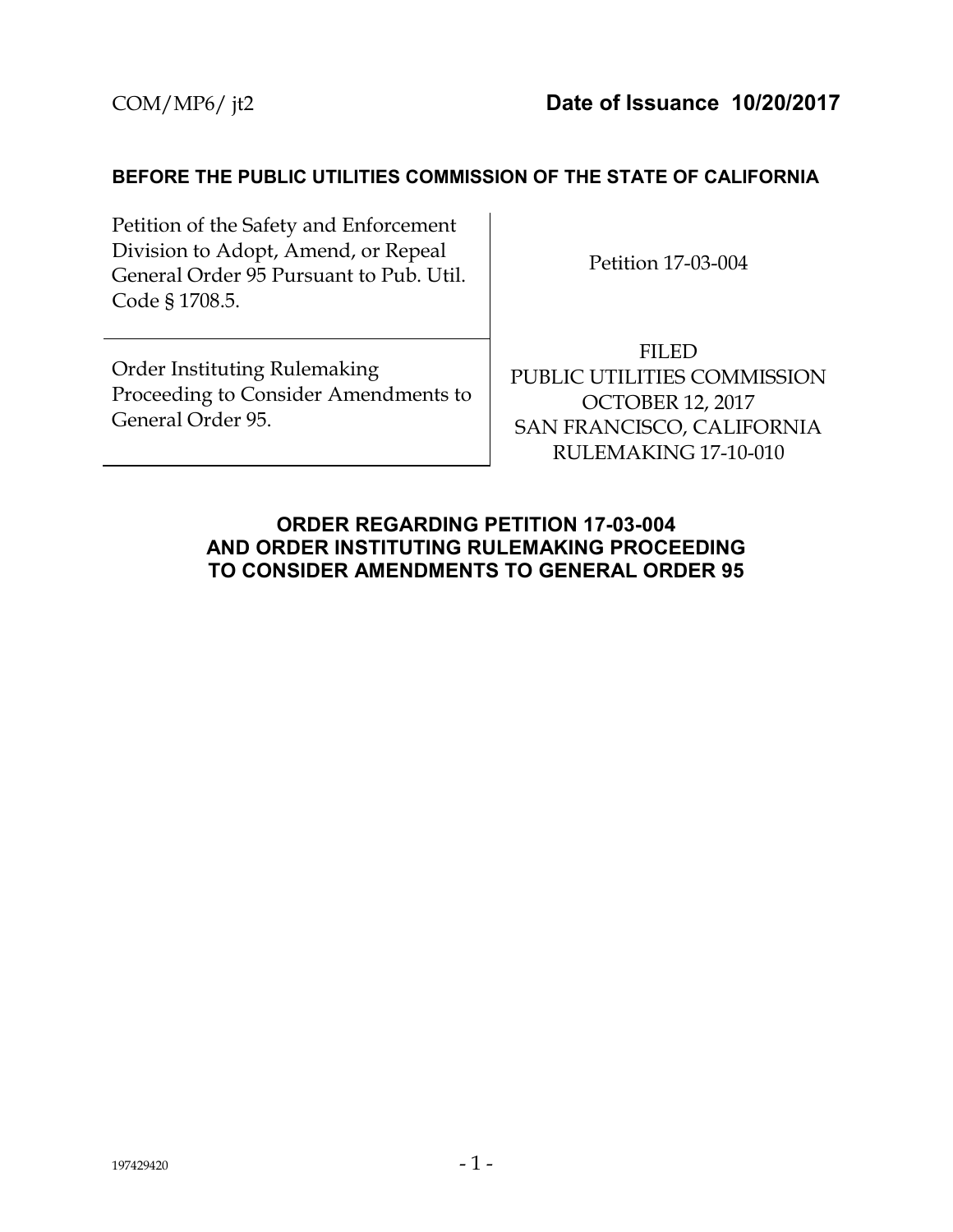# **TABLE OF CONTENTS**

#### **Title Page**

|    |      |        | ORDER REGARDING PETITION 17-03-004<br>AND ORDER INSTITUTING RULEMAKING PROCEEDING |  |
|----|------|--------|-----------------------------------------------------------------------------------|--|
|    |      |        |                                                                                   |  |
|    |      |        |                                                                                   |  |
| 1. |      |        |                                                                                   |  |
| 2. |      |        |                                                                                   |  |
|    | 2.1. |        | Proposed Amendments to Rule 44.2 re: Definition of Material                       |  |
|    | 2.2. |        | Proposed Amendments to Rule 54.7-A, Rule 84.7-A, and                              |  |
|    | 2.3. |        | Proposed New Rules 49.1-C(2) and C(3), and Proposed                               |  |
|    | 2.4. |        |                                                                                   |  |
| 3. |      |        |                                                                                   |  |
|    | 3.1. |        |                                                                                   |  |
|    | 3.2. |        | Joint Electric Utilities' Response to Petition 17-03-004 15                       |  |
|    | 3.1. |        |                                                                                   |  |
| 4. |      |        |                                                                                   |  |
| 5. |      |        |                                                                                   |  |
|    |      |        |                                                                                   |  |
|    |      | 5.1.1. |                                                                                   |  |
|    |      | 5.1.2. |                                                                                   |  |
|    |      | 5.1.3. |                                                                                   |  |
|    |      | 5.1.4. |                                                                                   |  |
|    |      | 5.1.5. |                                                                                   |  |
|    |      |        |                                                                                   |  |
|    |      | 5.1.7. |                                                                                   |  |
|    |      | 5.1.8. |                                                                                   |  |
|    |      | 5.1.9. |                                                                                   |  |
|    |      |        |                                                                                   |  |
|    |      |        |                                                                                   |  |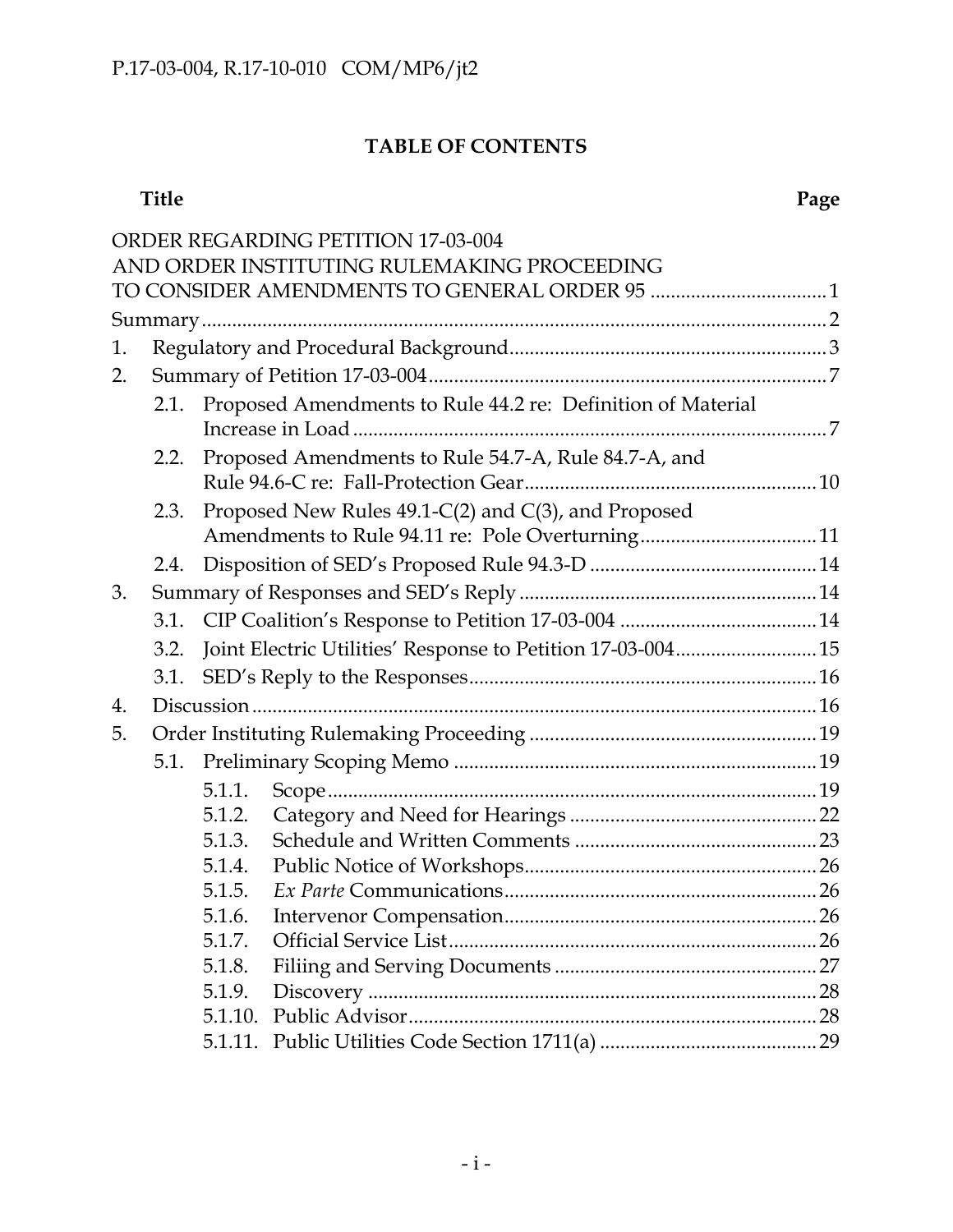# **TABLE OF CONTENTS (Cont.)**

| <b>Title</b>   |                 |                                                             | Page |
|----------------|-----------------|-------------------------------------------------------------|------|
| 6.             |                 |                                                             |      |
| 7.             |                 |                                                             |      |
|                |                 |                                                             |      |
|                |                 |                                                             |      |
|                |                 |                                                             |      |
|                |                 |                                                             |      |
| 1.             |                 | Proposed Amendments to Rule 44.2 re: Material Increase      |      |
|                |                 |                                                             |      |
| 2.             |                 | Proposed Amendments to Rules 54.7-A, 84.7-A, and 94.6-C     |      |
|                |                 |                                                             |      |
|                | a.              |                                                             |      |
|                | $\mathbf{b}$ .  |                                                             |      |
|                | $\mathcal{C}$ . |                                                             |      |
| 3.             |                 | Proposed Amendments to Rules 49.1-C and 94.11, and Proposed |      |
|                |                 |                                                             |      |
|                | a.              | Proposed Amendments to Rule 49.1-C and                      |      |
|                |                 |                                                             |      |
|                | $\mathbf{b}$ .  |                                                             |      |
|                | C.              |                                                             |      |
|                | d.              |                                                             |      |
|                |                 |                                                             |      |
| $\mathbf{i}$ . |                 |                                                             |      |
| ii.            |                 |                                                             |      |
| iii.           |                 |                                                             |      |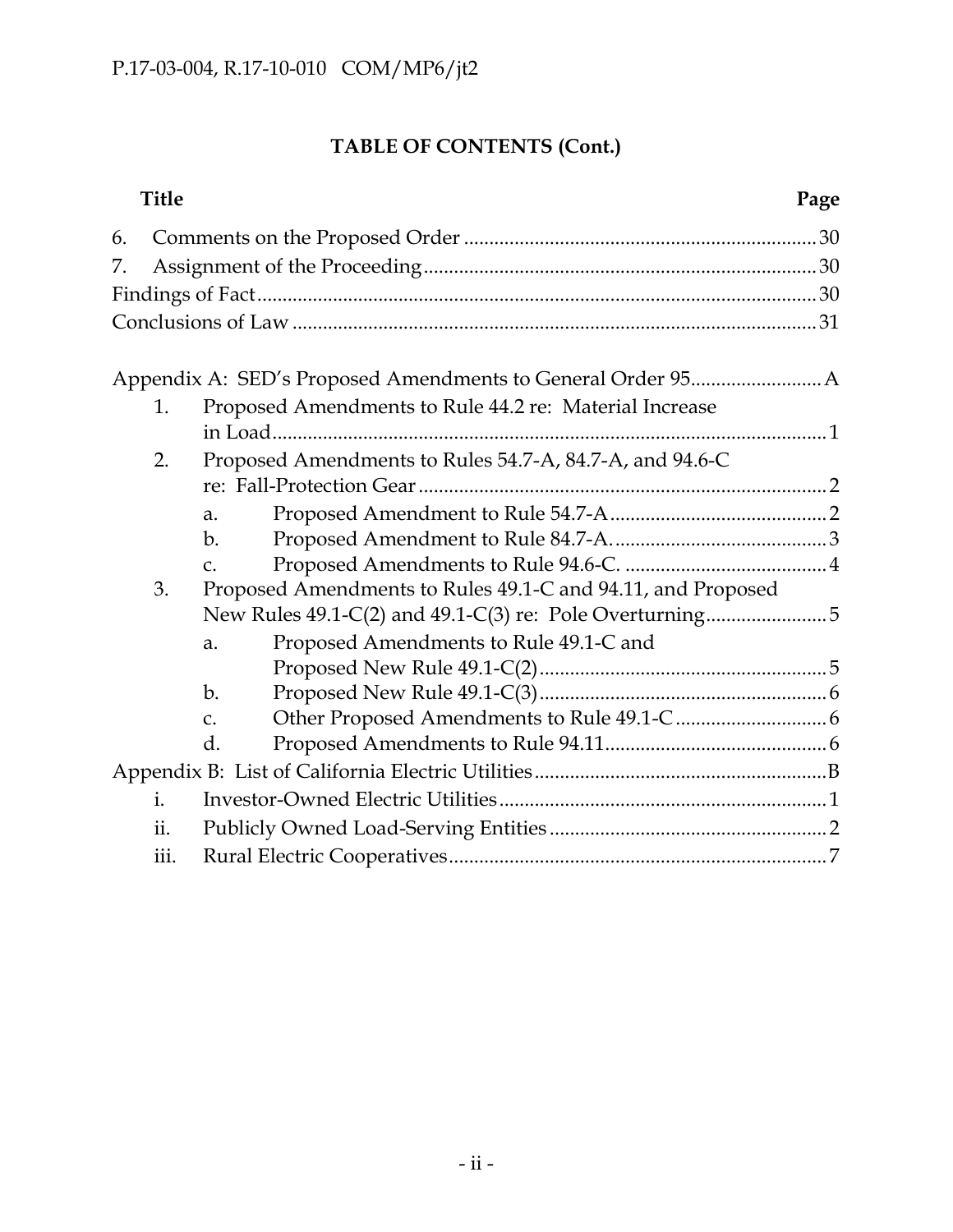### **ORDER REGARDING PETITION 17-03-004 AND ORDER INSTITUTING RULEMAKING PROCEEDING TO CONSIDER AMENDMENTS TO GENERAL ORDER 95**

## **Summary**

In response to Petition 17-03-004 filed by the Commission's Safety and

Enforcement Division, this Order institutes a rulemaking proceeding to consider

and possibly adopt the following amendments to General Order 95 ("GO 95"):

- 1. Amend Rule 44.2 of GO 95 to require an entity planning to attach facilities to a utility pole to ensure that the planned facilities do not reduce pole-loading safety factors below minimum required values.
- 2. Amend Rule 44.2 to define the "conservative values" that may be used in pole-loading calculations.
- 3. Amend Rules 54.7-A and 84.7-A to prohibit pole attachments from interfering with workers' fall-protection gear. Replace the existing Rule 94.6 with the amended Rules 54.7-A and 84.7-A or, alternatively, revise Rule 94.6 to refer to the amended Rules 54.7-A and 84.7-A.
- 4. Adopt a new Rule 49.1-C(2) that requires an entity planning to attach facilities to the top of an existing utility pole to perform a pole-overturning calculation to ensure that the planned pole-top facilities do not overturn the pole. Amend Rule 94.11 to refer to the new Rule 49.1-C(2).
- 5. Amend GO 95 to require pole owners and pole attachers to share information needed to perform valid pole-overturning calculations for planned pole-top attachments.
- 6. Amend GO 95 to require an entity that performed a pole-overturning calculation for attached pole-top facilities to retain the calculation for the service life of the pole.
- 7. Adopt a new Rule 49.1-C(3) that requires the length of a pole-top installation on a new pole to be added to the length of the pole when determining the minimum pole-setting depth required by Table 6 of GO 95.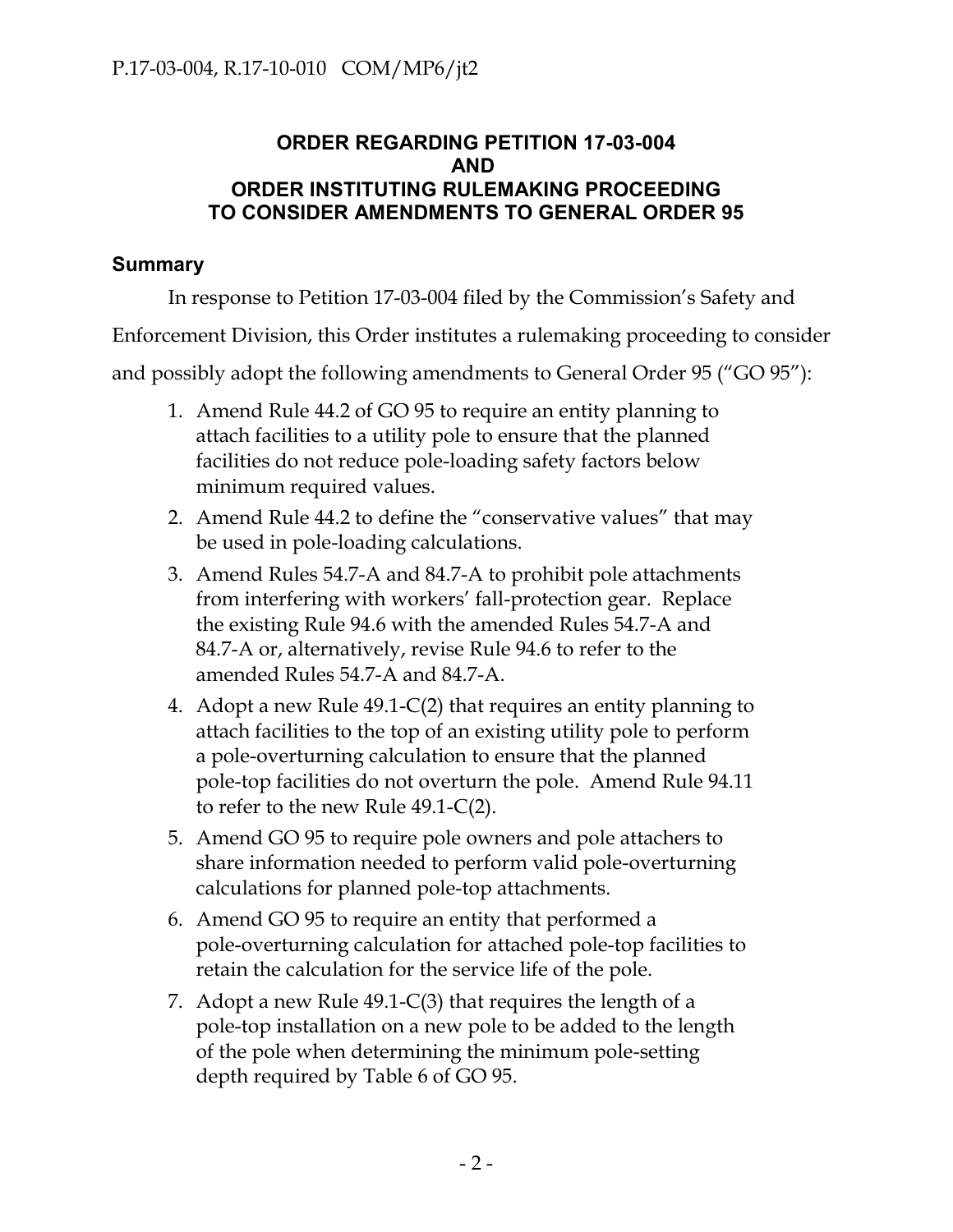The purpose of these proposed GO 95 amendments is to protect the safety and reliability of utility poles and all attached facilities. Interested parties will have an opportunity to refine these proposed amendments to GO 95 and to recommend alternative proposed amendments.

## **1. Regulatory and Procedural Background**

 $\overline{a}$ 

In Decision ("D.") 16-01-046,<sup>1</sup> the California Public Utilities Commission ("Commission") adopted several amendments to General Order 95 ("GO 95")<sup>2</sup> regarding antenna installations on utility poles. The purpose of the GO 95 amendments adopted by D.16-01-046 is to protect safety and reliability. The following amendments adopted by D.16-01-046 are relevant to today's Order:

- D.16-01-046 added Rule 94.6-C to GO 95. Among other things, the new Rule  $94.6\text{-}C^3$  prohibits antenna installations from interfering with workers' fall-restraint and fall-protection equipment (together, "fall-protection gear"). The new Rule 94.6-C includes a "Note" that lists three examples of antenna-related pole attachments "that might not interfere" with fall-protection gear.
- D.16-01-046 added Rule 94.11 to GO 95. The new Rule 94.11 requires a pole-overturning calculation before a pole-top antenna is attached to a pole. The new Rule 94.11 also specifies the minimum safety factors for this calculation.

The scope of the safety issues and GO 95 amendments adopted by

D.16-01-046 was limited to antenna installations on utility poles. Nevertheless,

<sup>1</sup> D.16-01-046 was issued in Rulemaking ("R.") 14-05-001 (*Rulemaking Regarding the Applicability of the Commission's Right-of-Way Rules to Commercial Mobile Radio Service Carriers*).

<sup>&</sup>lt;sup>2</sup> The purpose of GO 95 is "to formulate, for the State of California, requirements for overhead line design, construction, and maintenance, the application of which will ensure adequate service and secure safety to persons engaged in the construction, maintenance, operation or use of overhead lines and to the public in general." (GO 95, Rule 11.)

 $3$  The term "Rule" in today's Order refers to rules in GO 95 unless otherwise indicated.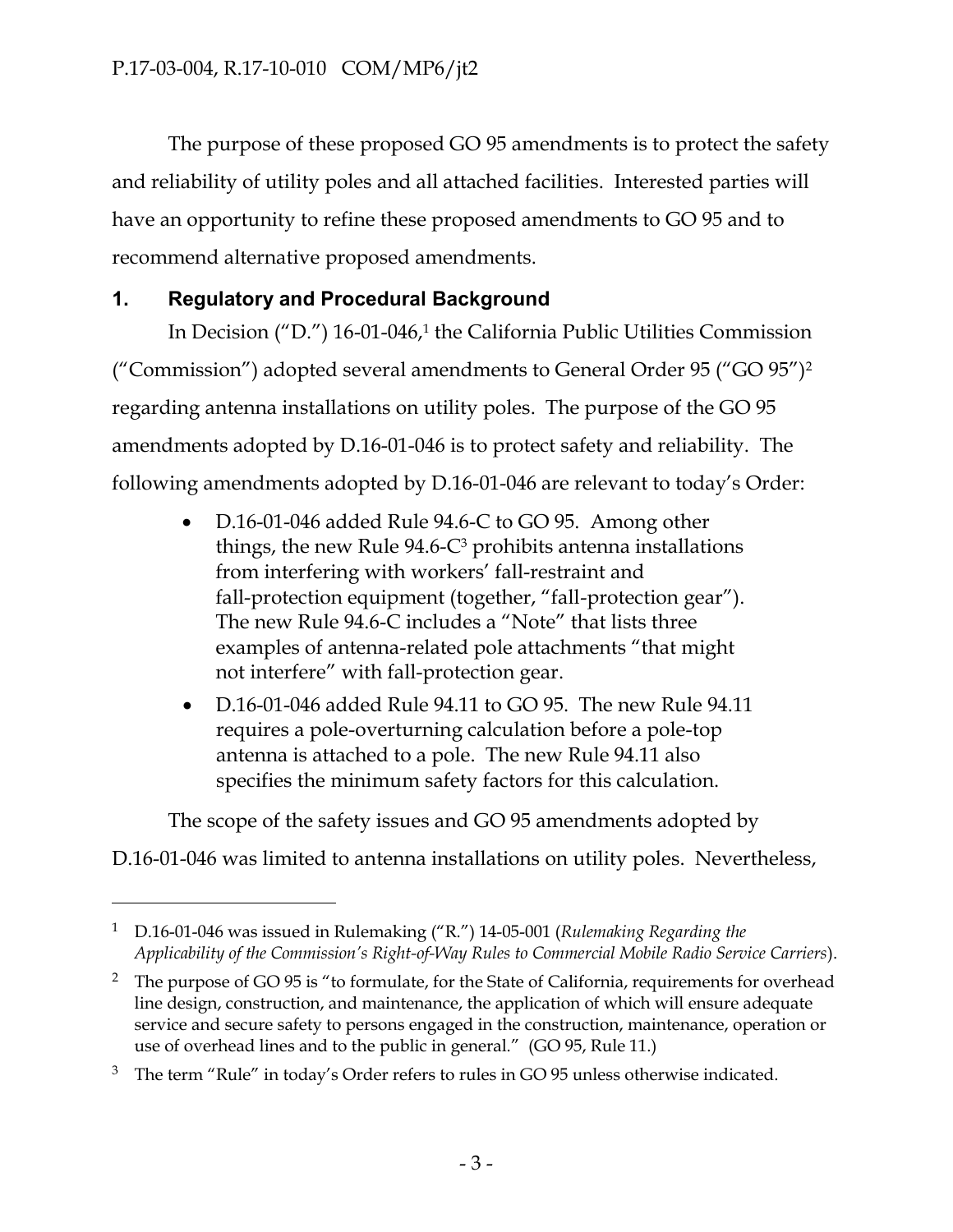the Commission in D.16-01-046 identified two safety issues associated with all types of pole attachments (not just antennas). First, the Commission noted a defect in the definition of "material increase in load" in Rule 44.2 that could negatively affect the safety of all types of pole attachments.<sup>4</sup> Second, the Commission determined that safety would be enhanced if two of the GO 95 amendments adopted by D.16-01-046 (i.e., new Rules 94.6-C and 94.11 summarized above) were applied to all types of pole attachments, not just antenna installations. 5

In order to consider these safety-related matters more thoroughly, Ordering Paragraph 5 of D.16-01-046 directed the Commission's Safety and Enforcement Division ("SED") to file a petition to institute a rulemaking proceeding. Ordering Paragraph 5 ("OP 5") of D.16-01-046 states:

- 5. The Commission's Safety and Enforcement Division (SED) shall:
	- i. Evaluate whether the definition of "material increase" in Rule 44.2 of General Order (GO) 95 should be revised.
	- ii. Develop a proposed rule for inclusion in GO 95 that is similar to new Rule 94.6-C adopted by [D.16-01-046] with respect to interference with fall-protection gear, but which applies to all pole attachments. SED's proposed rule may modify or replace Rule 94.6-C adopted by [D.16-01-046].
	- iii. Develop a proposed rule for inclusion in GO 95 that is similar to new Rule 94.11 adopted by [D.16-01-046], but which applies to all pole-top installations. SED's proposed rule may modify or replace Rule 94.11 adopted by [D.16-01-046], and may apply to facilities other than pole-top installations.
	- iv. Confer with the GO 95 Rules Committee with respect to Items i., ii., and iii. above.

 $\overline{a}$ 

D.16-01-046 at 60-61 and 134.

<sup>5</sup> D.16-01-046 at 81, 110-112, 127, 135, and 136.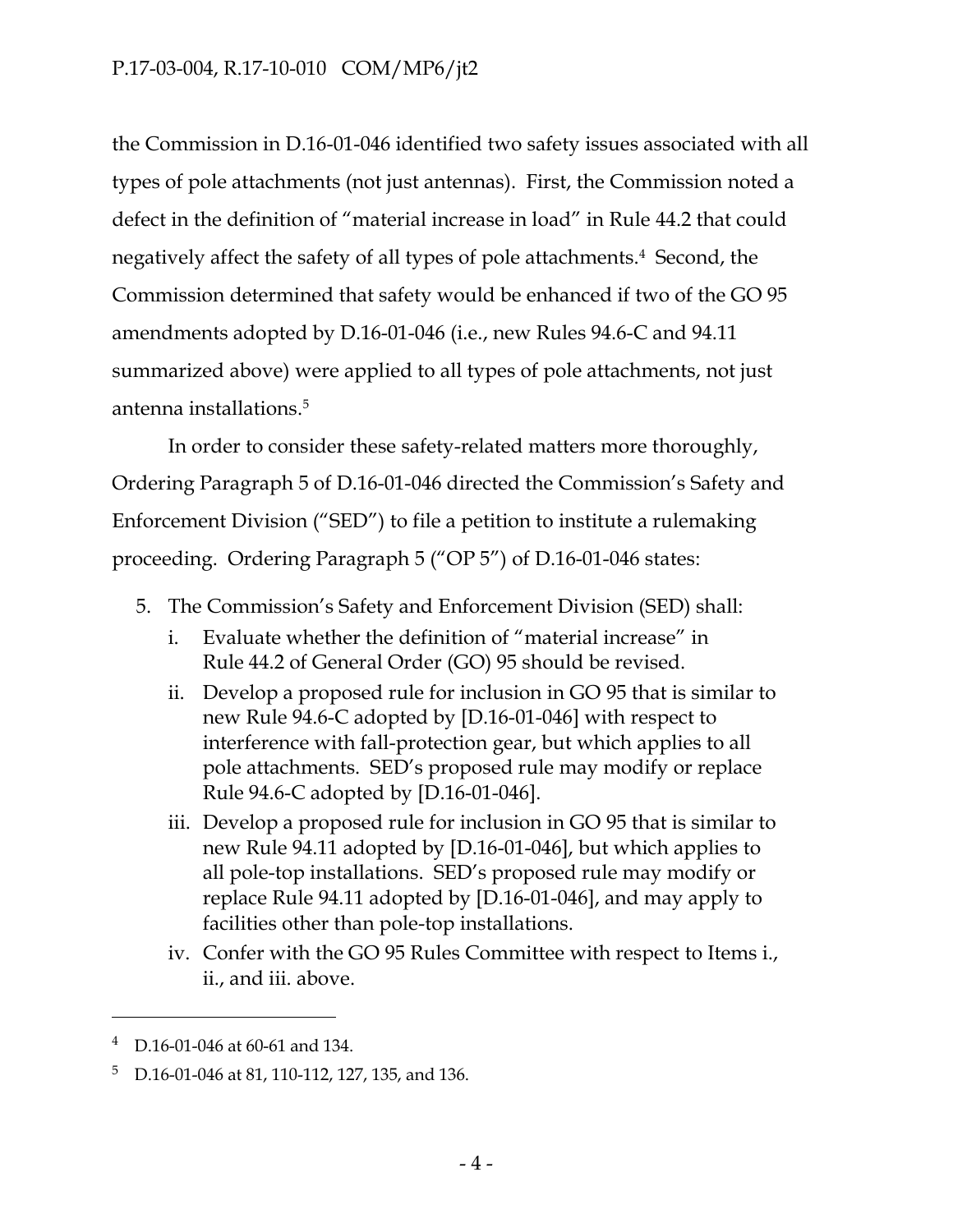$\overline{a}$ 

- v. Within 12 months from the effective date of [D.16-01-046]… file a petition for rulemaking pursuant to Rule 6.3 of the Commission's Rules of Practice and Procedure. The petition shall seek to (A) revise the definition of "material increase" in Rule 44.2, and (B) add new rules to GO 95 as described in Item ii. and Item iii., above. SED may file the petition alone or with other parties. In lieu of including Item v.A in the petition, SED may file and serve notice in Rulemaking 14-05-001 that SED concludes, as a result of its evaluation performed pursuant to Item i., above, that no changes to Rule 44.2 are necessary.
- vi. Serve the petition identified in Item v., above, on all entities listed in Order Instituting Rulemaking 15-05-006, Appendices B through E, and the service lists for Rulemaking (R.) 15-05-006, R.14-05-001, R.08-11-005, R.07-12-001, and R.05-02-023.

OP 5.iv directed SED to confer with the GO 95 Rules Committee $\epsilon$  regarding

SED's proposed amendments to GO 95. In Petition 17-03-004, SED reports that it met with the GO 95 Rules Committee but little agreement was reached.

OP 5.v of D.16-01-046 ordered SED to file a petition for rulemaking within 12 months of the decision. SED requested, and the Commission's Executive Director granted, an extension of time to file the petition pursuant to Rule 16.6 of the Commission's Rules of Practice and Procedure.

In accordance with OP 5 of D.16-01-046, SED filed Petition 17-03-004 on March 7, 2017, pursuant to Rule 6.3 of the Commission's Rules of Practice and Procedure and California Public Utilities Code Section ("Pub. Util.

Code §") 1708.5. 7 In Petition 17-03-004, SED asks the Commission to institute a

 $6$  The GO 95 Rules Committee consists of electric utilities, communication utilities, cable television corporations, trade associations, and labor unions. The GO 95 Rules Committee provides a forum to share information on GOs 95 and 128 and to develop consensus proposals to revise GOs 95 and 128. (D.15-01-005 at 2 – 3.)

<sup>7</sup> Rule 6.3 of the Commission's Rules of Practice and Procedure and Pub. Util. Code § 1708.5 allow interested persons to petition the Commission to adopt, amend, or repeal a regulation.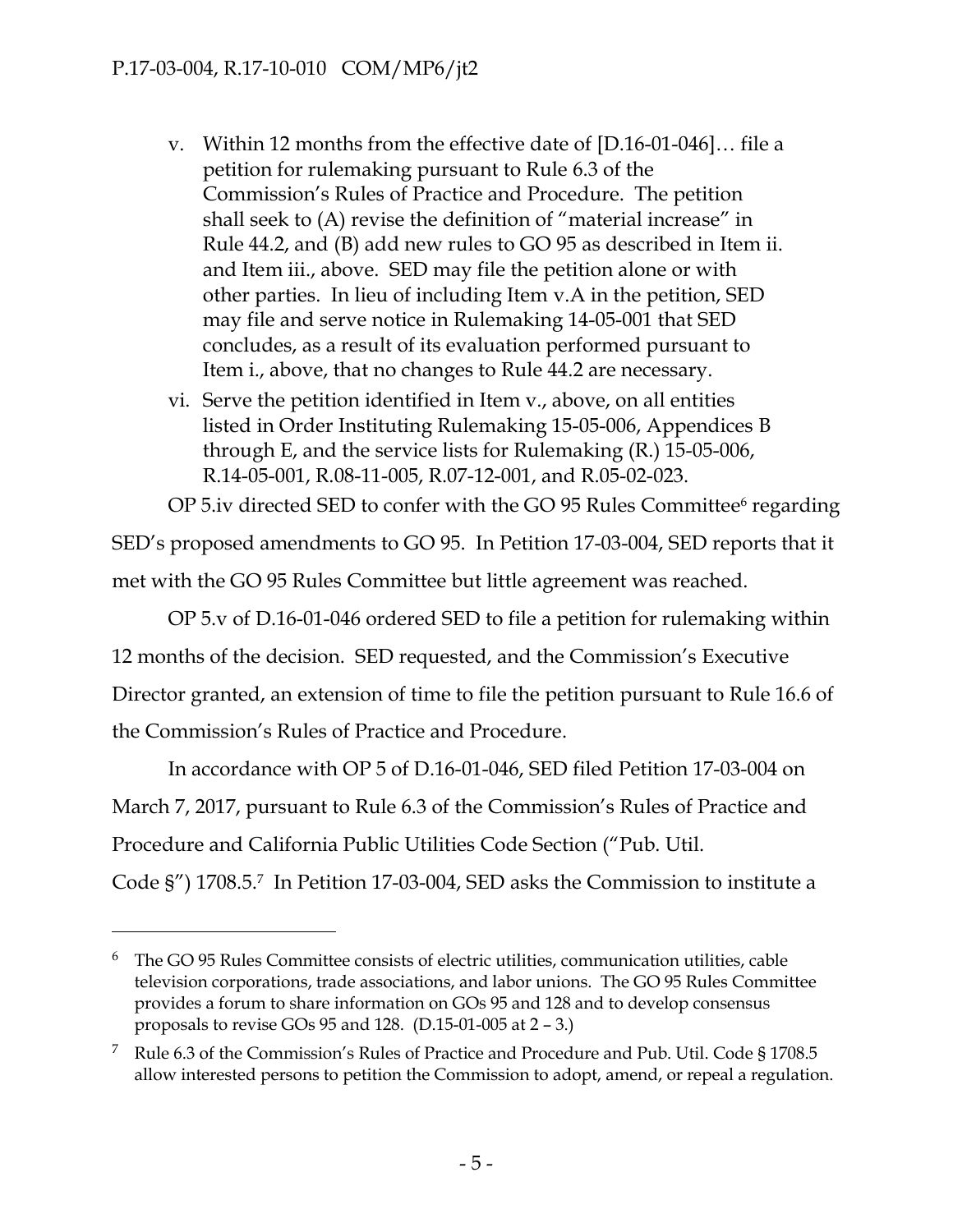rulemaking proceeding to adopt several amendments to GO 95 that are contemplated by OP 5 of D.16-01-046. The text of SED's proposed amendments is provided in Appendix A of today's Order.

In accordance with OP 5.vi of D.16-01-046, SED served Petition 17-03-004 or a Notice of Availability of the Petition on:

- The service lists for R.15-05-006, R.14-05-001, R.08-11-005, R.07-12-001, and R.05-02-023.
- All investor-owned electric utilities, all publicly owned electric utilities, and all rural electric cooperatives listed in Appendices B - D of Order Instituting Rulemaking ("OIR") 15-05-006.
- All facilities-based communications carriers authorized to operate in California listed in Appendix E of OIR 15-05-006.

Notice of Petition 17-03-004 appeared in the Commission's Daily Calendar on March 9, 2017. A response was filed on April 3, 2017, by a group of electric utilities consisting of PacifiCorp d/b/a/ Pacific Power, Pacific Gas and Electric Company, San Diego Gas & Electric Company, and Southern California Edison Company (together, the "Joint Electric Utilities").

On April 3, 2017, the assigned Administrative Law Judge (ALJ) issued a ruling that extended the deadlines to file responses and replies to May 5, 2017, and May 15, 2017, respectively. As allowed by the ALJ's ruling, a response was filed on May 5, 2017, by a coalition of communications infrastructure providers (together, "the CIP Coalition") consisting of the following entities: AT&T California; the California Cable and Telecommunications Association; Charter Fiberlink CA-CCO, LLC; Comcast Phone of California, LLC; Consolidated Communications of California Company; Cox Communications California, LLC and Cox California Telcom, LLC; Crown Castle NG West LLC; CTIA – the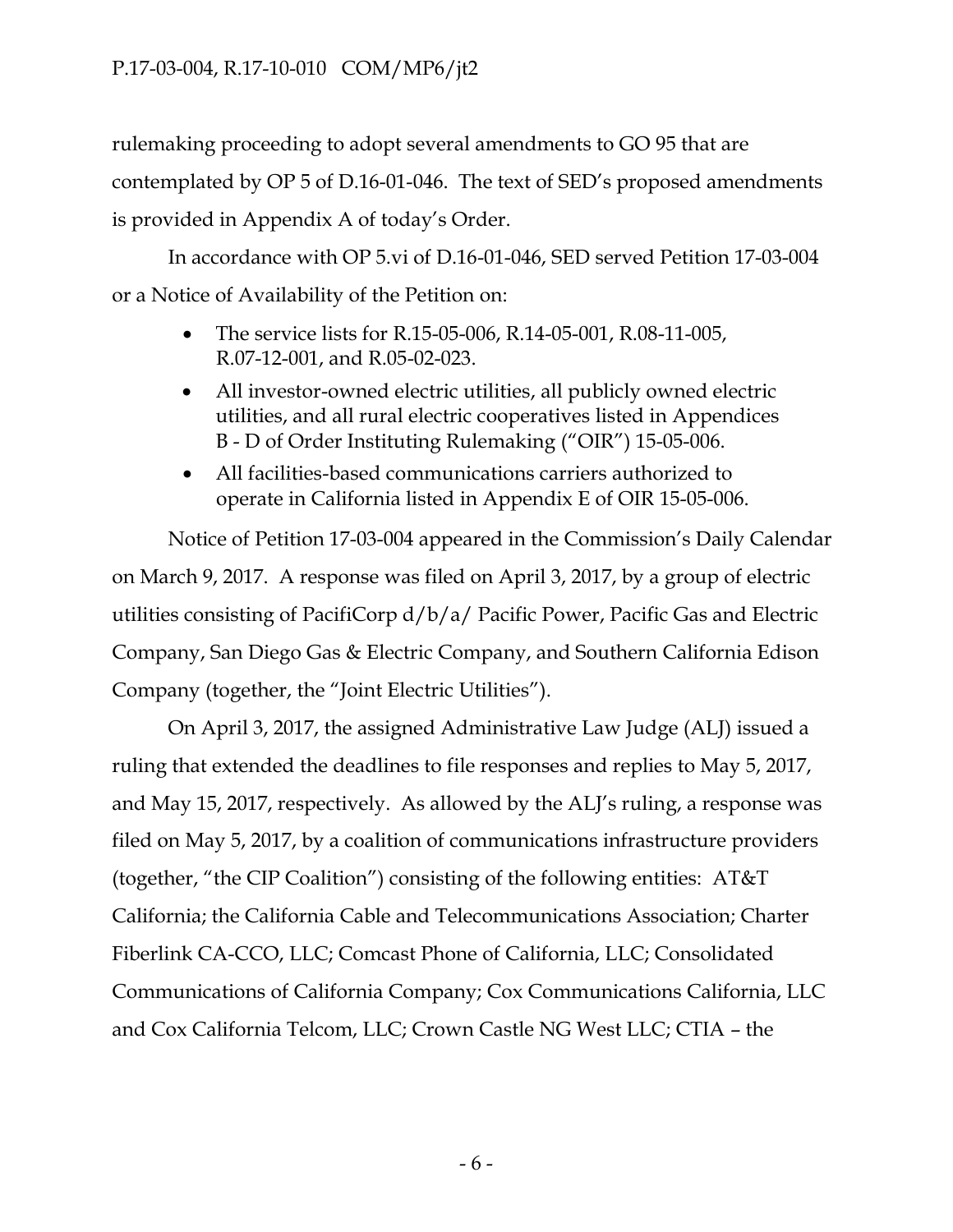Wireless Association; Extenet Systems (California) LLC; Frontier

Communications<sup>8</sup>; the Small Local Exchange Carriers ("Small LECs")<sup>9</sup>; Sprint<sup>10</sup>;

Sunesys, LLC; T-Mobile West LLC d/b/a T-Mobile; Time Warner Cable

Information Services (California) LLC; and Cellco Partnership d/b/a Verizon

Wireless and MCI Communications Services, Inc.

SED filed a reply on May 15, 2017.

## **2. Summary of Petition 17-03-004**

 $\overline{a}$ 

In Petition 17-03-004, SED asks the Commission to institute a rulemaking proceeding to consider and adopt the following amendments to GO 95 in accordance with OP 5 of D.16-01-046.

## **2.1. Proposed Amendments to Rule 44.2 re: Definition of Material Increase in Load**

D.16-01-046 ordered SED to evaluate whether the definition of "material

increase in load" in Rule 44.2 of GO 95 should be revised. Rule 44.2 states:

Any entity planning the addition of facilities that *materially increases loads* on a structure shall perform a loading calculation to ensure that the addition of the facilities will not reduce the safety factors below the values specified by Rule 44.3. Such loading calculations shall be based on existing condition and proposed configuration, information provided under

<sup>&</sup>lt;sup>8</sup> "Frontier Communications" refers to Citizens Telecommunications Company of California Inc. d/b/a Frontier Communications of California; Frontier Communications of the Southwest Inc.; and Frontier California Inc.

<sup>&</sup>lt;sup>9</sup> "The Small LECs" refers to Calaveras Telephone Company; Cal-Ore Telephone Co.; Ducor Telephone Company; Foresthill Telephone Co.; Happy Valley Telephone Company; Hornitos Telephone Company; Kerman Telephone Co.; Pinnacles Telephone Co.; The Ponderosa Telephone Co.; Sierra Telephone Company, Inc.; The Siskiyou Telephone Company; Volcano Telephone Company; and Winterhaven Telephone Company.

<sup>&</sup>lt;sup>10</sup> "Sprint" refers to Sprint Telephony PCS, L.P.; Sprint Spectrum L.P. as agent for WirelessCo, L.P.; Nextel of California, Inc.; Sprint Communications Company L.P.; and Virgin Mobile USA, L.P. d/b/a Assurance Wireless.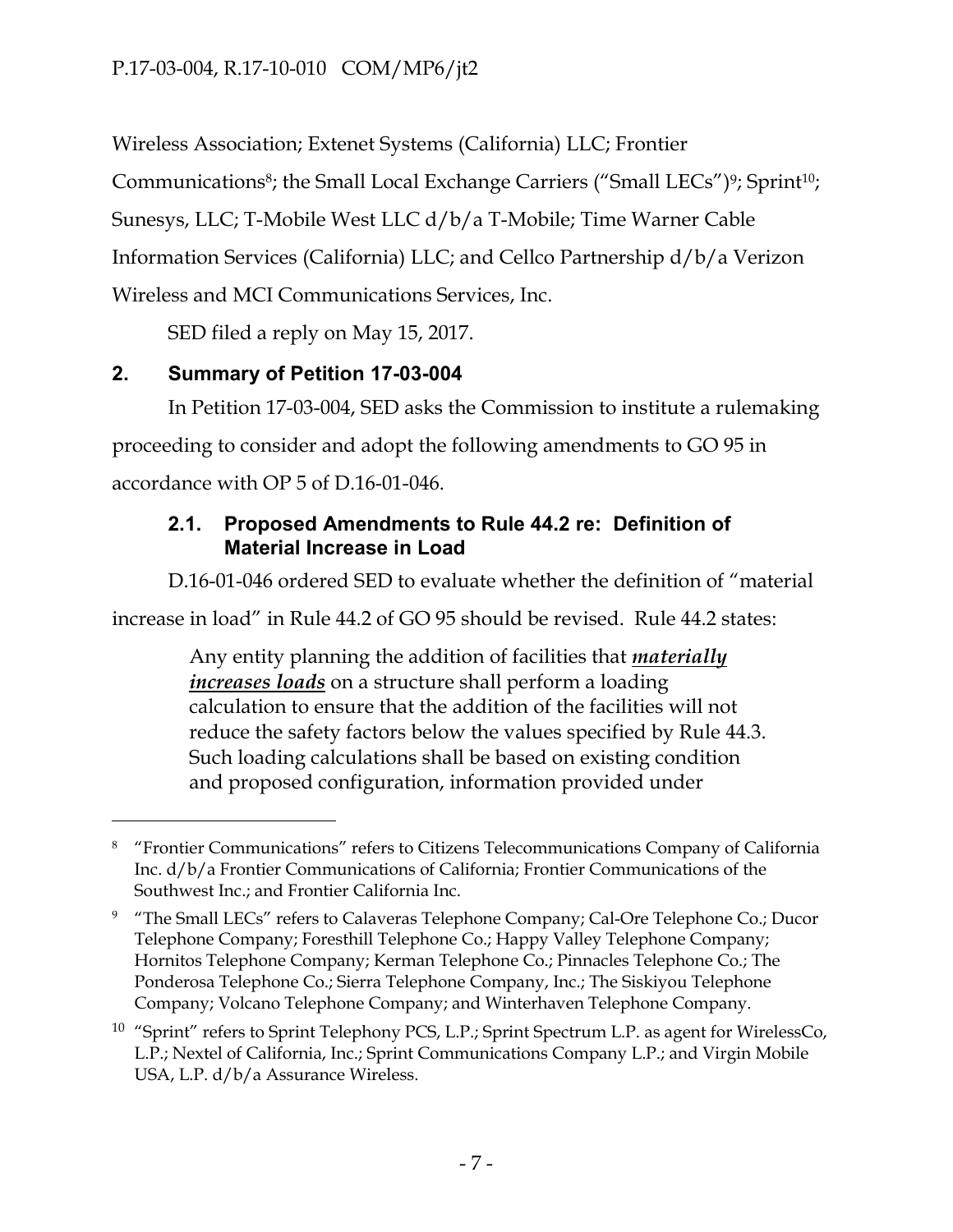Rule 44.4, *conservative values of relevant parameters*, industry recognized values of relevant parameters, or any combination thereof. For wood structures more than 15 years old, the loading calculation shall incorporate the results of intrusive inspections performed within the previous five years. Such entity shall maintain these loading calculations for the service life of the pole or other structure for which a loading calculation was made and shall provide such information to authorized joint use occupants and the Commission upon request.

Note: For the purpose of Rule 44.2, a *material increase in load* is an addition which increases the load on a structure by more than five percent per installation, or ten percent over a 12-month span, of the electric utility's or Communication Infrastructure Provider's current load. (Bold font, italics, and underline added.)

D.16-01-046 directed SED to evaluate Rule 44.2's definition of "material increase in load" because of the Commission's concern that the definition "does not address situations where (i) an increase in the attacher's current load of less than 5% would overload the pole; and (ii) an increase in an attacher's current load of less than 10% over a 12-month span would overload the pole."<sup>11</sup>

SED agrees with the Commission's concern and raises two additional issues. First, SED states that Rule 44.2's definition of "material increase in load" does not address the possibility that the allowable 12-month increases in load could compound over time. Such compounding would increase the "current load" baseline in future years and illogically reduce the likelihood that a future attachment would trigger a loading calculation. Second, SED states that Rule 44.2's definition does not account for the possibility that there might be

 $\overline{a}$ 

<sup>&</sup>lt;sup>11</sup> D.16-01-046 at 61. The Commission emphasized that, "regardless of the definition of 'material increase' currently in Rule 44.2, both pole owners and pole attachers must ensure that new attachments do not overload poles." (*Ibid*.)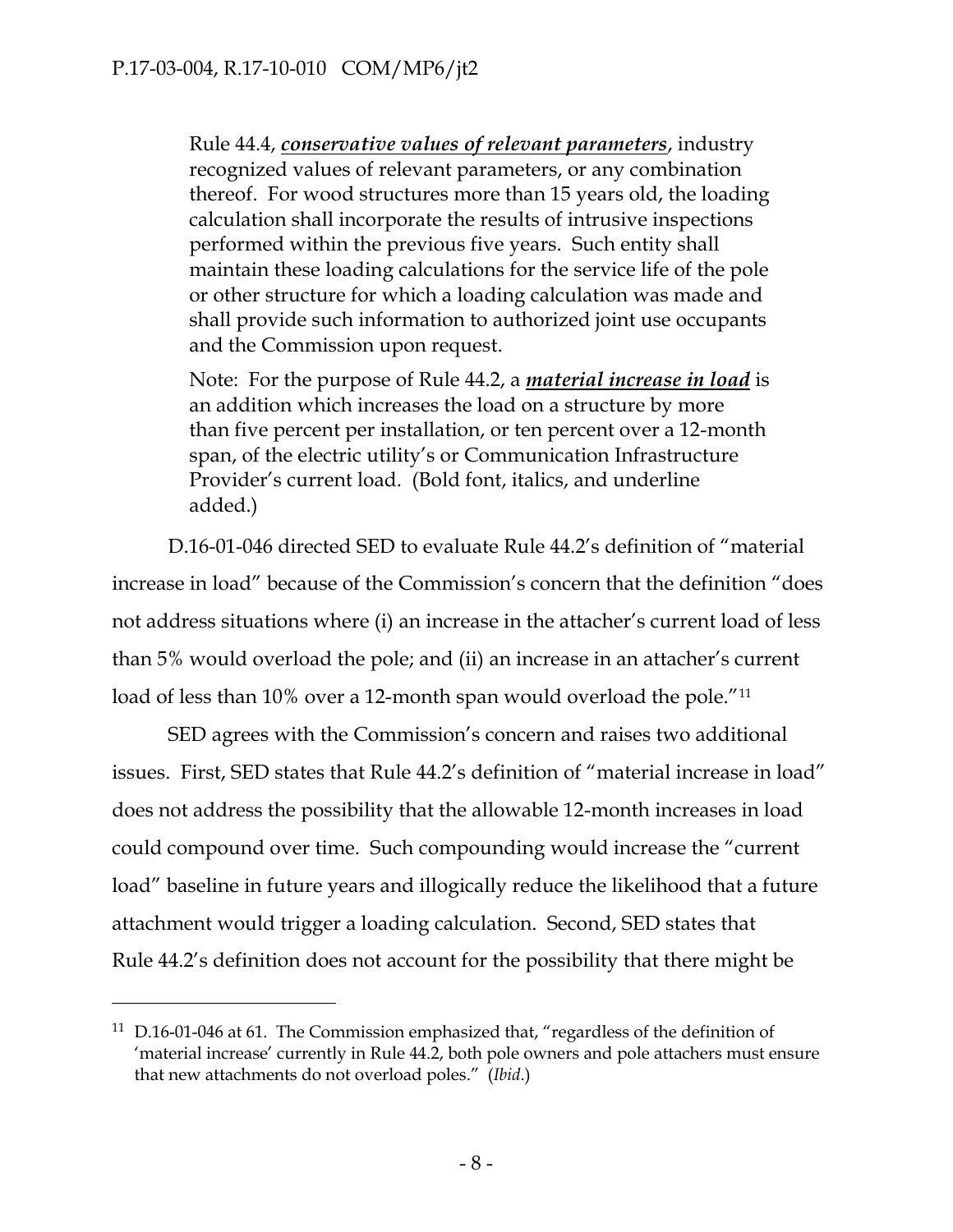multiple attachers adding load over time. While each attacher might not cause a "material increase in load" under the definition, the combined increases of multiple attachers could overload a pole.

To address the Commission's and SED's concerns, SED proposes that the first sentence of Rule 44.2 be amended to read:

Any entity planning the addition of facilities that materially increases loads on a structure shall perform a loading calculation to ensure that the addition of the facilities will not reduce the safety factors below the values specified by Rule 44.3. (Deleted text shown with strikeout. There is no added text.)

SED observes that although Rule 44.2 allows loading calculations to use

"conservative values of relevant parameters," D.16-01-046 placed an important

condition on the use of "conservative values":

We emphasize, however, that the use of conservative values in load calculations should always result in equal or greater safety compared to the use of actual specifications in load calculations. (D.16-01-046 at page 60.)

SED asserts that it would benefit safety to incorporate this condition

explicitly into Rule 44.2. Therefore, to reflect all of SED's recommendations

regarding Rule 44.2, SED proposes that the Rule be amended as follows:

Any entity planning the addition of facilities that materially increases loads on a structure shall perform a loading calculation to ensure that the addition of the facilities will not reduce the safety factors below the values specified by Rule 44.3. Such Any loading calculations that the entity performs to assess compliance of the addition with Rule 44.3 shall be based on existing condition and proposed configuration, information provided under Rule 44.4, conservative values of relevant parameters, industry recognized values of relevant parameters, or any combination thereof. For wood structures more than 15 years old, the loading calculation shall incorporate the results of intrusive inspections performed within the previous five years. Such entity shall maintain these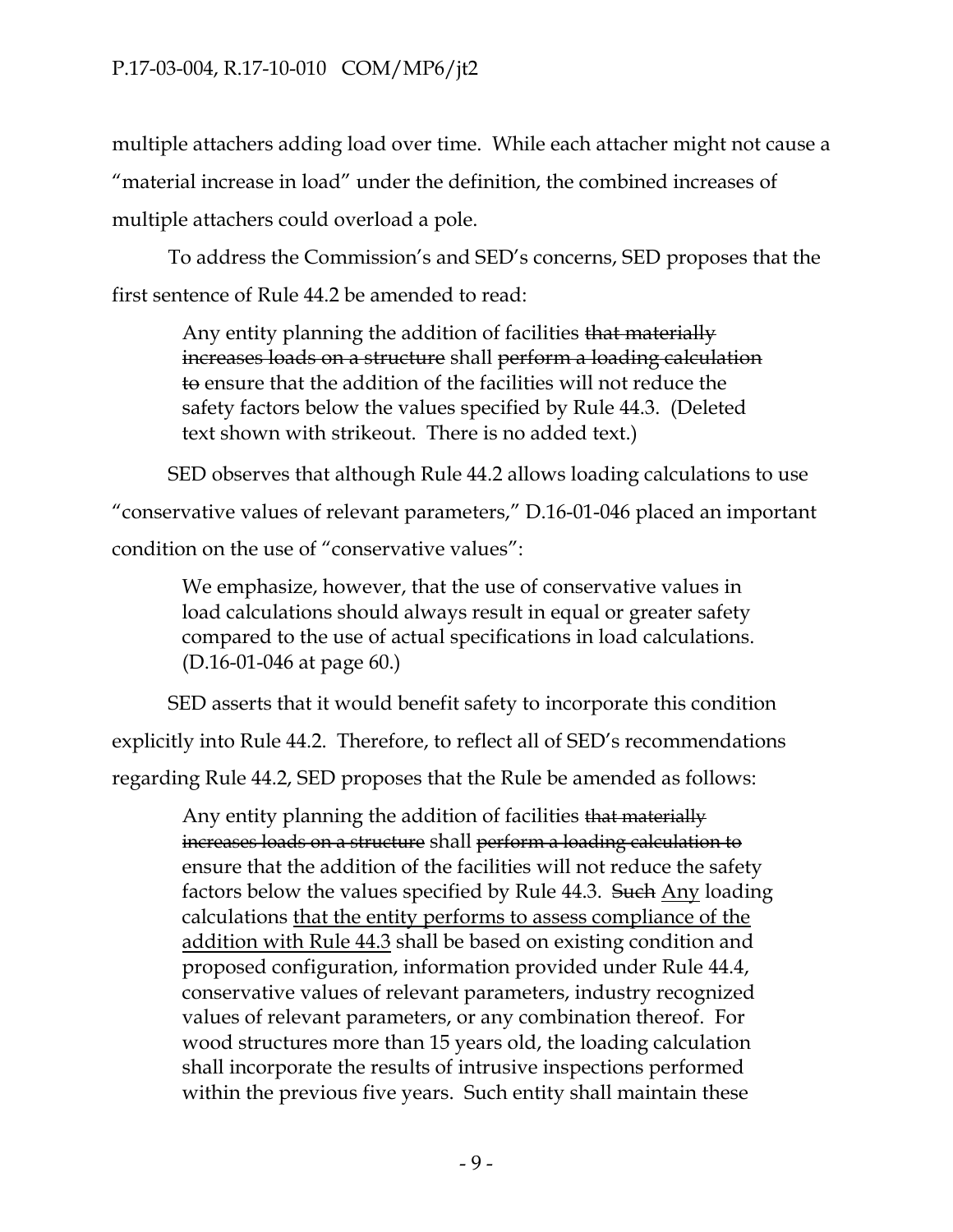loading calculations for the service life of the pole or other structure for which a loading calculation was made and shall provide such information to authorized joint use occupants and the Commission upon request.

Note: For the purpose of Rule 44.2, a material increase in load is an addition which increases the load on a structure by more than five percent per installation, or ten percent over a 12-month span, of the electric utility's or Communication Infrastructure Provider's current load conservative values are values that would result in equal or lower safety factors compared to use of actual specifications. (Deleted text shown with strikeout. Added text shown with underline.)

### **2.2. Proposed Amendments to Rule 54.7-A, Rule 84.7-A, and Rule 94.6-C re: Fall-Protection Gear**

D.16-01-046 added Rule 94.6-C to GO 95. The new Rule 94.6-C prohibits impairment of fall-restraint and fall-protection equipment (together, "fall-protection gear") by antenna installations on utility poles. OP 5.ii of D.16-01-046 instructed SED to "develop a proposed rule for inclusion in GO 95 that is similar to Rule 94.6-C adopted by [D.16-01-046] with respect to interference with fall-protection gear, but which applies to all pole attachments. SED's proposed rule may modify or replace Rule 94.6-C adopted by [D.16-01-046]."

To achieve the Commission's objective, SED proposes that the following sentence be inserted at the end of Rule 54.7-A and Rule 84.7-A:

### Interference with fall-restraint and fall-protection equipment is not permitted. (Added text shown with underline.)

SED submits that with the addition of the above text to Rule 54.7-A and Rule 84.7-A, Rule 94.6-C is not needed and can be deleted. If Rule 94.6-C is retained, SED recommends that it be modified as follows:

> Antennas and all associated attachments shall not impair climbing space or interfere with fall restraint and fall protection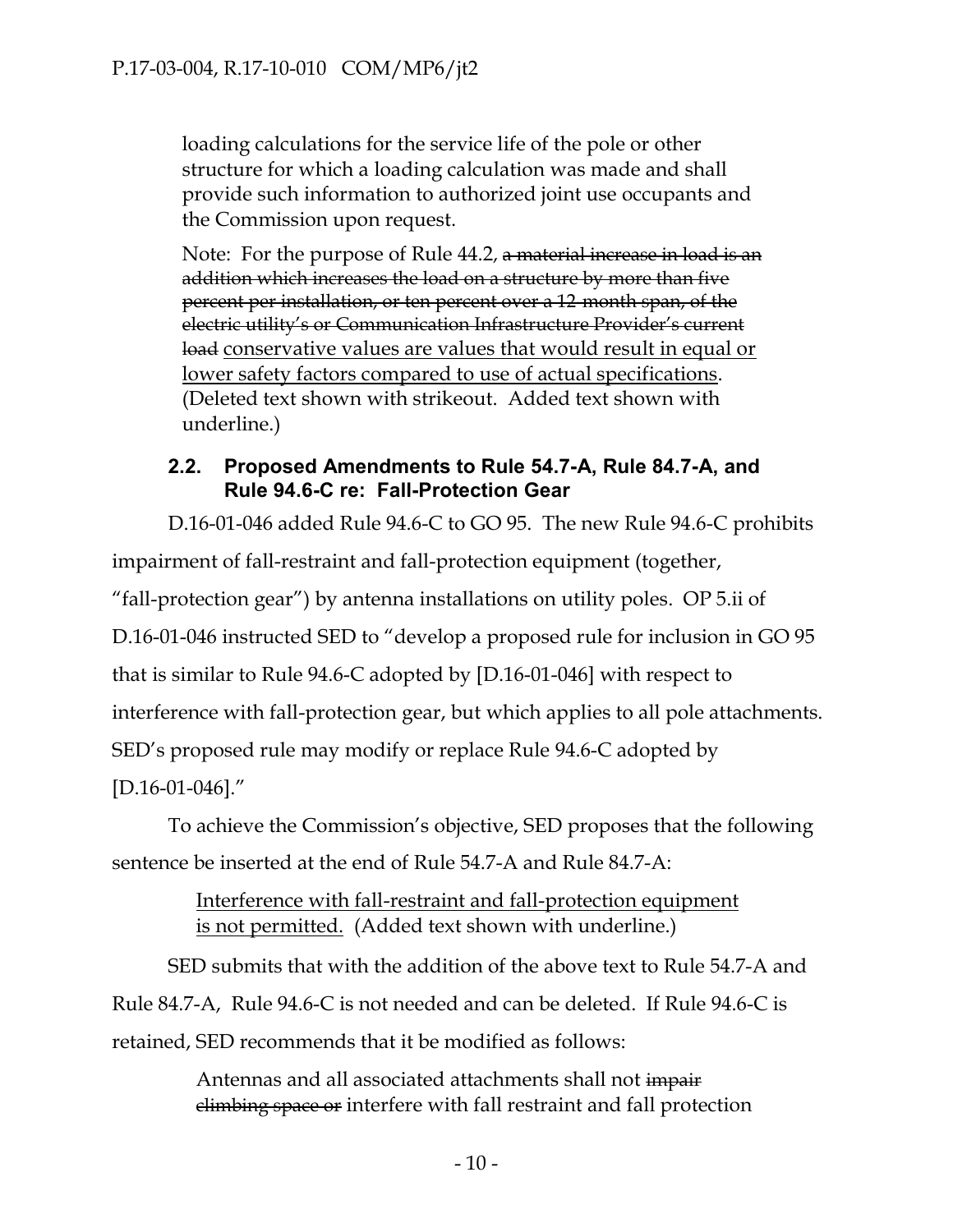equipment <u>or obstruct climbing space</u> except as permitted by the application of Rule 54.7- $A(3)$  or Rule 84.7- $A(5)$ .

Note: Examples of attachments that might not interfere with fall restraint and fall protection equipment include, but are not limited to, the following:

- (1) Surface-mounted equipment that occupies no more than 18 inches of vertical space.
- (2) Equipment stood off from the pole to maintain a minimum of 4 inches of clear space between the equipment and the pole.
- (3) Appropriately designed and installed surface-mounted risers. (Deleted text shown with strikeout. Added text shown with underline.)

As shown above, SED proposes to eliminate the Note in Rule 94.6-C that contains examples of antenna-related pole attachments that "might not interfere" with fall-protection gear. SED asserts that a pole attachment either does or does not interfere with fall-protection gear. If it does interfere, then it would violate Rule 94.6-C. Thus, SED believes that Rule 94.6-C's examples of pole attachments that "might not interfere" with fall-protection gear do not improve safety.

## **2.3. Proposed New Rules 49.1-C(2) and C(3), and Proposed Amendments to Rule 94.11 re: Pole Overturning**

In D.16-01-046, the Commission recognized that the installation of antennas on the top of utility poles ("pole-top antenna installations") increases the risk that a pole might overturn. To address this risk, D.16-01-046 adopted new Rule 94.11, which states as follows:

## **Rule 94.11 Pole Overturning Calculation**

A pole overturning calculation shall be performed before a pole-top antenna installation is added to a pole. The calculation shall use a safety factor of 3.0 for Grade A construction, and 2.0 for Grades B and C construction, and incorporate loads for the entire pole structure, including all existing attachments and guys (if any), and all elements of the planned pole-top antenna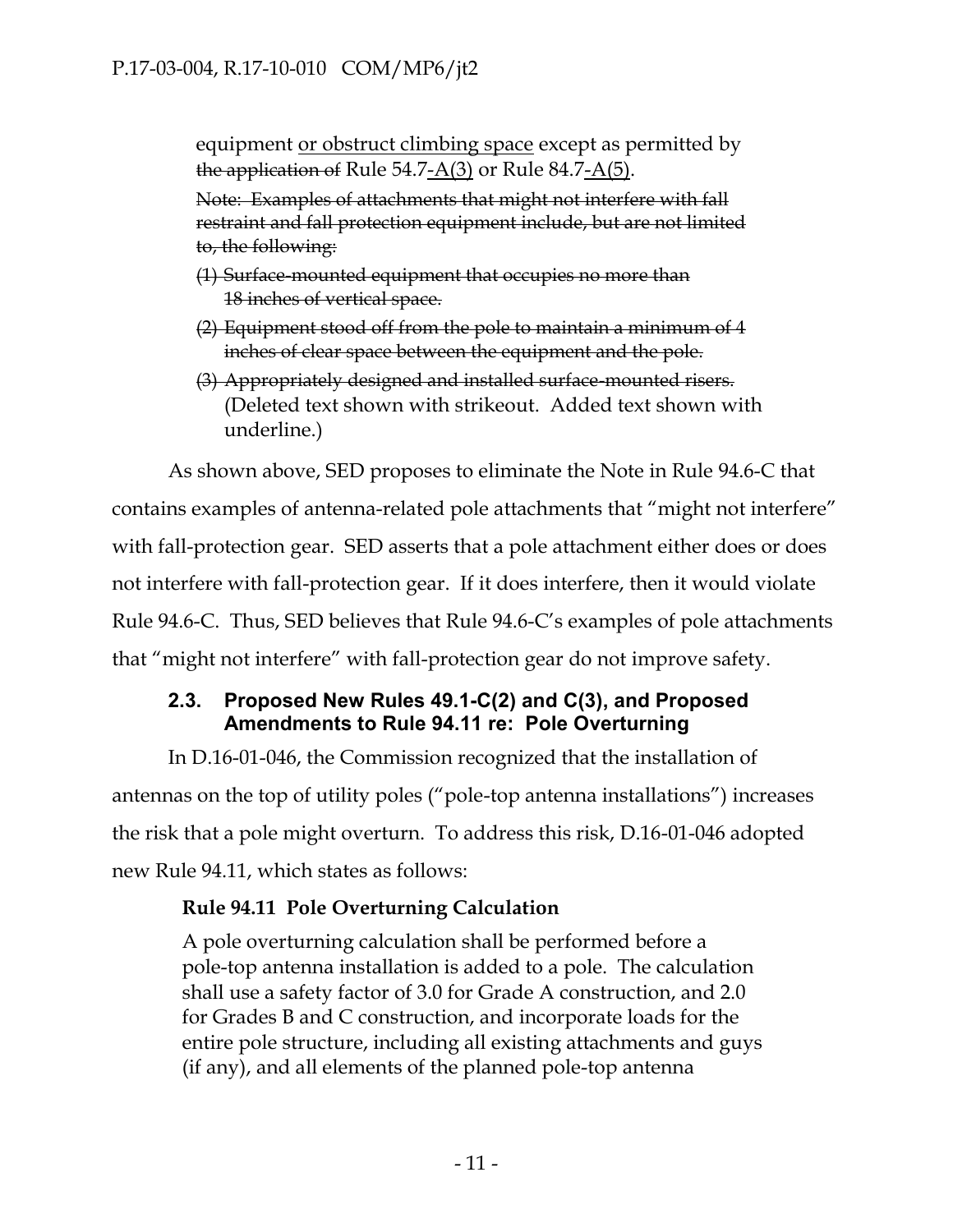installation. After the installation, the safety factor shall comply with Rule 44.3.

Note: The purpose of this calculation is to ensure that the pole overturning moment does not exceed the capacity of the soil, rock, or other material in which the pole is embedded to resist the pole overturning moment.

The Commission further recognized in D.16-01-046 that all pole-top installations, not just antennas, increase the risk of pole overturning. As a result, OP 5.iii of D.16-01-046 directed SED to develop a proposed rule that is similar to Rule 94.11 adopted by D.16-01-046, but which applies to all pole-top installations.

To achieve the Commission's objective with respect to pole-top installations (including antennas) that are added to existing poles, SED proposes that the current content of Rule 49.1-C be renumbered as subsection (1) and that the following new subsection (2) be added after Table 6:

(2) A pole overturning calculation shall be performed before a pole-top installation (including a pole-top extension or a pole-top installation of facilities such as antennas) is added to an existing pole. The pole overturning calculation shall use a safety factor of 3.0 for Grade A construction, and 2.0 for Grades B and C construction, and incorporate loads for the entire pole structure, including all existing attachments and guys (if any), and all elements of the planned pole-top installation. If needed, deeper settings or other special methods shall be used to provide at a minimum these safety factors. After installation of a pole-top extension or other facilities, the pole-overturning safety factor shall not be reduced below a safety factor of 3.0 for Grade A construction, and 2.0 for Grades B and C construction.

Note: The purpose of the pole-overturning calculation is to ensure that the pole-overturning moment does not exceed the capacity of the soil, rock or other material in which the pole is embedded to resist the pole-overturning moment. (Added text shown with underline.)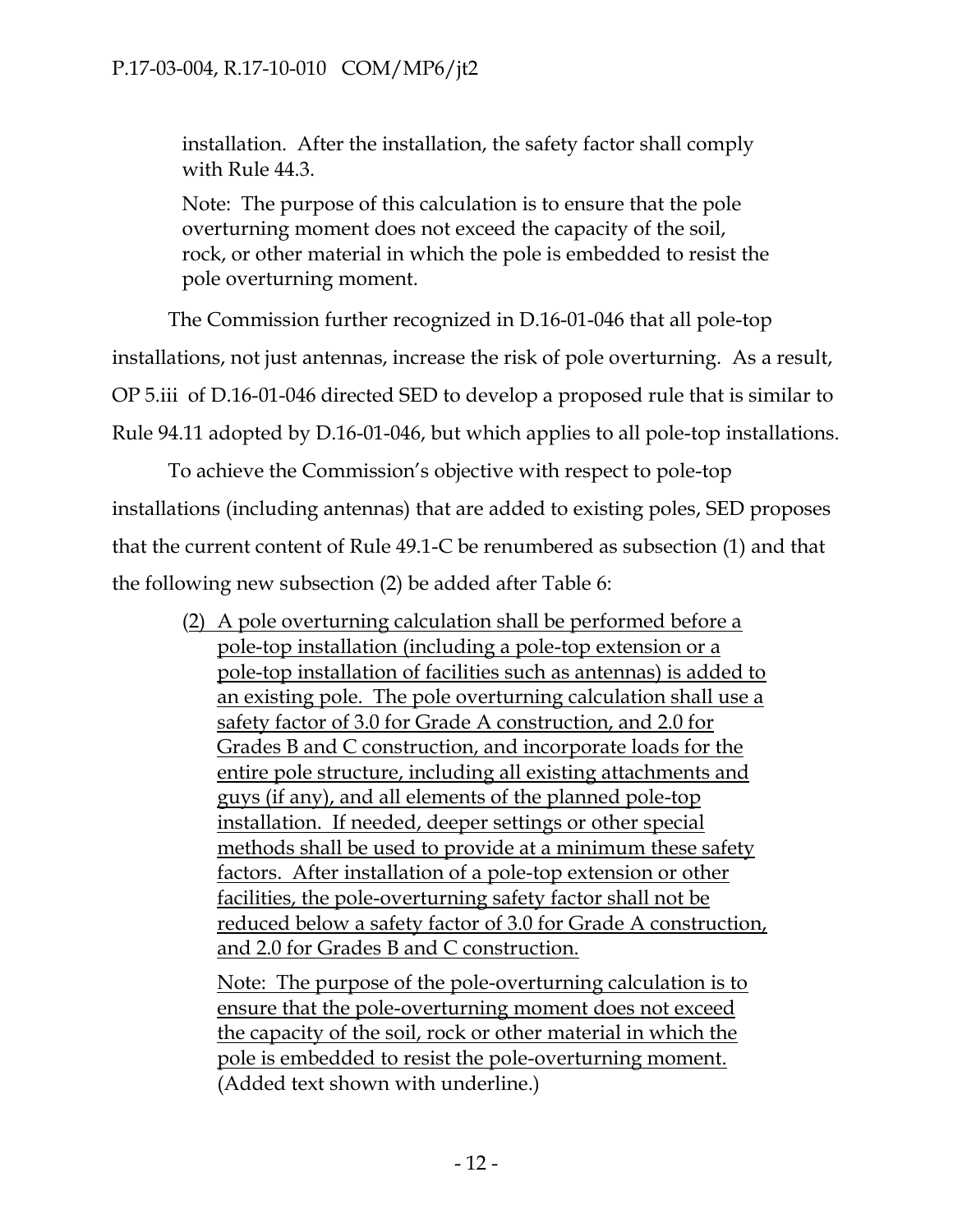SED posits that because pole overturning is a serious safety issue, it would be beneficial to provide parties an opportunity to discuss safety factors and methodologies for pole-overturning calculations during a workshop, and to recommend refinements to SED's proposed Rule 49.1-C(2), if appropriate.

To achieve the Commission's objective with respect to pole-top installations (including antennas) that are attached when a new or replacement pole is set, SED proposes that the following subsection (3) be added to Rule 49.1-C:

(3) If a pole-top installation is included when a new or replacement pole is set, the length of the pole-top installation shall be added to the length of the pole to determine the applicable minimum pole setting depth in Table 6. (Added text shown with underline.)

SED also proposes that Rule 49.1-C be amended so that the provisions in Rules 44.2 and 44.4 regarding the retention of records and inter-utility cooperation for pole-loading calculations apply equally to pole-overturning calculations. Alternatively, Rule 44 and its subparts could be expanded to apply to pole-overturning calculations. SED recommends that such drafting issues be addressed in workshops.

With the above proposed changes to Rule 49.1-C, SED recommends that Rule 94.11 be modified as follows:

Any entity planning a pole-top antenna installation on an existing pole shall include all elements of the planned pole-top installation in the A pole-overturning calculation required by Rule 49.1-C(2). shall be performed before a pole-top antenna installation is added to a pole. The calculation shall use a safety factor of 3.0 for Grade A construction, and 2.0 for Grades B and C construction, and incorporate loads for the entire pole structure, including all existing attachments and guys (if any), and all elements of the planned pole-top antenna installation. After the installation, the safety factor shall comply with Rule 44.3.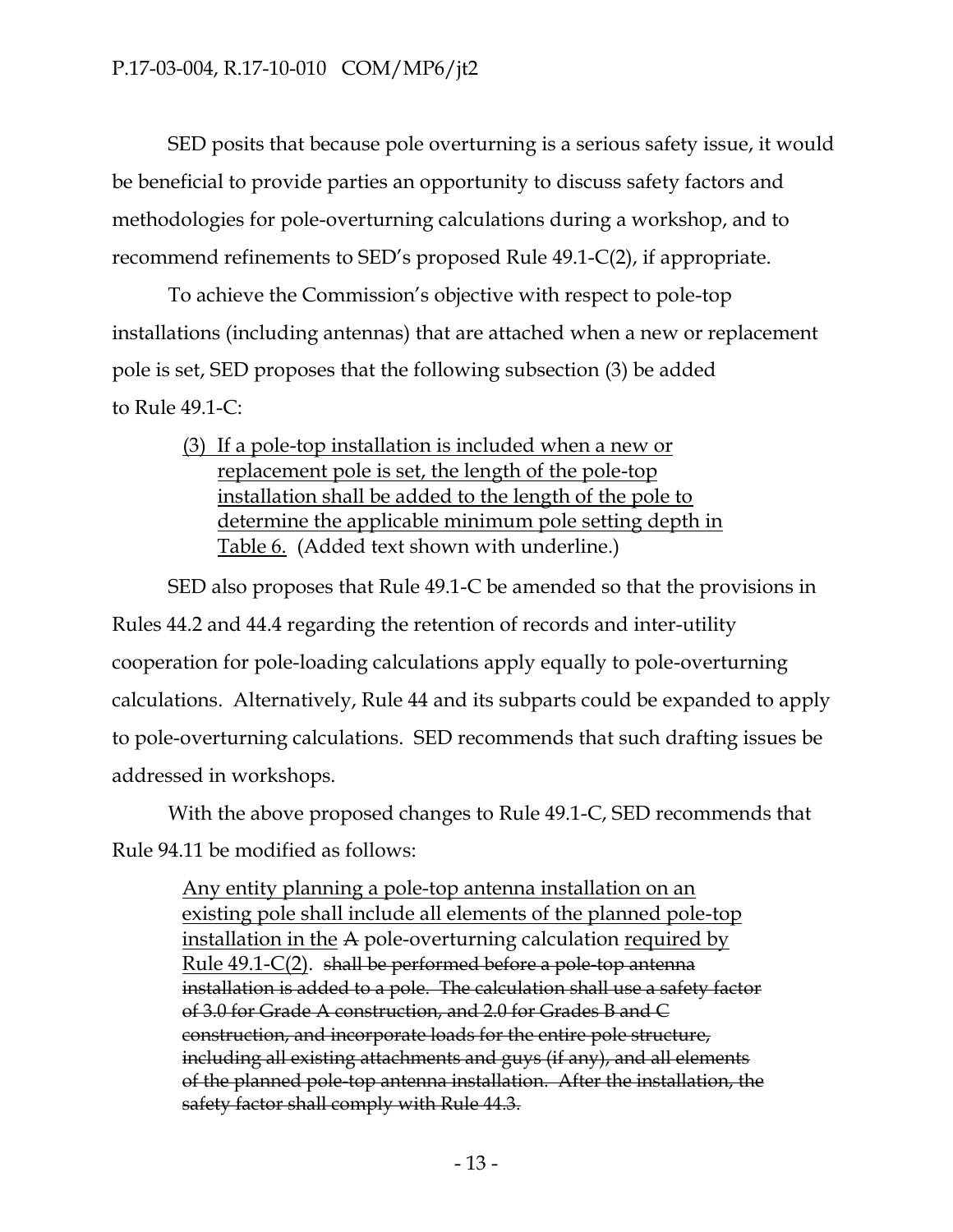Note: The purpose of this calculation is to ensure that the pole overturning moment does not exceed the capacity of the soil, rock or other material in which the pole is embedded to resist the pole overturning moment. (Deleted text shown with strikeout. Added text shown with underline.)

### **2.4. Disposition of SED's Proposed Rule 94.3-D**

In D.16-01-046, the Commission declined to adopt SED's proposed new Rule 94.3-D that would have required a pole-loading calculation prior to the installation of any antennas and associated equipment.<sup>12</sup> However, OP 6 of D.16-01-046 authorized SED to resubmit its proposed Rule 94.3-D or an amended version of the proposed rule. In Petition 17-03-004, SED states that it does not propose any modifications to Rule 94.3 at this time.

### **3. Summary of Responses and SED's Reply**

 $\overline{a}$ 

### **3.1. CIP Coalition's Response to Petition 17-03-004**

The CIP Coalition recommends that if the Commission institutes a rulemaking proceeding to consider SED's proposed amendments to GO 95, the Commission should (1) provide an opportunity for parties to submit alternatives to SED's proposed GO 95 amendments, and (2) convene workshops to consider all of SED's proposed amendments and any alternative proposed amendments.

The CIP Coalition states that it has identified several issues regarding SED's proposed amendments to GO 95 that would benefit from workshops where parties could discuss and refine SED's proposals. For example, SED's proposed amendments to Rule 44.2 appear to require a pole-loading calculation for every new pole attachment, including attachments that have an insignificant impact on pole loading. Further, SED's proposal to eliminate the examples in

<sup>&</sup>lt;sup>12</sup> Rule 44.2 of GO 95 requires a loading calculation for every planned addition to a utility pole or other support structure that would materially increase the load on the structure.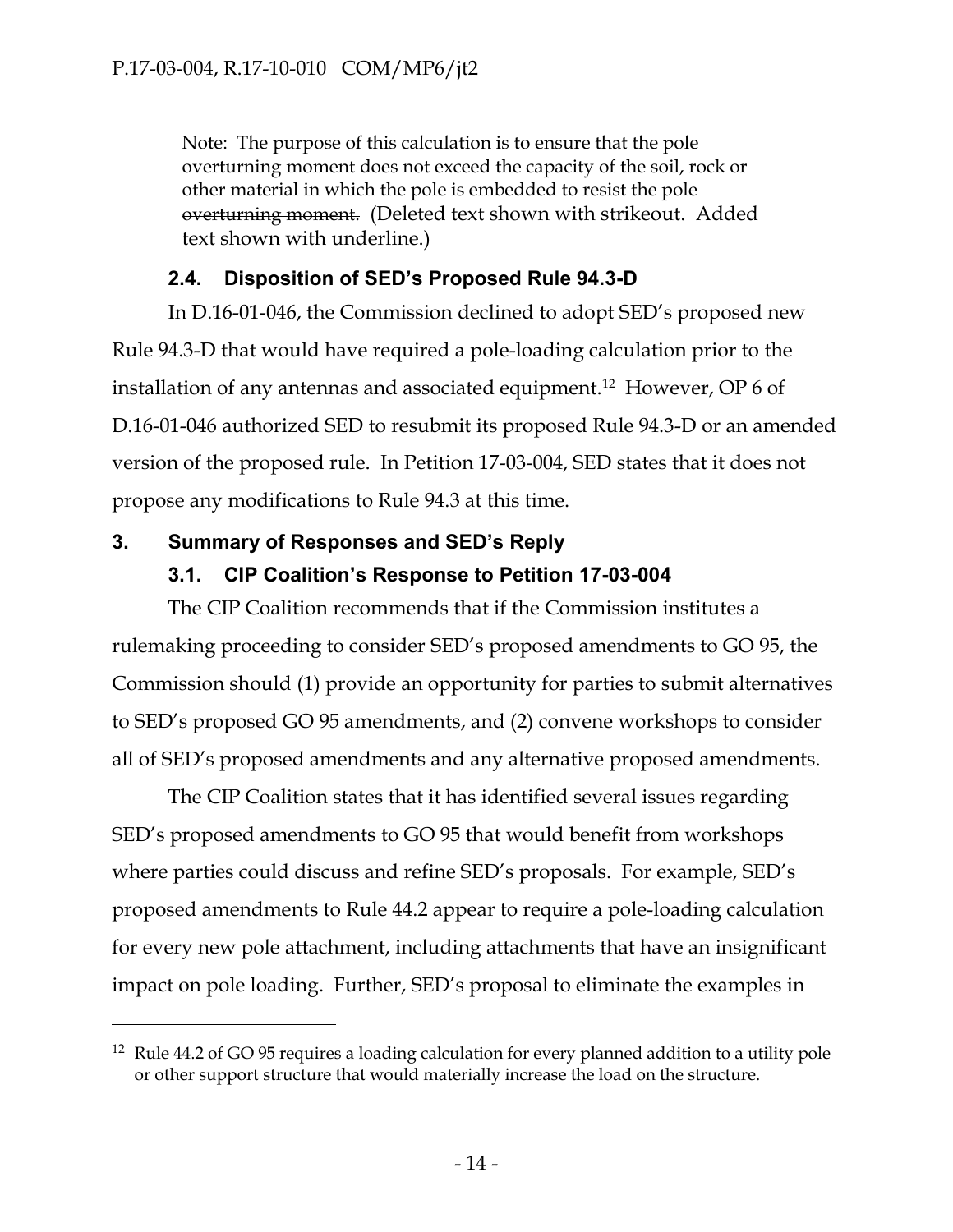Rule 94.6-C of pole attachments that "might not interfere" with fall-protection gear requires careful evaluation because of the helpful guidance these examples provide to attachers and pole owners.

## **3.2. Joint Electric Utilities' Response to Petition 17-03-004**

The Joint Electric Utilities report that after D.16-01-046 was issued, the GO 95 Rules Committee developed proposed revisions to GO 95 in accordance with OP 5.iv of D.16-01-046.<sup>13</sup> The Joint Electric Utilities are all members of the GO 95 Rules Committee. The Joint Electric Utilities state that the GO 95 Rules Committee shared its proposed GO 95 amendments with SED and discussed these amendments with SED at a relatively high level. On the other hand, the Joint Electric Utilities assert that SED did not share its proposed amendments with the GO 95 Rules Committee prior to filing Petition 17-03-004.

The Joint Electric Utilities raise several concerns with SED's proposed amendments to GO 95. For example, SED's proposed amendments to Rule 44.2 appear to duplicate the purpose of Rule 44.3; and SED's proposed amendments to Rule 94.6-C leave out references in GO 95 where interference with fall-protection gear is permitted.

The Joint Electric Utilities encourage the Commission to hold workshops to discuss all GO 95 amendments, including the alternative amendments developed by the GO 95 Rules Committee. The Joint Electric Utilities' Response does not describe the alternative proposed amendments developed by the GO 95 Rules Committee or provide the text of these alternative proposed amendments.

 $\overline{a}$ 

 $13$  OP 5.iv ordered SED to confer with the GO 95 Rules Committee regarding the proposed amendments to GO 95 that SED is directed to develop by OP 5.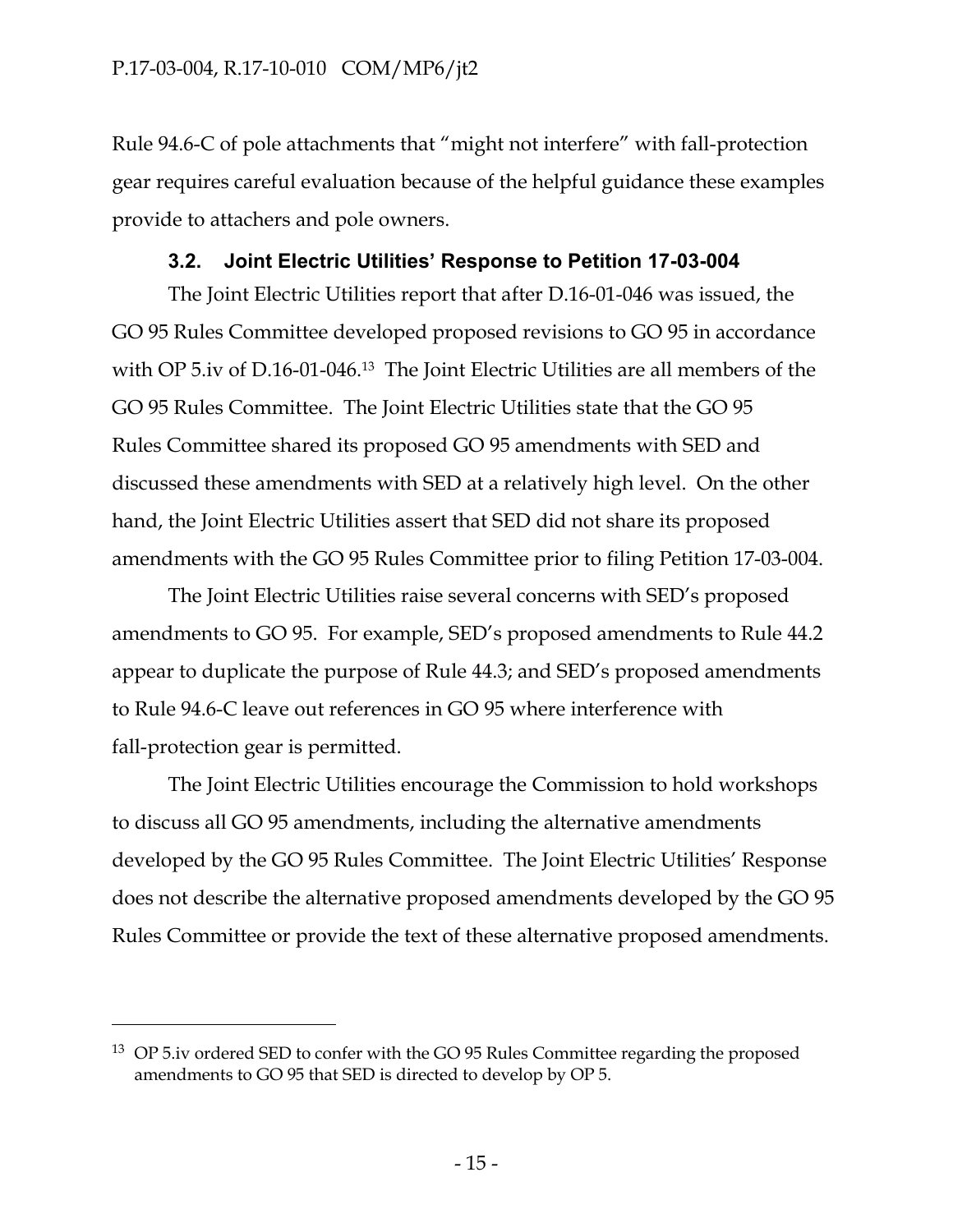## **3.1. SED's Reply to the Responses**

SED replies that although the Responses raised concerns about SED's proposed amendments to GO 95, the Responses did not object to opening a rulemaking proceeding. SED suggests that the rulemaking proceeding is the proper forum to address parties' concerns with SED's proposals.

SED agrees with the Responses that (1) workshops should be held, and (2) other parties should have an opportunity to submit alternative proposed amendments to GO 95. SED emphasizes that any alternate proposals should not reduce safety or reliability. SED raises this issue because when SED conferred with the GO 95 Rules Committee, it appeared to SED that the Committee's conceptual proposals would reduce safety.

SED interprets the Joint Electric Utilities' Response as implying that the GO 95 Rules Committee provided the text of its draft GO 95 amendments to SED. SED states that it did not receive any text. SED agrees, however, that the GO 95 Rules Committee and SED discussed potential GO 95 amendments "at a relatively high level."<sup>14</sup>

#### **4. Discussion**

 $\overline{a}$ 

We conclude for the following reasons that it is in the public interest to institute a rulemaking proceeding to consider and possibly adopt SED's proposed GO 95 amendments set forth in Petition 17-03-004, with one exception discussed below. First, the purpose of SED's proposed GO 95 amendments is to protect safety and reliability. As such, SED's proposed amendments advance the

<sup>14</sup> Joint Electric Utilities' Response at 2.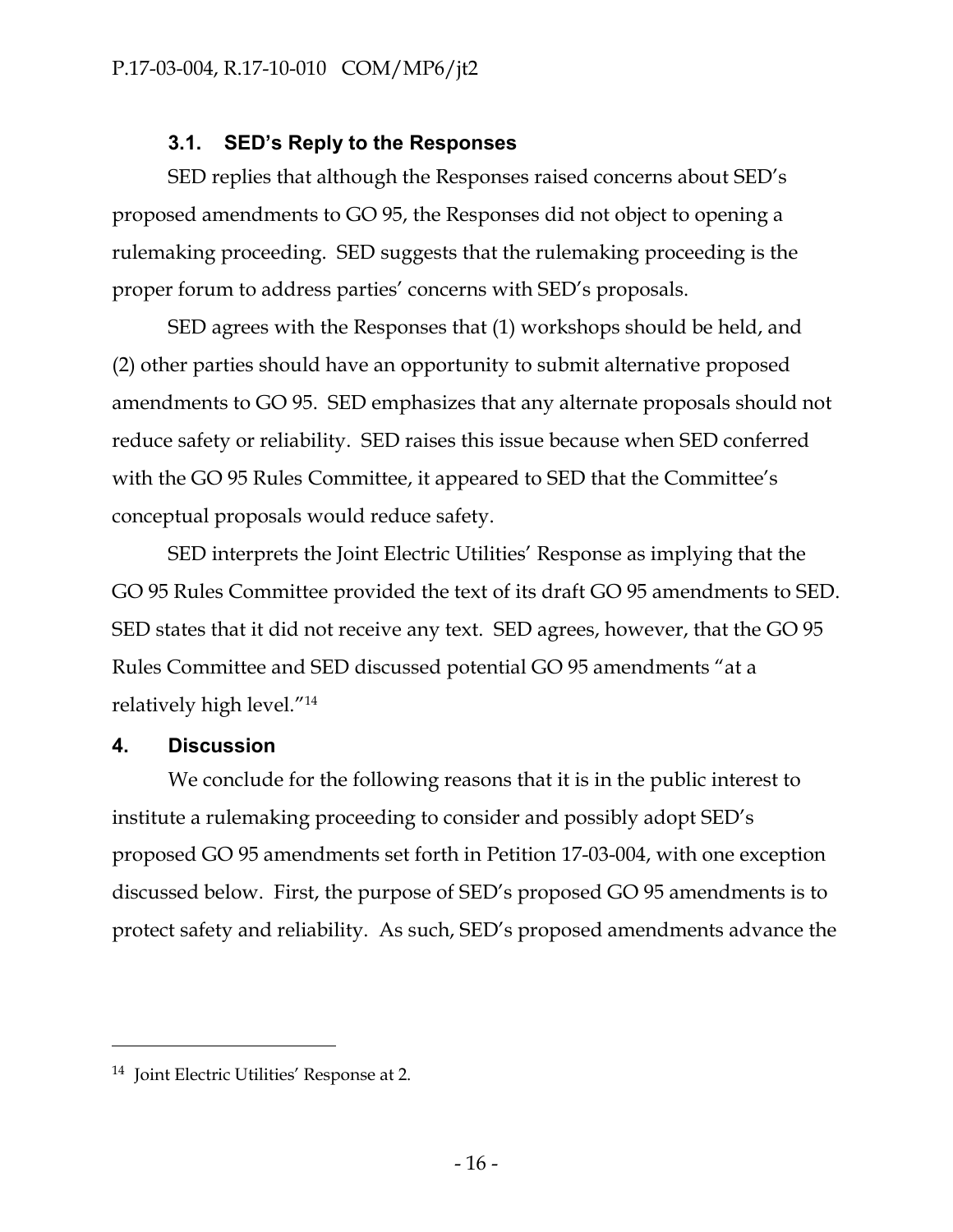Commission's policy to continually assess and reduce the safety risks posed by the utilities that we regulate.<sup>15</sup>

Second, D.16-01-046 ordered SED to develop proposed GO 95 amendments to address specified safety issues, and to submit these proposed GO 95 amendments to the Commission via a petition to institute a rulemaking proceeding. 16 The specified safety issues are summarized below:

- Correct a defect in Rule 44.2's definition of "material increase in load." This definition controls when a loading calculation is required for planned additions to an existing utility pole. However, as noted in D.16-01-046, Rule 44.2's current definition of "material increase in load" allows additions to occur, without a loading calculation, in certain situations where additions would overload the pole. D.16-01-046 directed SED to propose an amended definition that corrects this defect. 17
- Prohibit interference with workers' fall-protection gear. Rule 94.6-C adopted by D.16-01-046 protects worker safety by prohibiting interference with fall-protection gear by antenna-related pole attachments. D.16-01-046 directed SED to develop a proposed GO 95 rule that is similar to Rule 94.6-C adopted by D.16-01-046, but which applies to all pole attachments (not just antenna installations). 18
- Require a pole-overturning calculation for all pole-top installations. Rule 94.11 adopted by D.16-01-046 protects safety

 $\overline{a}$ 

<sup>15</sup> *Safety Policy Statement of the California Public Utilities Commission*, dated July 10, 2014, at 1. The Commission's *Safety Policy Statement* is available at: [http://www.cpuc.ca.gov/uploadedFiles/CPUC\\_Public\\_Website/Content/Safety/VisionZe](http://www.cpuc.ca.gov/uploadedFiles/CPUC_Public_Website/Content/Safety/VisionZero4Final621014_5_2.pdf) [ro4Final621014\\_5\\_2.pdf.](http://www.cpuc.ca.gov/uploadedFiles/CPUC_Public_Website/Content/Safety/VisionZero4Final621014_5_2.pdf)

<sup>16</sup> D.16-01-046 at OP 5.

 $17$  As an interim remedy to Rule 44.2's defective definition of "material increase in load," the Commission held in D.16-01-046 that "regardless of the definition of 'material increase' currently in Rule 44.2, both pole owners and pole attachers must ensure that new attachments do not overload poles." (D.16-01-046 at 61.)

<sup>18</sup> D.16-01-046 at 81.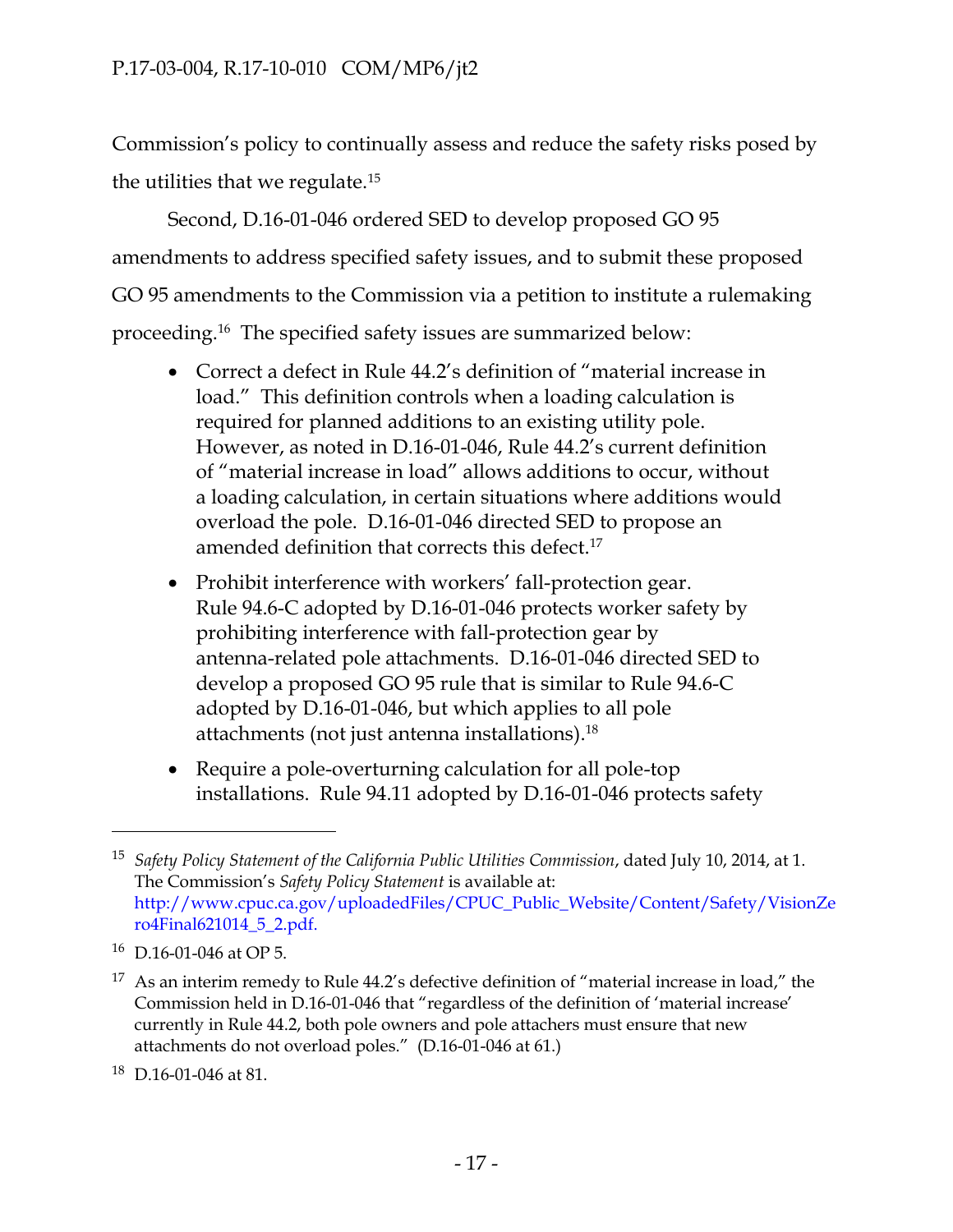and reliability by requiring a pole-overturning calculation before a pole-top antenna installation is added to a pole. Rule 94.11 also specifies the minimum safety factors for pole-top antenna installations with respect to pole overturning. D.16-01-046 directed SED to develop a proposed GO 95 rule that is similar to Rule 94.11 adopted by D.16-01-046, but which applies to all pole-top installations (not just antenna installations).

It is reasonable to institute a rulemaking proceeding to consider SED's proposed amendments to GO 95 in order to complete the Commission's plan in D.16-01-046 for addressing the above-specified safety issues. Conversely, if a rulemaking proceeding is not instituted, the above-specified safety issues will not be addressed for an indefinite period of time, with potential adverse consequences for safety and reliability.

Finally, SED's other proposed amendments to GO 95, while not required by D.16-01-046, are reasonably related to the proposed GO 95 amendments that SED was ordered to develop and submit by D.16-01-046. These other proposed amendments are summarized in Section 3 of today's Order.

The one exception to our considering all of SED's proposed amendments to GO 95 is SED's proposal to eliminate the "Note" in Rule 94.6-C (as part of SED's other proposed amendments to Rule 94.6-C). 19 This Note, which lists several examples of antenna-related pole attachments "that might not interfere" with fall-protection gear, was litigated in R.14-05-001 and adopted by the Commission in D.16-01-046.<sup>20</sup> SED has not identified any safety issues associated with this Note. Therefore, we see no need to reconsider the Note.

 $\overline{a}$ 

 $19$  SED proposes that Rule 94.6-C either be deleted or amended. The proposed amendments include the elimination of the "Note" in Rule 94.6-C.

 $20$  D.16-01-046 at 74-76, 79, and 127.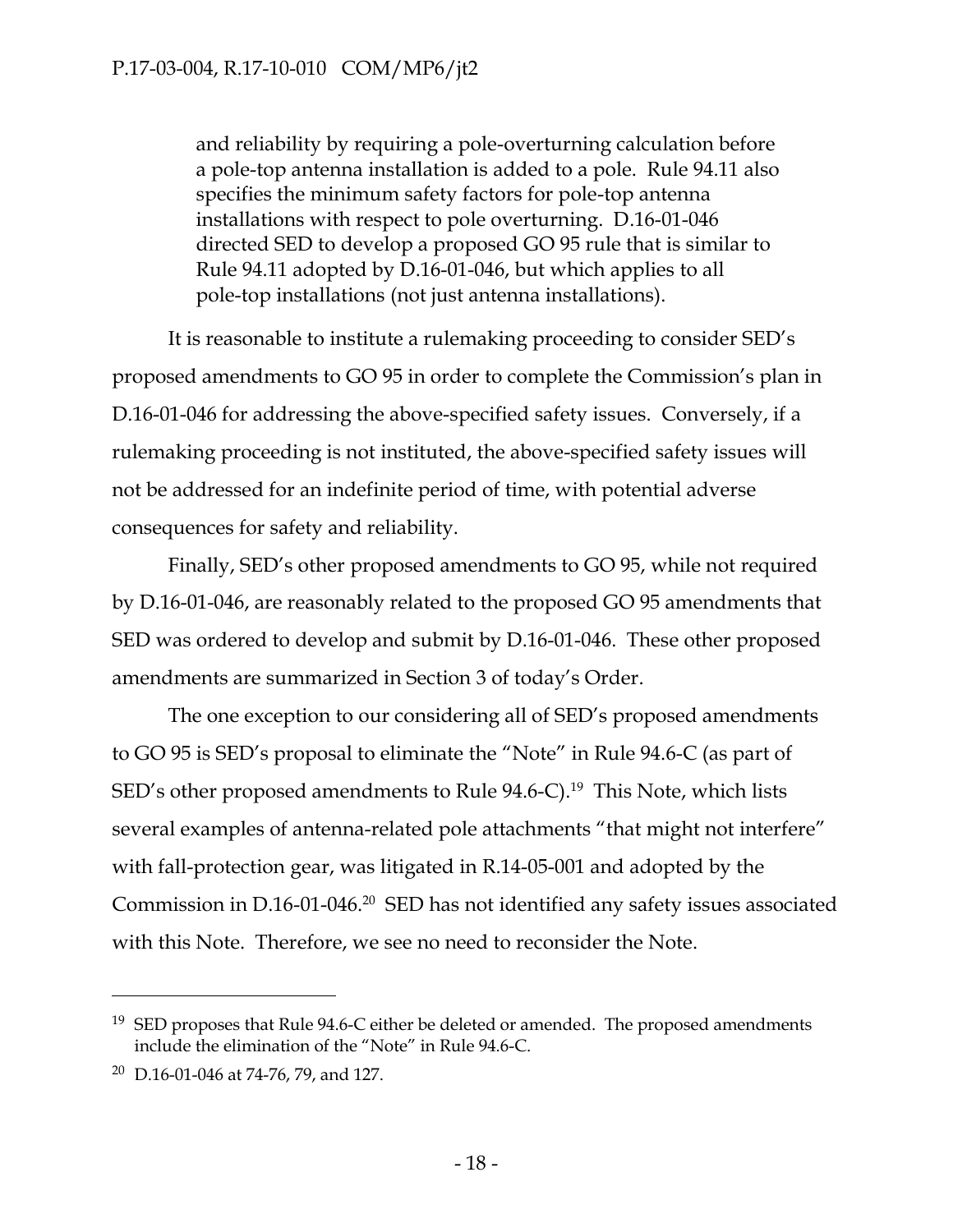The scope of the rulemaking proceeding instituted by today's Order is described in more detail below. Today's Order does not decide any issues within the scope of this proceeding, including whether SED's proposed amendments to GO 95 that are within the scope of this proceeding should be adopted.

## **5. Order Instituting Rulemaking Proceeding**

For the preceding reasons, we hereby institute a rulemaking proceeding pursuant to Pub. Util. Code § 1708.5(b)(1). <sup>21</sup> This Order Instituting Rulemaking ("OIR") contains a preliminary scoping memo pursuant to Rule  $7.1(d)$  of the Commission's Rules of Practice and Procedure (hereafter, "Commission's Rules") that sets forth the issues and schedule for this rulemaking proceeding, preliminarily determines the category of this proceeding and the need for hearings, and addresses other matters that are typically the subject of preliminary scoping memos.

## **5.1. Preliminary Scoping Memo**

## **5.1.1. Scope**

 $\overline{a}$ 

The fundamental purpose of this rulemaking proceeding is to protect the safety and reliability of overhead utility facilities. The specific scope of this rulemaking proceeding is to consider and possibly adopt the following amendments to GO 95 proposed by SED in Petition 17-03-004:

1. Amend Rule 44.2 to require an entity planning to add facilities to a utility pole or other support structure to ensure that the added facilities do not reduce safety factors below the minimum values specified in Rule 44.3.

<sup>&</sup>lt;sup>21</sup> Pub. Util. Code § 1708.5(b)(1) states: "The commission shall consider a petition and, within six months from the date of receipt of the petition, either deny the petition or institute a proceeding to adopt, amend, or repeal the regulation."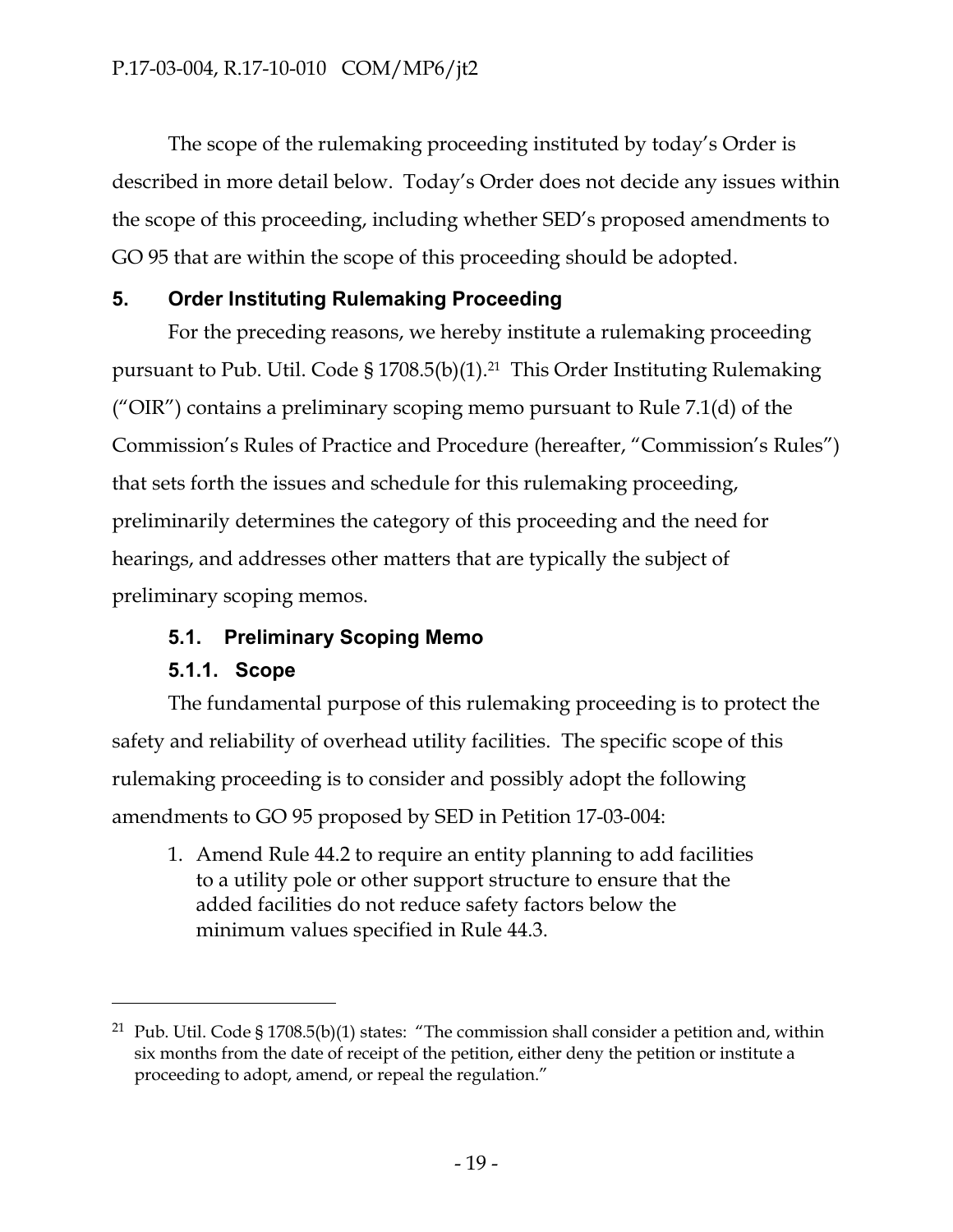$\overline{a}$ 

- 2. Amend Rule 44.2 to define the "conservative values" that may be used in loading calculations performed to assess whether the planned addition of facilities to a utility pole or other support structure meets the minimum values for safety factors specified in Rule 44.3.
- 3. Amend Rules 54.7-A and 84.7-A to prohibit interference with fall-protection gear by all types of pole attachments. Replace the existing Rule 94.6 with the amended Rules 54.7-A and 84.7-A or, alternatively, revise Rule 94.6 to refer to the amended Rules 54.7-A and 84.7-A.
- 4. Adopt a new Rule 49.1-C(2) that requires a pole-overturning calculation before any pole-top attachment is added to an existing pole. Revise the existing Rule 94.11 to refer to the new Rule 49.1-C(2).
- 5. Apply to the pole-overturning calculations required by proposed new Rule 49.1-C(2) the existing provisions in Rules 44.2<sup>22</sup> and 44.4<sup>23</sup> regarding the retention of records and inter-utility cooperation for pole-loading calculations.
- 6. Adopt a new Rule 49.1-C(3) that requires the length of a pole-top installation on a new pole or replacement pole to be added to the length of the pole to determine the minimum pole-setting depth in Table 6 of GO 95.

 $22$  Rule 44.2 states in relevant part: "Any entity planning the addition of facilities that materially increases loads on a structure shall perform a loading calculation… Such entity shall maintain these loading calculations for the service life of the pole or other structure for which a loading calculation was made and shall provide such information to authorized joint use occupants and the Commission upon request."

<sup>&</sup>lt;sup>23</sup> Rule 44.4 states in relevant part: "All entities with facilities on the subject pole shall cooperate with the company performing the load calculations [by]… promptly providing or making reasonably available, upon request and to the extent it exists, the following: (**A**.) The most recent intrusive pole test data; (**B**.) Any information regarding its facilities necessary to perform a pole loading calculation that is not readily available to the company performing the pole loading calculations through a field visit; and (**C**.) A table of standard input values used by the Responding Company in pole loading calculations (e.g., standard conductor or cable sizes, tension values, and equipment sizes and weights)."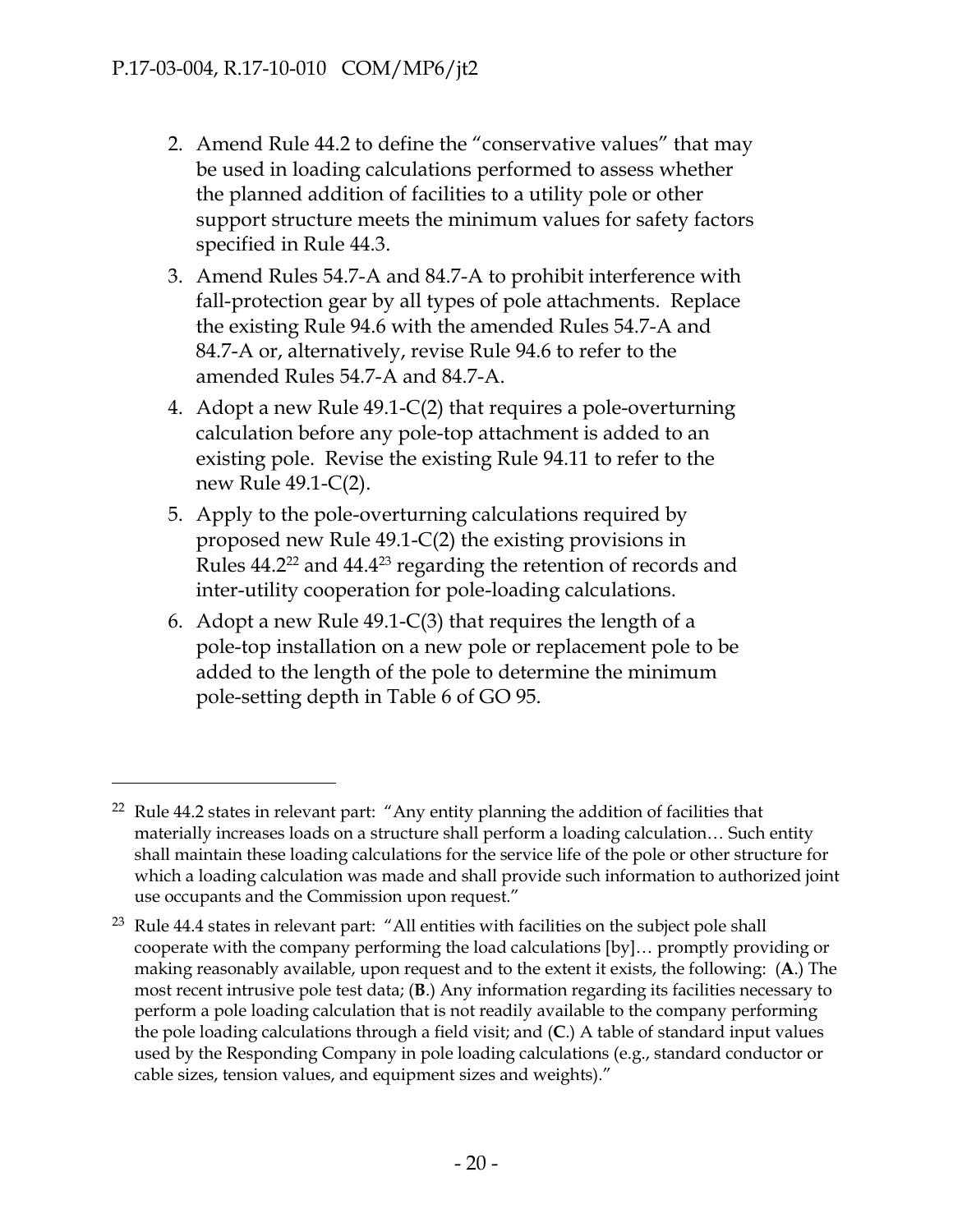$\overline{a}$ 

7. Adopt ancillary non-substantive amendments to GO 95 that are necessary to integrate any adopted amendments into GO 95. Ancillary non-substantive amendments may include, for example, revisions to GO 95's index, several tables of content, and internal cross references.

SED provided text for most, but not all, of its proposed amendments to GO 95 that are within the scope of this proceeding. The text of SED's proposed amendments, to the extent provided, is set forth in Appendix A of this OIR.

As set forth in Item 3, above, the scope of this proceeding includes SED's proposal to either delete Rule 94.6-C or amend Rule 94.6-C. All of SED's proposed amendments to Rule 94.6-C are within the scope of this proceeding, with one exception. SED's proposal to eliminate the Note in Rule 94.6-C,<sup>24</sup> in conjunction with SED's other proposed amendments to Rule 94.6-C, is excluded from the scope of this proceeding.<sup>25</sup>

The scope of this proceeding includes refinements and alternatives to SED's proposed amendments to GO 95.<sup>26</sup> Any refinements and alternatives must have a direct nexus to SED's proposed amendments to GO 95 that are within the scope of this proceeding. Refinements and alternatives that reduce safety and/or reliability are outside the scope of this proceeding.

<sup>&</sup>lt;sup>24</sup> The Note in Rule 94.6-C lists examples of antenna-related pole attachments that "might not interfere" with workers' fall-protection gear.

<sup>&</sup>lt;sup>25</sup> To be clear, the scope of this proceeding includes SED's proposal to delete all of Rule 94.6-C, including the Note. What is excluded from the scope of this proceeding is SED's alternate proposal to amend Rule 94.6-C to eliminate the Note. SED's other alternate proposed amendments to Rule 94.6-C are in scope.

<sup>26</sup> Consistent with SED's recommendation in Petition 17-03-004 at 11, the scope of proposed refinements includes adjustments to the methodology and safety factors for pole-overturning calculations adopted by D.16-01-046 and embedded in SED's proposed Rule 49.1-C(2).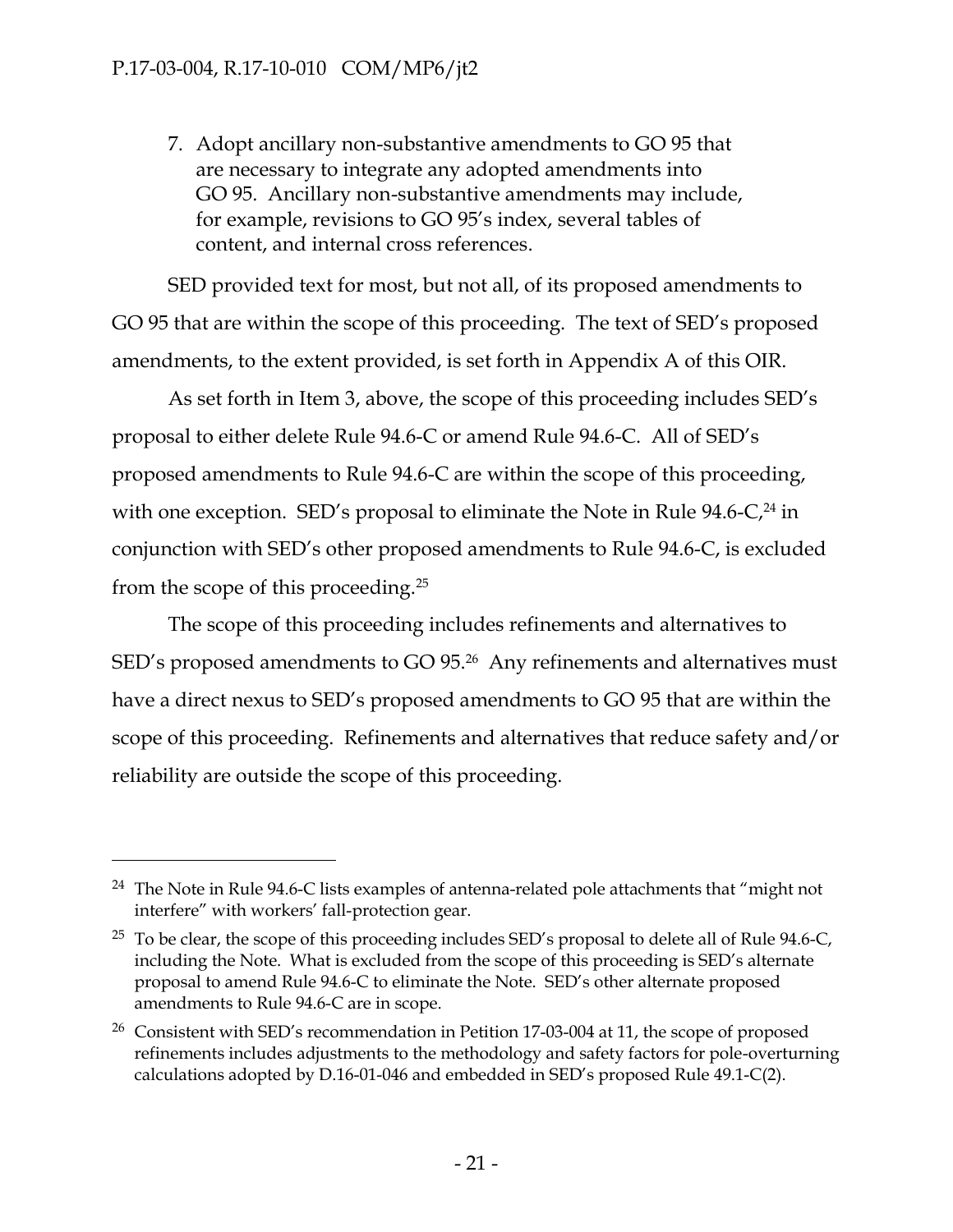The assigned Commissioner may interpret and refine the scope of this proceeding, as necessary. Pursuant to Rule 6.3(a) of the Commission's Rules, any amendments to GO 95 adopted in this proceeding will apply prospectively.

## **5.1.2. Category and Need for Hearings**

Pursuant to Rule 7.1(d) of the Commission's Rules, we preliminarily determine that the category for this rulemaking proceeding is quasi-legislative as that term is defined in Rule 1.3(d), and that there is no need for hearings in this proceeding. As permitted by Rule 6.2 of the Commission's Rules, parties may address these preliminary determinations in their written comments that are submitted in accordance with the schedule in Section 6.1.3 of this OIR. The assigned Commissioner will make a final determination regarding the category of this proceeding and the need for hearings in a scoping memo issued pursuant to Rules 7.1(d) and 7.3(a) of the Commission's Rules.

Parties are reminded that Pub. Util. Code § 1708.5(f) authorizes the Commission to "conduct any proceeding to adopt, amend, or repeal a regulation using notice and comment rulemaking procedures, without an evidentiary hearing, except with respect to a regulation being amended or repealed that was adopted after an evidentiary hearing, in which case the parties to the original proceeding shall retain any right to an evidentiary hearing accorded by Section 1708." None of the proposed amendments to GO 95 that are within the scope of this proceeding would amend or repeal an existing regulation that was adopted after an evidentiary hearing. Therefore, the Commission may conduct this proceeding without an evidentiary hearing pursuant to Pub. Util. Code § 1708.5(f). Nonetheless, we will allow parties to request an evidentiary hearing as set forth in Section 6.1.3 of this OIR. The assigned Commissioner may choose to hold a hearing, if warranted.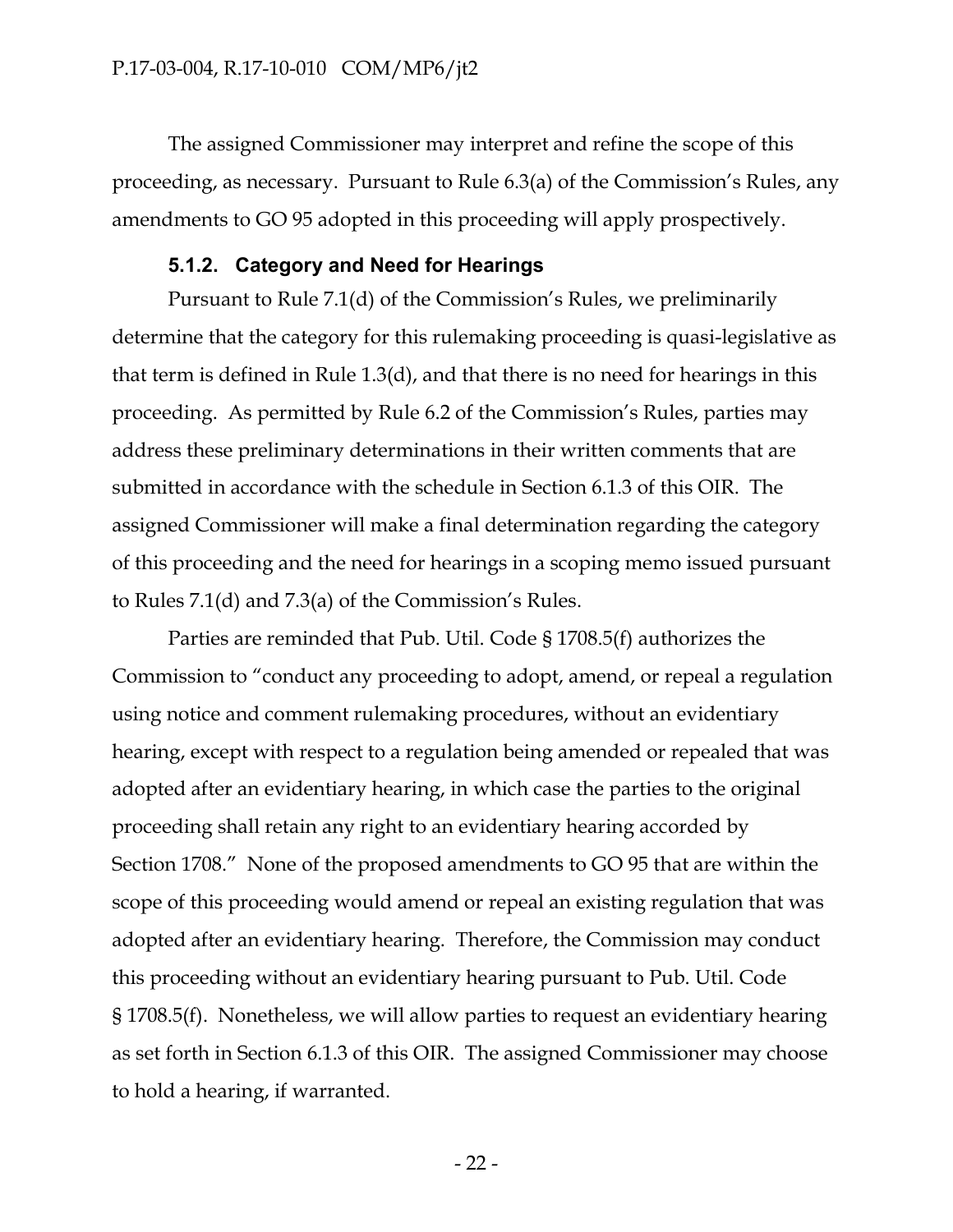## **5.1.3. Schedule and Written Comments**

The preliminary schedule for this rulemaking proceeding is set forth below. The assigned Commissioner and/or the assigned ALJ may revise the schedule to develop an adequate record, conduct this proceeding in an orderly and efficient manner, and achieve a fair resolution of this proceeding.

| <b>Preliminary Schedule for the Rulemaking Proceeding</b>                   |                                                                                                                         |                                                                     |
|-----------------------------------------------------------------------------|-------------------------------------------------------------------------------------------------------------------------|---------------------------------------------------------------------|
| Row                                                                         | Event                                                                                                                   | Day<br>(Counted from the<br>Issuance Date of this OIR) <sup>1</sup> |
| 1.                                                                          | SED and other parties confer regarding<br>the proceeding schedule, with the goal of<br>reaching a joint recommendation. | Completed by Day 30 <sup>1</sup>                                    |
| 2.                                                                          | <b>Combined Comments and Prehearing</b><br>Conference Statements Filed and Served.                                      | Day $401$                                                           |
| 3.                                                                          | Prehearing Conference (PHC).                                                                                            | To Be Determined                                                    |
| 4.                                                                          | Workshops, Workshop Report,<br>Additional Written Comments, Etc.                                                        | To Be Determined                                                    |
| 5.                                                                          | Motions for Evidentiary Hearings.                                                                                       | To Be Determined                                                    |
| 6.                                                                          | Hearings, if Warranted.                                                                                                 | To Be Determined                                                    |
| 7.                                                                          | Projected Submission Date (if applicable).                                                                              | To Be Determined                                                    |
| 1. The issuance date is on page 1 of this Order, at the upper right corner. |                                                                                                                         |                                                                     |

In Row 2 of the above schedule, the combined comments and

PHC statements due on Day 40 shall:

1. Address the matters in Rule 6.2 of the Commission's Rules, including any objections to the preliminary scoping memo regarding the category of this proceeding, need for hearings, issues to be considered, and/or the schedule. Comments that include factual assertions must be verified in accordance with Rule 1.11 of the Commission's Rules.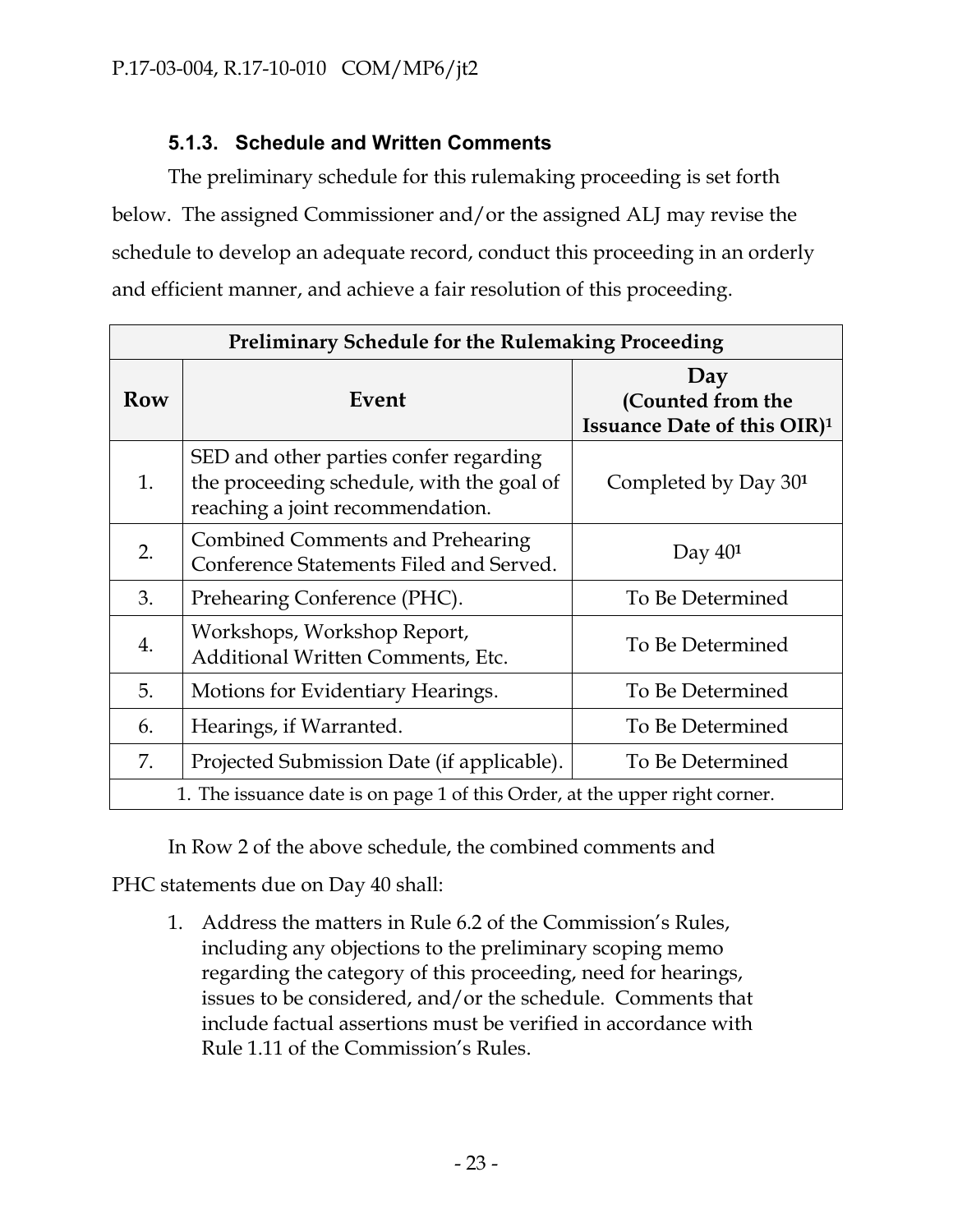- 2. For parties other than SED, state whether the party intends to present refinements and/or alternatives to the proposed GO 95 amendments that are contained in Appendix A of this OIR and, if so, briefly summarize each of the party's anticipated refinements and/or alternative proposed amendments.
- 3. Provide a detailed schedule and recommended procedures for considering and possibly adopting (A) SED's proposed amendments to GO 95 that are contained in Appendix A of this OIR, and (B) other parties' refinements and alternative proposed amendments to GO 95. The schedule shall include dates or timeframes for:
	- A. Parties to submit the text for refined and alternative proposed amendments to GO 95 (including SED's conceptual proposed amendments for which SED did not provide recommended text).
	- B. Workshops to discuss and evaluate all proposed GO 95 amendments, refinements, and alternatives that are within the scope of this proceeding.
	- C. Workshop report.
	- D. Comments and reply comments on the workshop report.
	- E. Motions for evidentiary hearings (if any) and responses.
- 4. Provide a detailed plan for conducting publicly noticed workshops. The plan shall include:
	- A. Any pre-workshop documents that parties should serve (or otherwise distribute to the service list) prior to the workshops (e.g., the text of refined and alternative proposed amendments to GO 95, and a rationale for the proposed refinements and alternatives).
	- B. The structure and format of the workshops (e.g., a designated person leads a discussion of the text for each proposed amendment to GO 95 in Appendix A of this OIR and each related refinement and alternative).
	- C. The specific product(s) of the workshops (e.g., a workshop report that contains the final text of all proposed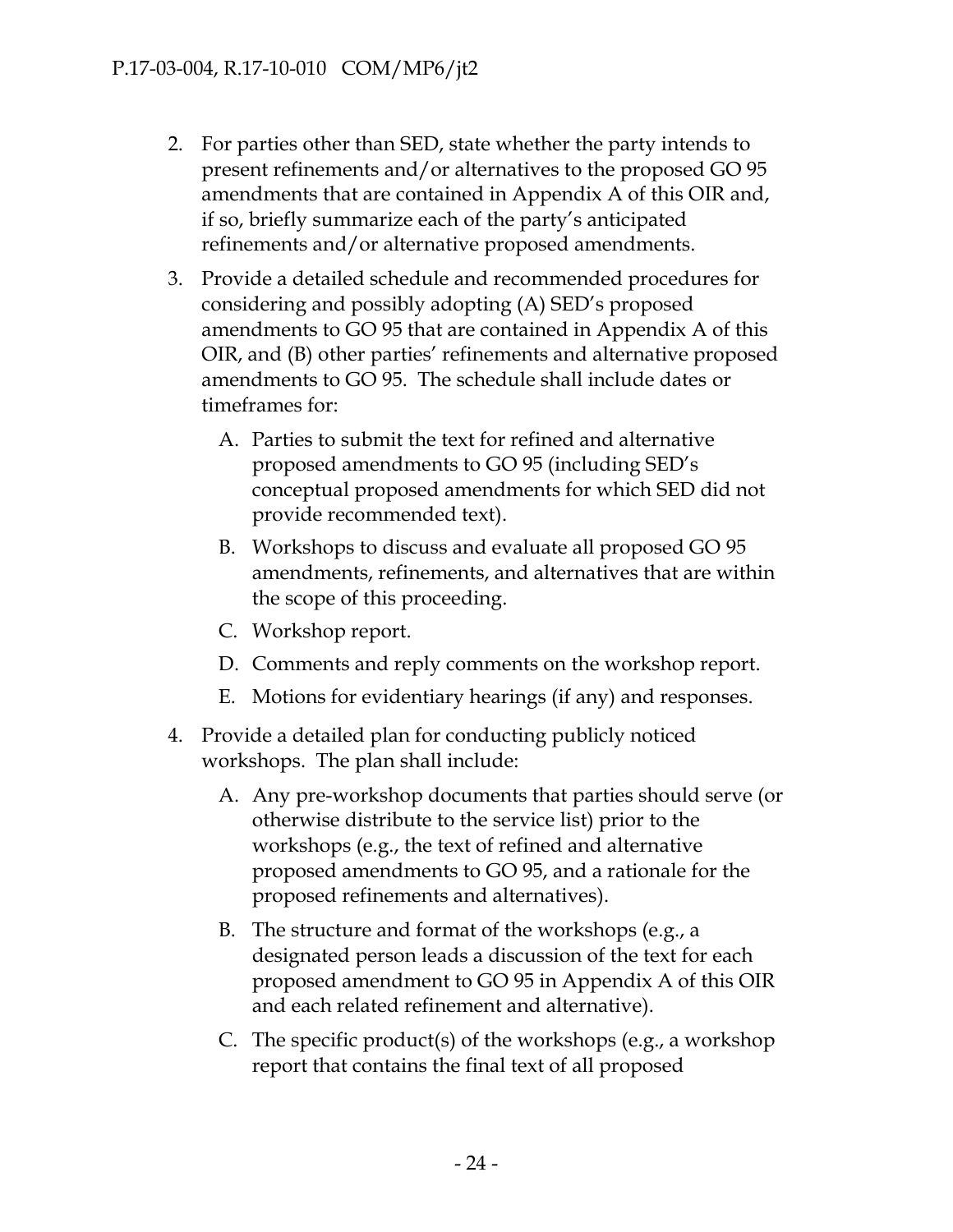amendments to GO 95, including ancillary amendments to GO 95's index, tables of content, etc.).

- D. The anticipated date(s) and location(s) of workshops.
- E. The identity of the parties who will serve notice of the workshops and place notice of the workshops in the Commission's Daily Calendar.
- F. The identity of the parties who will arrange, host, and run the workshops.
- G. Anticipated means for parties to participate in the workshops (e.g., in-person attendance, WebEx, toll-free and/or conference call).
- H. The identity of the parties who will prepare, file, and serve the workshop report.

To receive service of the combined comments and PHC statements in Row 2 of the above schedule, interested persons should request placement on the Official Service List for this proceeding as described in Section 6.1.7 of this OIR.

In Row 3 of the above schedule, the assigned Commissioner or the assigned ALJ will schedule a PHC as soon as practicable.

Consistent with Pub. Util. Code § 1701.5(a), we intend to complete this proceeding within 18 months from the date this proceeding was initiated. The final schedule for this proceeding will be established by the assigned Commissioner's scoping memo issued pursuant to Rule 7.3(a) of the Commission's Rules. In accordance with Pub. Util. Code § 1701.5(b), the scoping memo may set a completion date for this proceeding that is later than 18 months from the date this proceeding was initiated if the scoping memo explains the necessity for a later date and the assigned Commissioner approves the later date.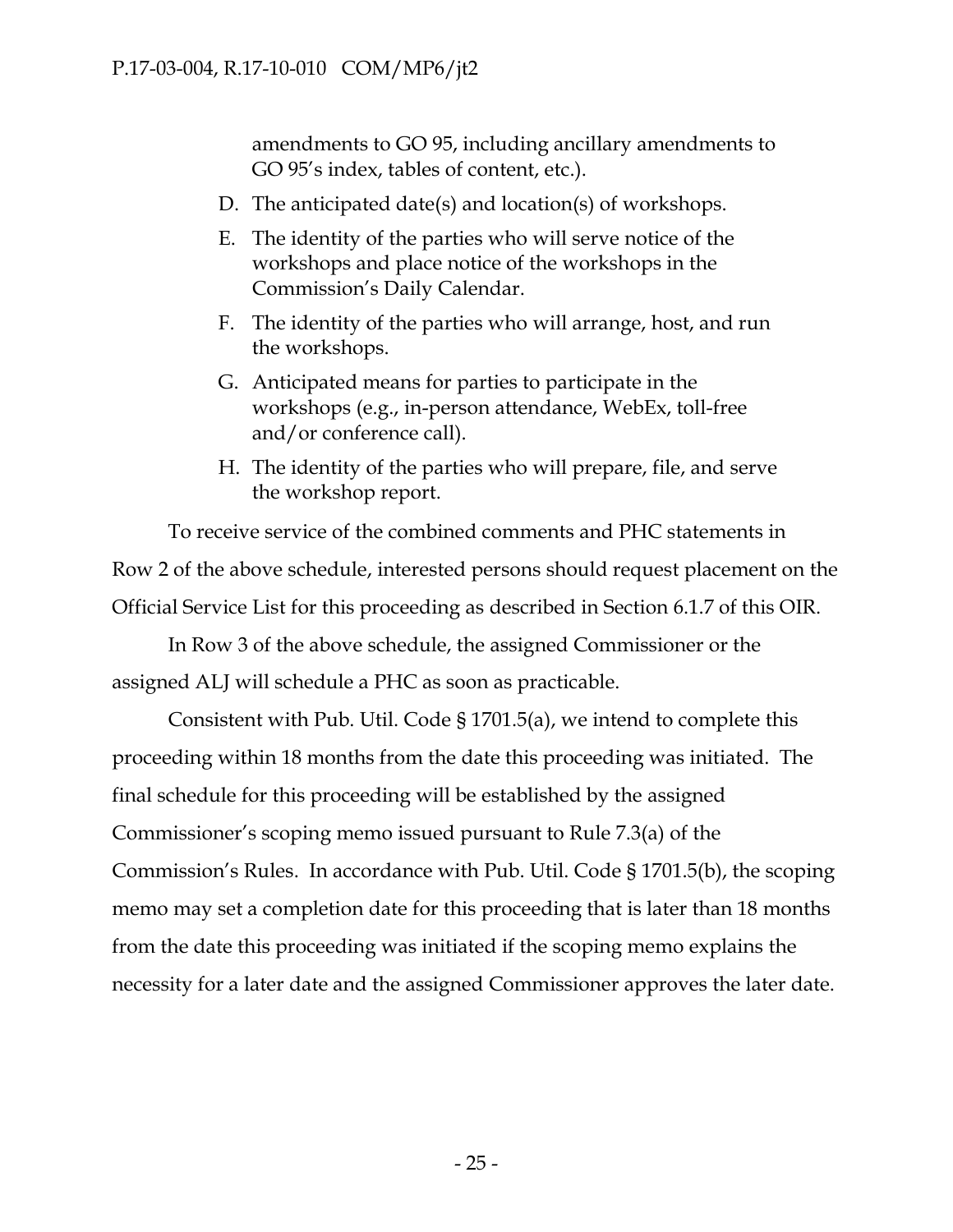#### **5.1.4. Public Notice of Workshops**

All workshops in this proceeding shall be open to the public and noticed on the Commission's Daily Calendar. Such notice shall inform the public that a decisionmaker or an advisor may be present at the workshop. Parties shall check the Daily Calendar regularly for such notices.

#### **5.1.5.** *Ex Parte* **Communications**

This rulemaking proceeding is preliminarily categorized as quasi-legislative. In a quasi-legislative proceeding, *ex parte* communications with the assigned Commissioner, other Commissioners, their advisors, and the ALJ are permitted without restriction or reporting as described in Pub. Util. Code § 1701.4(c) and Article 8 of the Commission's Rules.

Pursuant to Rule 8.5(b) of the Commission's Rules, the applicable rules for *ex parte* communications in a quasi-legislative proceeding apply until the date of the assigned Commissioner's scoping memo that finalizes the proceeding's category pursuant to Rule 7.3(a) of the Commission's Rules. The assigned Commissioner's scoping memo will establish the applicable rules for *ex parte* communications beginning on the date the scoping memo is issued.

#### **5.1.6. Intervenor Compensation**

Pursuant to Pub. Util. Code § 1804(a)(1) and Rule 17.1 of the Commission's Rules, a customer who intends to seek an award of compensation must file and serve a notice of intent to claim compensation no later than 30 days after the date of the PHC or as otherwise directed by the assigned Commissioner or the assigned ALJ.

#### **5.1.7. Official Service List**

The Official Service List for Petition 17-03-004 will be the initial Official Service List for the rulemaking proceeding instituted by this OIR. Thus, any

- 26 -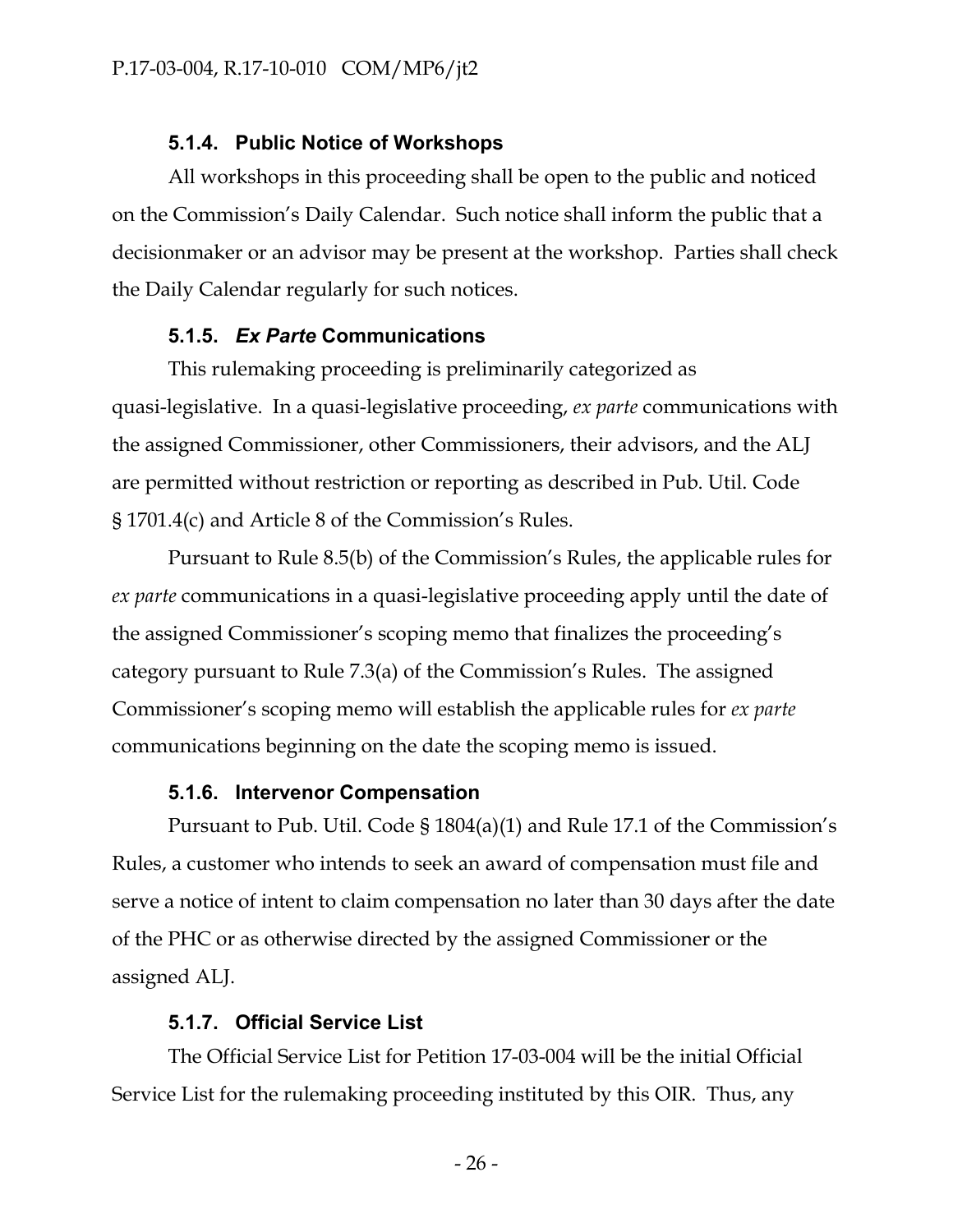#### P.17-03-004, R.17-10-010 COM/MP6/jt2

person or entity that is listed in the Party category, State Service category, or Information Only category on the Official Service List for Petition 17-03-004 will transfer to the same category on the Official Service List for this rulemaking proceeding. Henceforth, additions to the Party category on the Official Service List for this rulemaking proceeding will be governed by Rule 1.4 of the Commission's Rules.

Persons who are not parties but wish to receive electronic service of documents filed in this proceeding may contact the Commission's Process Office at [process\\_office@cpuc.ca.gov](mailto:process_office@cpuc.ca.gov?subject=Re:) for placement on the Official Service List pursuant to Rule 1.9(f) in the "Information Only" category or the "State Service" category, as appropriate.

The Official Service List for this rulemaking proceeding is available on the Commission's web site. Each person and entity on the Official Service List is responsible for ensuring that their information on the Official Service List is correct and up-to-date. This information can be corrected and updated by sending an e-mail to the Process Office.

#### **5.1.8. Filing and Serving Documents**

Information about procedures for electronic filing of documents at the Commission is available at [www.cpuc.ca.gov/PUC/efiling.](http://www.cpuc.ca.gov/PUC/efiling) All documents formally filed with the Commission's Docket Office must include the Docket Office's approved caption for this rulemaking proceeding.

This proceeding will follow the electronic service protocols in Rule 1.10 of the Commission's Rules. All parties in this proceeding shall serve documents and pleadings using electronic mail, whenever possible, transmitted no later than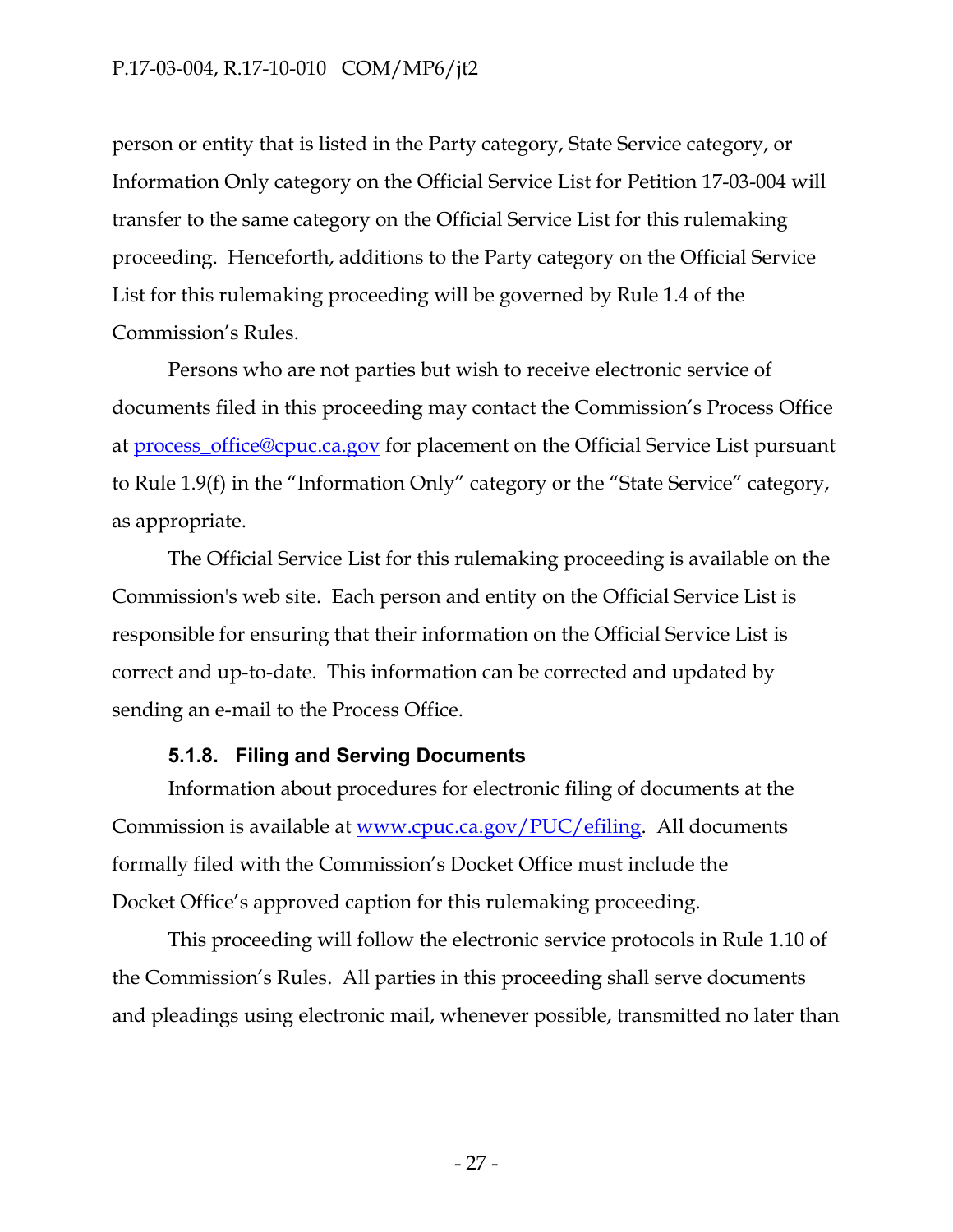5:00 p.m. on the date scheduled for service.<sup>27</sup> Additionally, Rule 1.10(e) requires service on the assigned ALJ of both an electronic copy and a paper copy of documents that are filed and/or served.

When serving a document, each party must use the current Official Service List on the Commission's website. The format of served documents must comply with the requirements in Rules 1.5 and 1.6 of the Commission's Rules.

### **5.1.9. Discovery**

Parties may conduct discovery consistent with Article 10 of the Commission's Rules. Any party issuing or responding to a discovery request shall serve a copy of the request or response simultaneously on all parties. Electronic service under Rule 1.10 of the Commission's Rules is sufficient, except Rule 1.10(e) does not apply to the service of discovery requests and responses. Discovery requests and responses shall not be served on the assigned ALJ.

Parties may determine deadlines for discovery responses. Motions to limit or compel discovery shall comply with Rule 11.3 of the Commission's Rules.

## **5.1.10. Public Advisor**

 $\overline{a}$ 

Anyone interested in participating in this proceeding who is unfamiliar with the Commission's procedures may obtain more information by visiting the Commission's website at [http://consumers.cpuc.ca.gov/pao;](http://consumers.cpuc.ca.gov/pao/) by e-mailing the Commission's Public Advisor at [public.advisor@cpuc.ca.gov;](file:///d:/tim/Application%20Data/OpenText/OTEdit/EC_CPUC/c23173430/public.advisor@cpuc.ca.gov) or by calling the Public Advisor at 866-849-8390, 415-703-2074, or 866-836-7825 (TTY).

 $27$  If no e-mail address is provided, service should be made by first class mail. Parties are expected to provide paper copies of served documents upon request.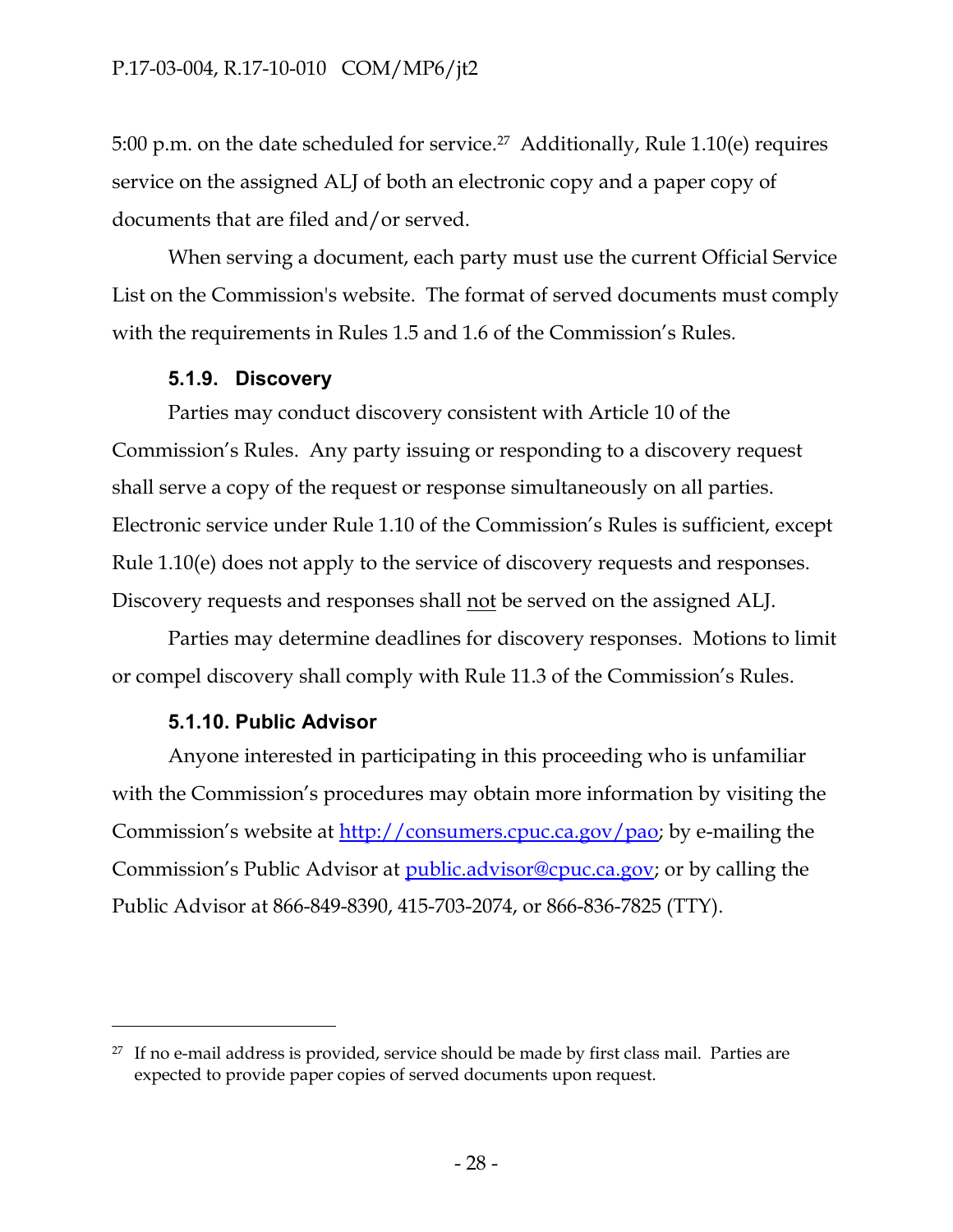## **5.1.11. Public Utilities Code Section 1711(a)**

Pub. Util. Code § 1711(a) states:

Where feasible and appropriate, except for adjudication cases, before determining the scope of the proceeding, the commission shall seek the participation of those who are likely to be affected, including those who are likely to benefit from, and those who are potentially subject to, a decision in that proceeding. The commission shall demonstrate its efforts to comply with this section in the text of the initial scoping memo of the proceeding.

In order to notify and seek the participation of those who might be affected

by the amendments to GO 95 that may be adopted in this rulemaking

proceeding, we will direct the Commission's Executive Director to serve a notice

of availability ("NOA") of this OIR on the following:

- The service lists for Investigation ("I.") 17-06-027, R.17-06-028, R.17-03 009, R.16-12-001, R.15-05-006, and R.14-05-001.
- All incumbent local exchange carriers and competitive local exchange carriers that have a certificate of public convenience and necessity ("CPCN") issued by the Commission to provide full facilities-based or limited facilities-based local exchange service.
- All commercial mobile radio service ("CMRS") carriers that have a CPCN or Wireless Information Registration issued by the Commission to provide facilities-based CMRS.
- All California investor-owned electric utilities, publicly owned load-serving electric utilities, and rural electric cooperatives listed in Appendix B of this OIR.

The Executive Director's service of the NOA of this OIR does not confer party status in this rulemaking proceeding or result in any person or entity being added to the Official Service List for this proceeding.

To further comply with Pub. Util. Code § 1711(a), today's OIR directs the Commission's Outreach Office ("COO") to conduct such outreach as the COO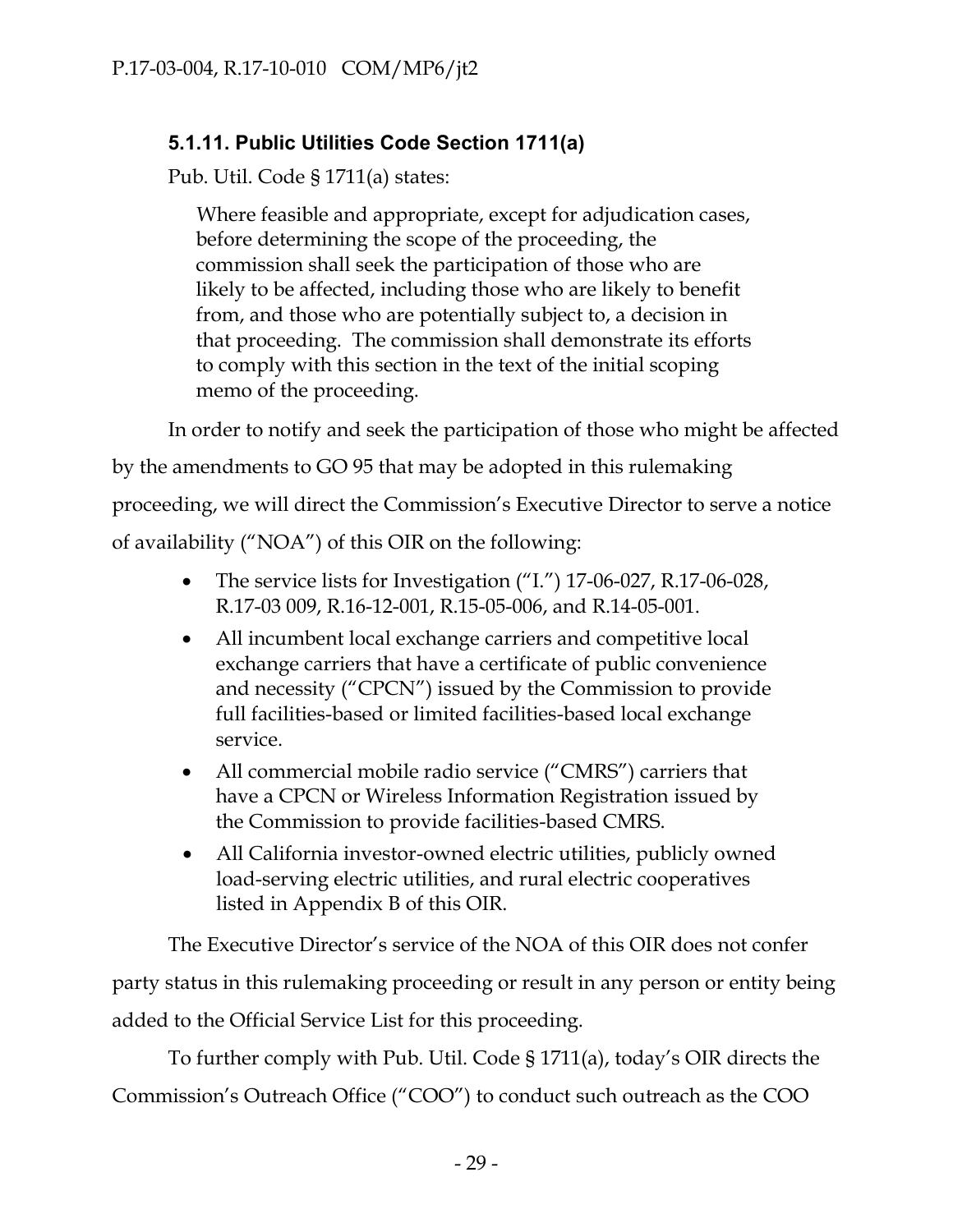deems necessary to seek the participation of those who are likely to be affected by this rulemaking proceeding.

We find that the requirements of Pub. Util. Code § 1711(a) with respect to this OIR's preliminary scoping memo are satisfied by (i) SED's service of Petition 17-03-004 that is summarized in Section 2 of today's Order, (ii) the notice of Petition 17-03-004 that appeared in the Commission's Daily Calendar, (iii) the Executive Director's service of the NOA of this OIR, and (iv) the outreach that the COO will conduct pursuant to this OIR.

## **6. Comments on the Proposed Order**

The proposed order in this matter was mailed to the parties in accordance with Pub. Util. Code §§ 311 and 1708.5(b)(2), and comments were allowed pursuant to Rule 14.3 of the Commission's Rules. There were no comments on the proposed order.

## **7. Assignment of the Proceeding**

For Petition 17-03-004, Michael Picker is the assigned Commissioner and Timothy Kenney is the assigned ALJ.

## **Findings of Fact**

1. It is the Commission's policy to continually assess and reduce the safety risks posed by utilities that are regulated by the Commission.

2. D.16-01-046 identified several safety issues associated with pole attachments, ordered SED to develop proposed amendments to GO 95 to address these safety issues, and ordered SED to file a petition to institute a rulemaking proceeding to consider and possibly adopt the proposed amendments to GO 95 developed by SED. SED complied by filing Petition 17-03-004.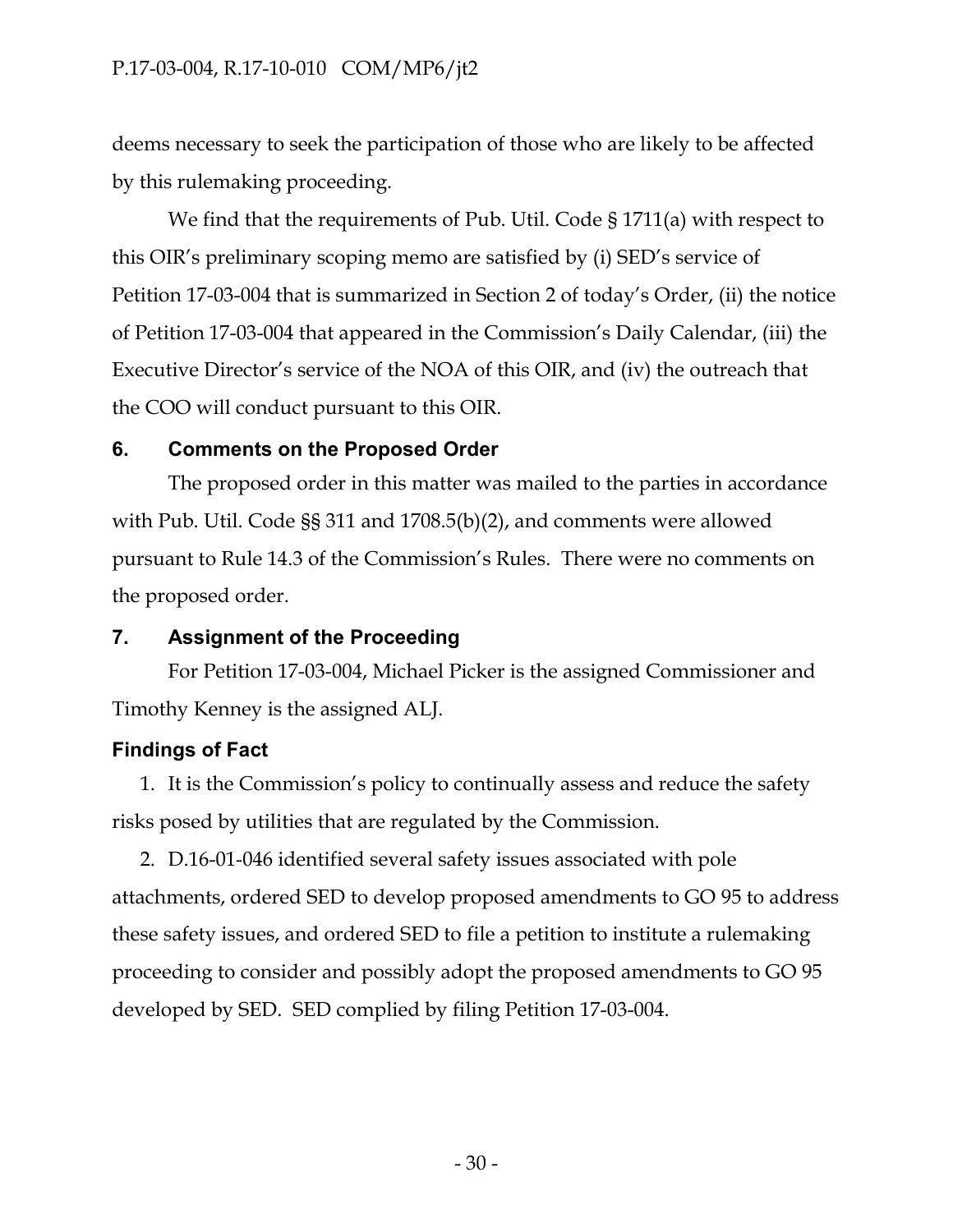3. The safety and reliability of overhead utility facilities may be enhanced by instituting a rulemaking proceeding to consider and possibly adopt SED's proposed amendments to GO 95 that are set forth in Petition 17-03-004, with the exception of SED's proposal to eliminate the Note in Rule 94.6-C.

4. There is no need at this time to reconsider the Note in Rule 94.6-C.

## **Conclusions of Law**

1. It is in the public interest to institute a rulemaking proceeding to consider and possibly adopt SED's proposed amendments to GO 95 set forth in Petition 17-03-004, with one exception. SED's proposal to amend Rule 94.6-C to eliminate the Note in Rule 94.6-C should not be considered for the reasons set forth in Section 5 of today's Order.

2. The Official Service List for Petition 17-03-004 should constitute the initial Official Service List for the rulemaking proceeding instituted by this Order.

- 3. The Executive Director should serve a NOA of this OIR on the following:
	- a. The service lists for I.17-06-027, R.17-06-028, R.17-03-009, R.16-12-001, R.15-05-006, and R.14-05-001.
	- b. All incumbent local exchange carriers and competitive local exchange carriers that have a CPCN issued by the Commission to provide full facilities-based or limited facilities-based local exchange service.
	- c. All CMRS carriers that have a CPCN or Wireless Information Registration to provide facilities-based CMRS.
	- d. All California investor-owned electric utilities, publicly owned load-serving electric utilities, and rural electric cooperatives listed in Appendix B of this OIR.

4. COO should conduct such other outreach as the COO deems necessary to seek the participation of those who might be affected by the rulemaking proceeding instituted by this Order.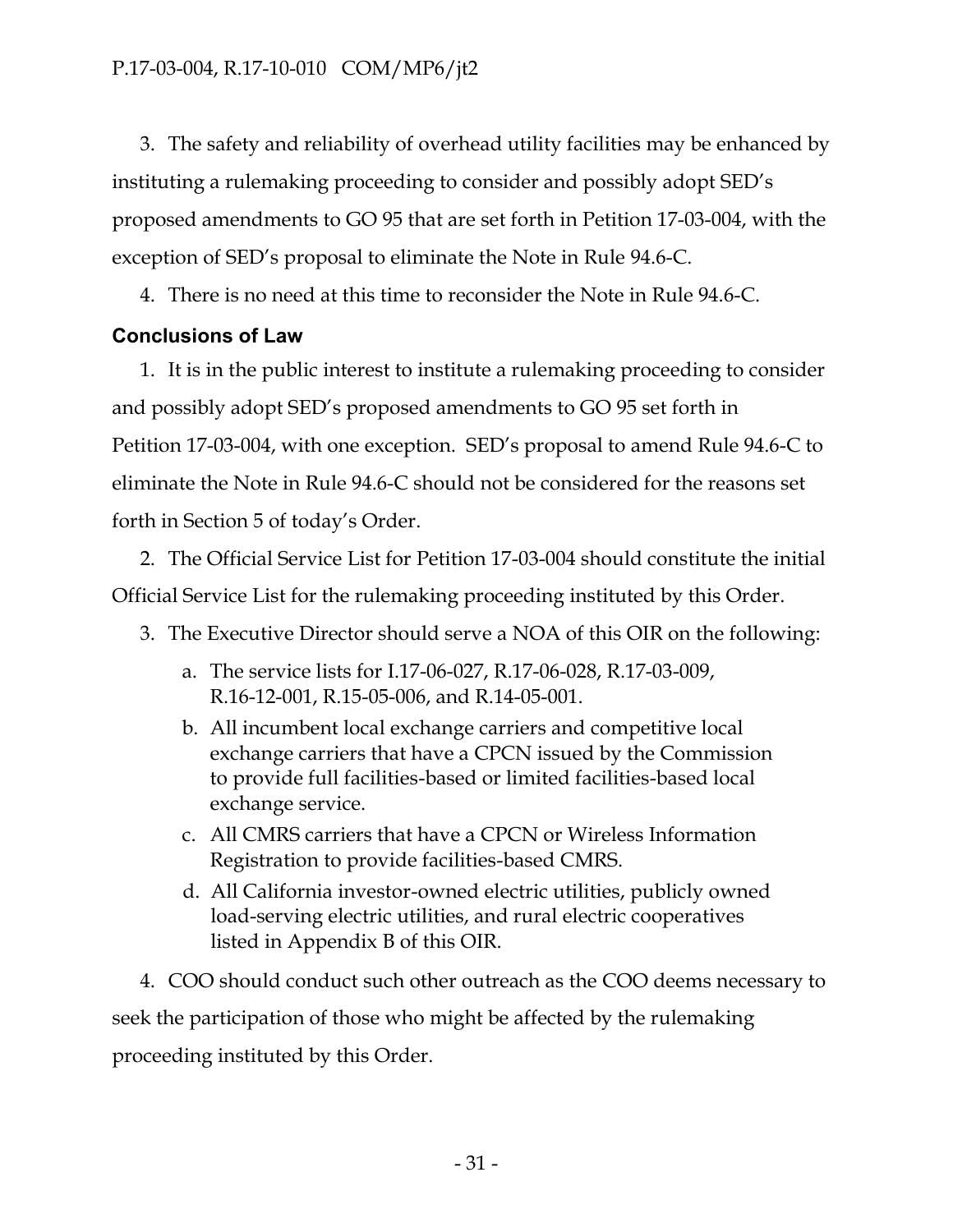5. The requirements of Pub. Util. Code § 1711(a) with respect to the preliminary scoping memo for this rulemaking proceeding are satisfied by (i) the service of Petition 17-03-004, (ii) the notice of Petition 17-03-004 in the Daily Calendar, (iii) the service of a NOA of today's OIR as set forth in Conclusion of Law 3, and (iv) the outreach set forth in Conclusion of Law 4.

6. Petition 17-03-004 should be granted to the extent set forth in the previous Conclusions of Law.

7. The following Order should be effective immediately to comply with the six-month statutory deadline for acting on Petition 17-03-004 set forth in Pub. Util. Code § 1708.5(b).

## Therefore, **IT IS ORDERED** that:

1. A rulemaking proceeding is instituted to consider and possibly adopt the following amendments to the Commission's General Order 95 ("GO 95"):

- a. The proposed amendments to GO 95 set forth in Appendix A of this Order.
- b. Refinements and alternatives to the proposed amendments to GO 95 in Appendix A of this Order.
- c. Ancillary non-substantive amendments to GO 95 that are necessary to integrate into GO 95 any amendments that are adopted pursuant to Ordering Paragraphs 1.a and 1.b.

2. The scope of this rulemaking proceeding is set forth in Ordering Paragraph 1 and Section 6.1.1 of this Order. The assigned Commissioner may refine the scope of the rulemaking proceeding instituted by this Order.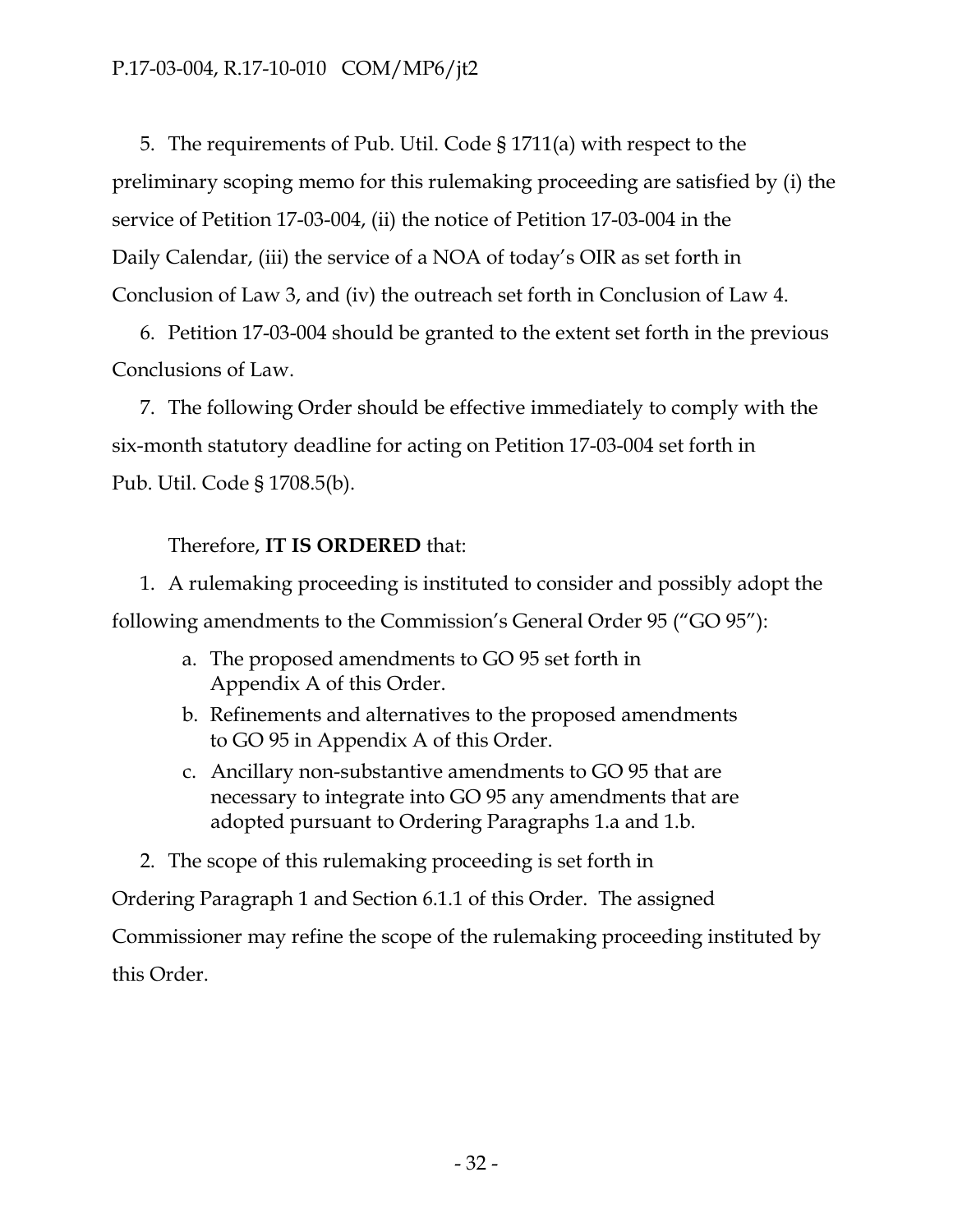3. The preliminary category for this rulemaking proceeding is quasi-legislative as that term is defined in Rule 1.3(d) of the Commission's Rules of Practice and Procedure. There is no preliminary need for an evidentiary hearing in this rulemaking proceeding.

4. The preliminary schedule for this rulemaking proceeding is set forth in Section 6.1.3 of this Order. The assigned Commissioner and/or the assigned Administrative Law Judge may modify the schedule to develop an adequate record, conduct this proceeding in an orderly and efficient manner, and achieve a fair resolution of this proceeding.

5. Until the date of the assigned Commissioner's scoping memo that finalizes the category of this rulemaking proceeding pursuant to Rule 7.3 of the Commission's Rules of Practice and Procedure (Rules), *ex parte* communications are permitted in this proceeding without restriction or reporting as described in Public Utilities Code Section 1701.4(c) and Article 8 of the Commission's Rules.

6. The Executive Director shall serve a Notice of Availability of this Order Instituting Rulemaking ("OIR") on the following:

- a. The service lists for Investigation 17-06-027, Rulemaking ("R.") 17-06-028, R.17-03-009, R.16-12-001, R.15-05-006, and R.14-05-001.
- b. All incumbent local exchange carriers and competitive local exchange carriers that have a certificate of public convenience and necessity ("CPCN") issued by the Commission to provide full facilities-based or limited facilities-based local exchange service.
- c. All commercial mobile radio service ("CMRS") carriers that have a CPCN or Wireless Information Registration issued by the Commission to provide facilities-based CMRS.
- d. All California investor-owned electric utilities, publicly owned load-serving electric utilities, and rural electric cooperatives listed in Appendix B of this OIR.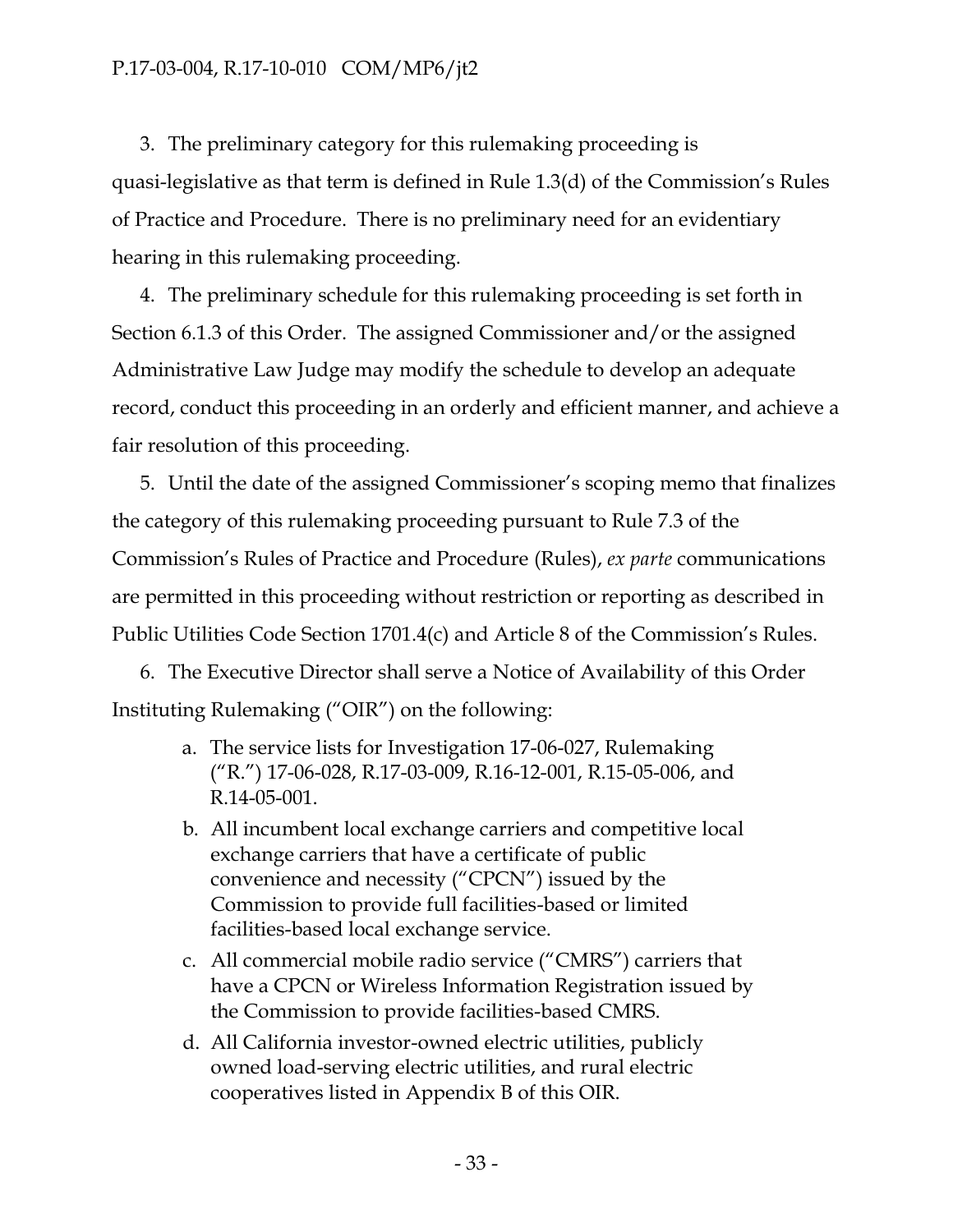#### P.17-03-004, R.17-10-010 COM/MP6/jt2

7. The service of a Notice of Availability of this Order Instituting Rulemaking does not confer party status in this rulemaking proceeding or placement on the Official Service List for this rulemaking proceeding.

8. The Commission's Outreach Office ("COO") shall conduct such outreach as the COO deems necessary to seek the participation of those who are likely to be affected by the rulemaking proceeding instituted by this Order.

9. The Official Service List for Petition 17-03-004 shall constitute the initial Official Service List for the rulemaking proceeding instituted by this Order. Henceforth, additions to the Party category on the Official Service List for this rulemaking proceeding shall be governed by Rule 1.4 of the Commission's Rules of Practice and Procedure. Additions to the State Service and Information Only categories shall be governed by Rule 1.9(f).

10. Any person may file combined comments and prehearing conference ("PHC") statements. The schedule and scope of the combined comments and PHC statements is set forth in the body of this Order at Section 6.1.3.

11. The deadline in this rulemaking proceeding to file and serve notices of intent to claim intervenor compensation is 30 days after the date of the prehearing conference or as otherwise directed by the assigned Commissioner or the assigned Administrative Law Judge.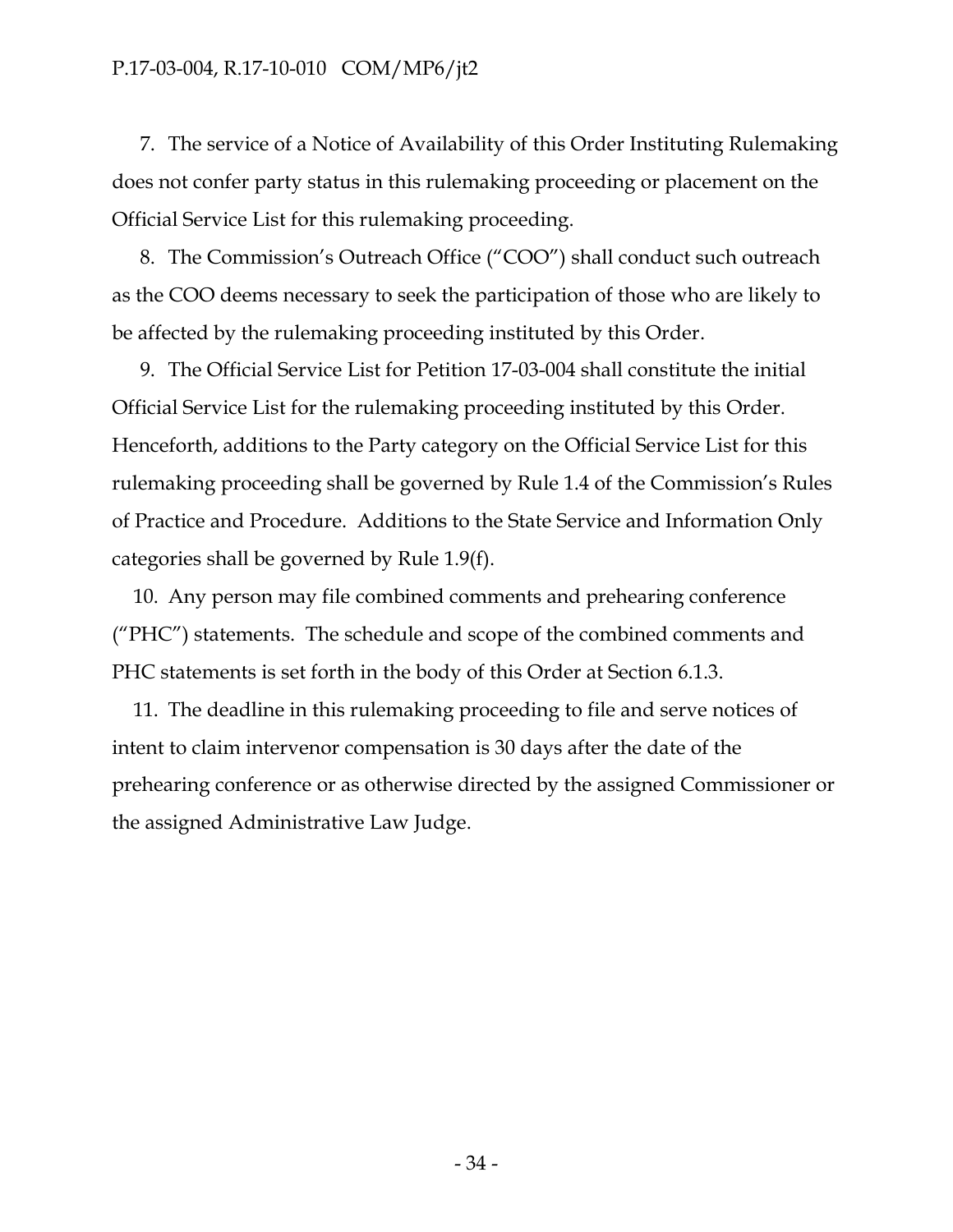## P.17-03-004, R.17-10-010 COM/MP6/jt2

12. Petition 17-03-004 is granted to the extent set forth in the previous Ordering Paragraphs.

13. Petition 17-03-004 is closed.

This Order is effective today.

Dated October 12, 2017, at San Francisco, California.

MICHAEL PICKER President CARLA J. PETERMAN LIANE M. RANDOLPH MARTHA GUZMAN ACEVES CLIFFORD RECHTSCHAFFEN Commissioners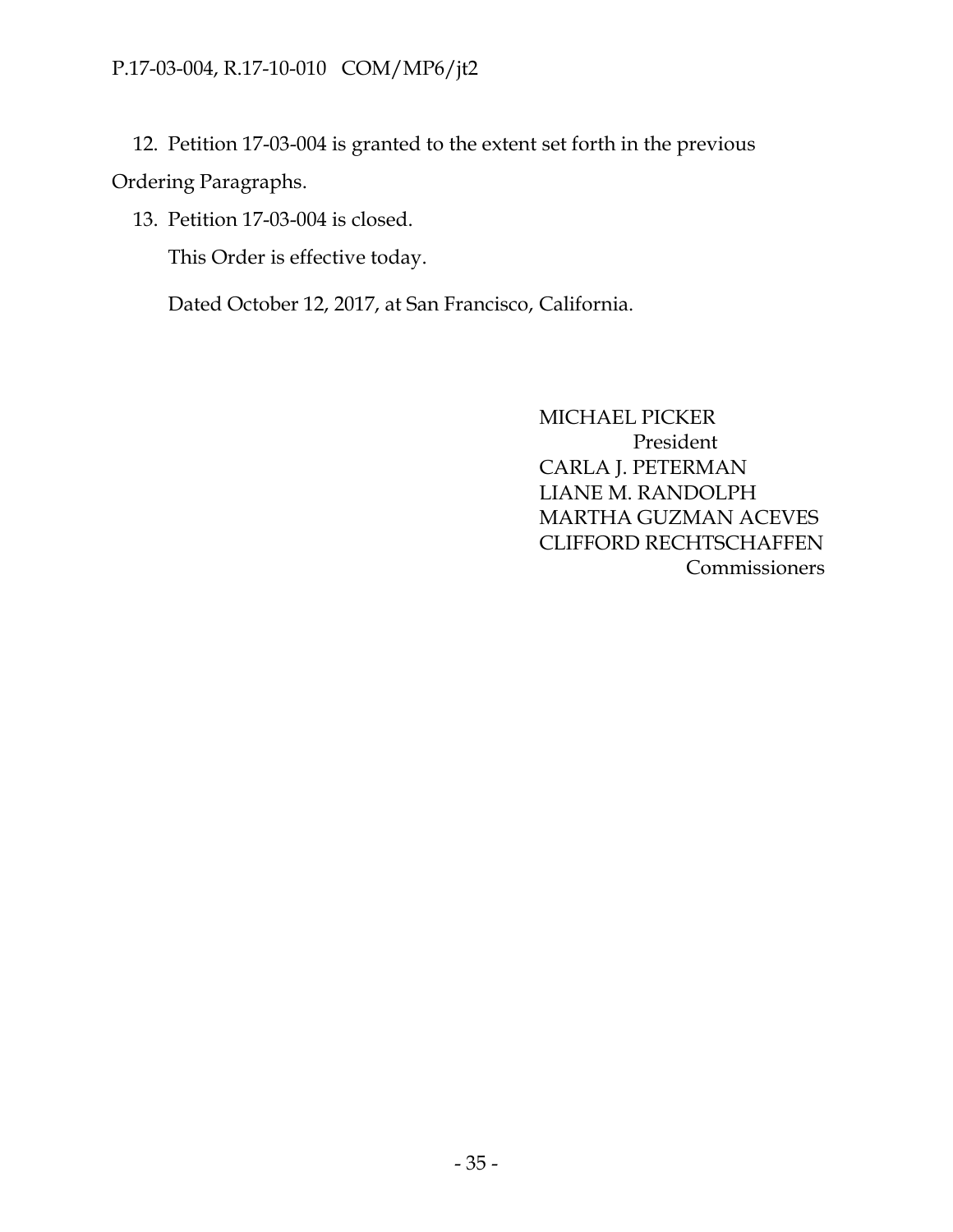**Appendix A: SED's Proposed Amendments to General Order 95 That Are Within the Scope of this Proceeding**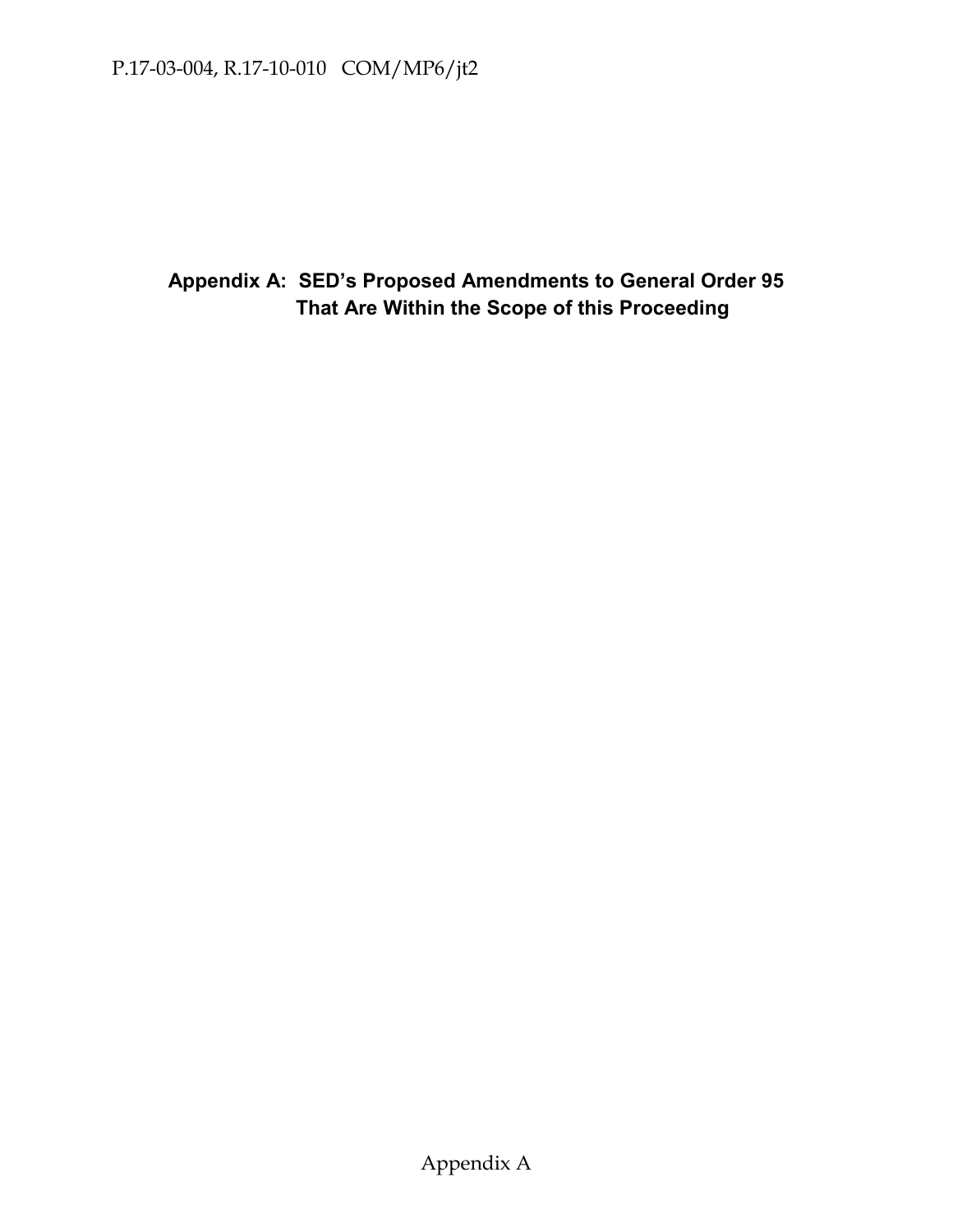### **1. Proposed Amendments to Rule 44.2 re: Material Increase in Load**

Added text shown with underline. Deleted text shown with strikeout.

Any entity planning the addition of facilities that materially increases loads on a structure shall perform a loading calculation to ensure that the addition of the facilities will not reduce the safety factors below the values specified by Rule 44.3. Such Any loading calculations that the entity performs to assess compliance of the addition with Rule 44.3 shall be based on existing condition and proposed configuration, information provided under Rule 44.4, conservative values of relevant parameters, industry recognized values of relevant parameters, or any combination thereof. For wood structures more than 15 years old, the loading calculation shall incorporate the results of intrusive inspections performed within the previous five years. Such entity shall maintain these loading calculations for the service life of the pole or other structure for which a loading calculation was made and shall provide such information to authorized joint use occupants and the Commission upon request.

Note: For the purpose of Rule 44.2, a material increase in load is an addition which increases the load on a structure by more than five percent per installation, or ten percent over a 12-month span, of the electric utility's or Communication Infrastructure Provider's current load conservative values are values that would result in equal or lower safety factors compared to use of actual specifications.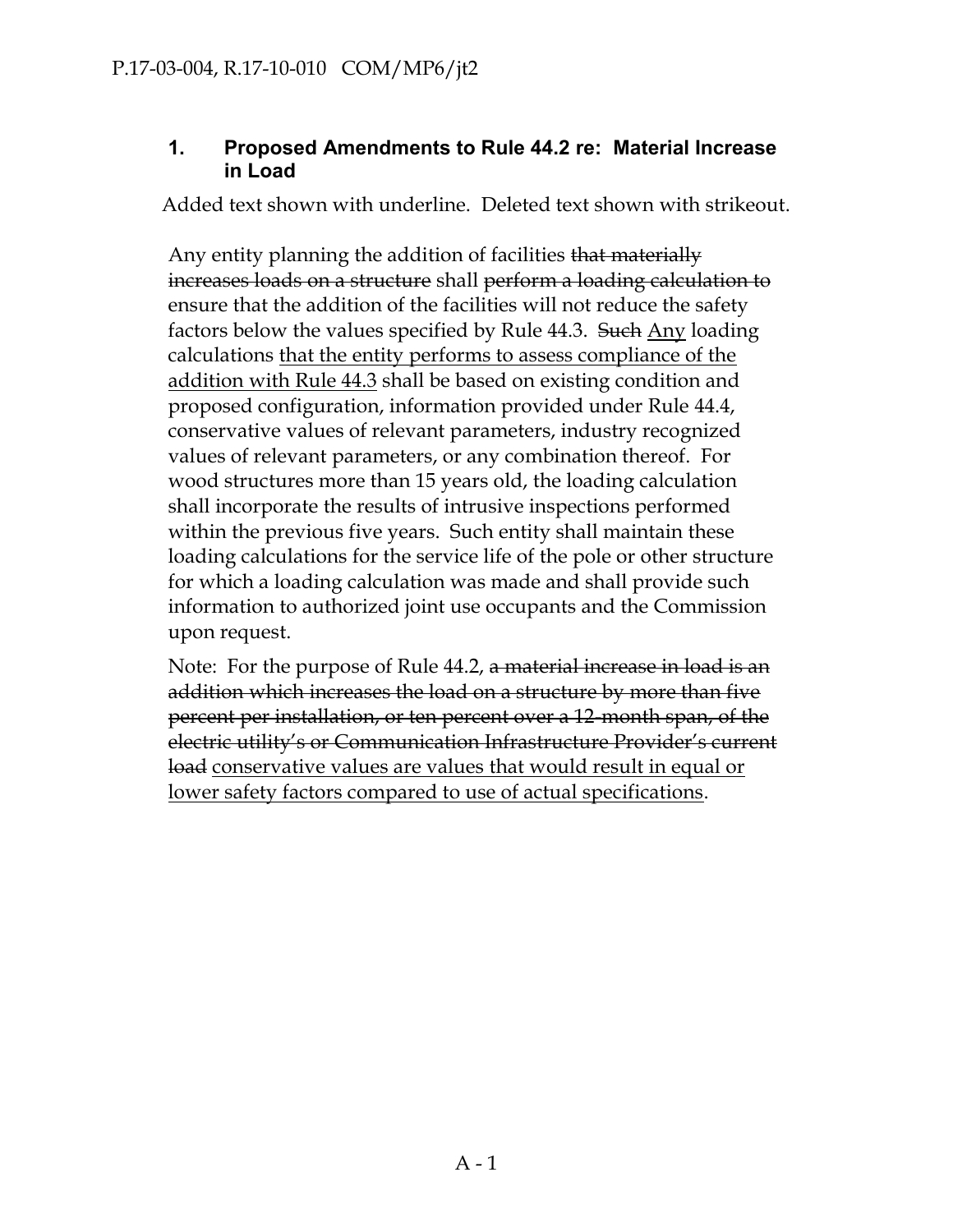## **2. Proposed Amendments to Rules 54.7-A, 84.7-A, and 94.6-C re: Fall-Protection Gear**

Added text shown with underline. There is no deleted text.

## **a. Proposed Amendment to Rule 54.7-A**

The climbing space shall be maintained in the same position for a distance of not less than 4 feet vertically both above and below each conductor level through which it passes. To comply with this requirement, the position of the climbing space shall not be changed through conductor levels which are less than 4 feet apart. Where the vertical distance between consecutive conductor levels is 4 feet or more, and less than 8 feet, the position of the climbing space through such consecutive level may be shifted not more than one–quarter (90 degrees) of the distance around the pole.

Where a single level of circuitry is installed at the top of a pole, the climbing space shall extend up to the level of such pole top circuitry and need not be provided through and above such level. Where a conductor is installed at the top of a pole under the provisions of Rule 54.4–D8, the climbing space shall extend up to the level of such pole top conductor but need not be provided through and above such level.

Interference with fall-restraint and fall-protection equipment is not permitted.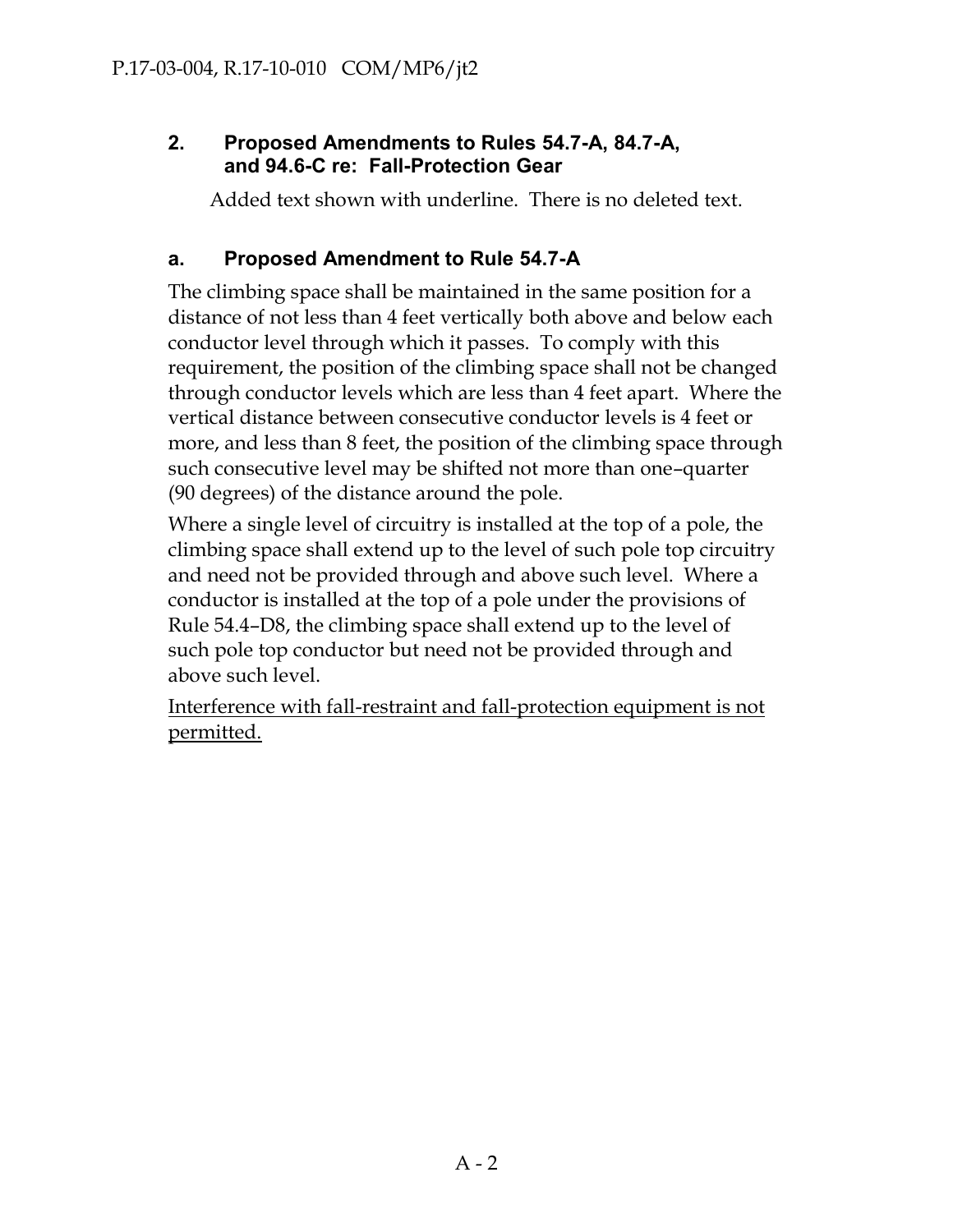## **b. Proposed Amendment to Rule 84.7-A.**

Added text shown with underline. There is no deleted text.

Climbing space shall be provided on one side or quadrant of all poles or structures supporting communications conductors excepting at the level of the one pair of conductors attached to the pole below the lowest crossarm (Rules 84.4–C1c, 84.4–D1 and 87.4-C3) and the top 3 feet of poles carrying communication conductors only which are attached directly to pole in accordance with the provisions of Rule 84.4–C1c.

The climbing space shall be maintained in the same position on the pole for minimum vertical distance of 4 feet above and below each conductor level through which it passes, excepting that where a cable is attached to a crossarm or a pole with the cable less than 9 or 15 inches from the center line of the pole supporting conductors on line arms (no buck arm construction involved) in accordance with the provisions of Rules 84.4–D1 or 87.4–C3, the 4 foot vertical distance may be reduced to not less than 3 feet.

The position of the climbing space shall not be shifted more than 90 degrees around the pole within a vertical distance of less than 8 feet. Climbing space shall be maintained from the ground level.

The climbing space shall be kept free from obstructions excepting those obstructions permitted by Rule 84.7–E.

Interference with fall-restraint and fall-protection equipment is not permitted.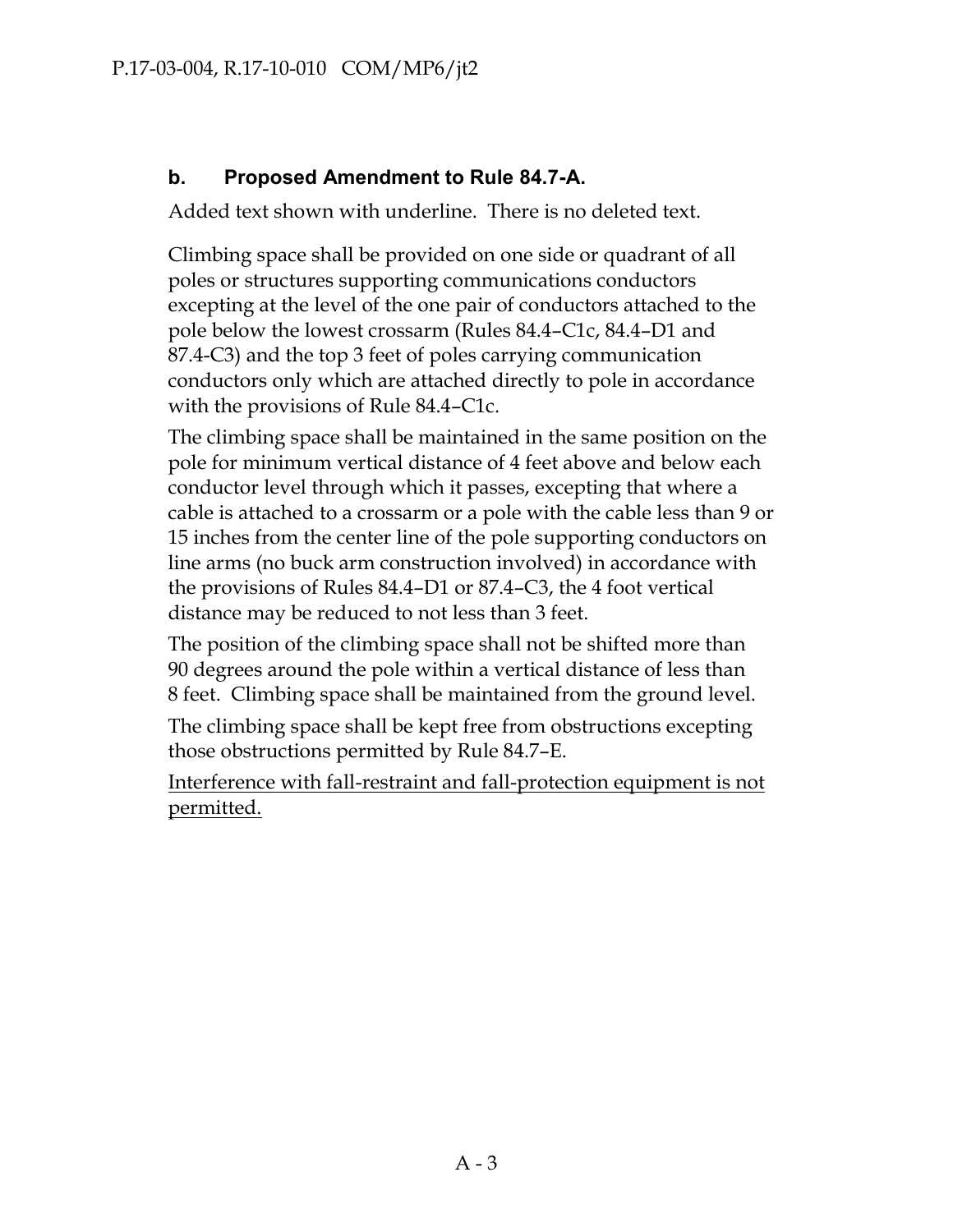## **c. Proposed Amendments to Rule 94.6-C.**

If SED's proposed amendments to Rules 54.7-A and 84.7A are adopted, SED recommends that Rule 94.6-C be deleted or, alternatively, be modified as follows. (This Order does not adopt SED's proposal to eliminate the Note in Rule 94.6-C in conjunction with SED's following proposed amendments to Rule 94.6-C.)

Added text shown with underline. Deleted text shown with strikeout.

Antennas and all associated attachments shall not impair climbing space or interfere with fall restraint and fall protection equipment <u>or obstruct climbing space</u> except as permitted by the application of Rule 54.7-A(3) or Rule 84.7-A(5).

Note: Examples of attachments that might not interfere with fall restraint and fall protection equipment include, but are not limited to, the following:

- (1) Surface-mounted equipment that occupies no more than 18 inches of vertical space.
- (2) Equipment stood off from the pole to maintain a minimum of 4 inches of clear space between the equipment and the pole.
- (3) Appropriately designed and installed surface-mounted risers.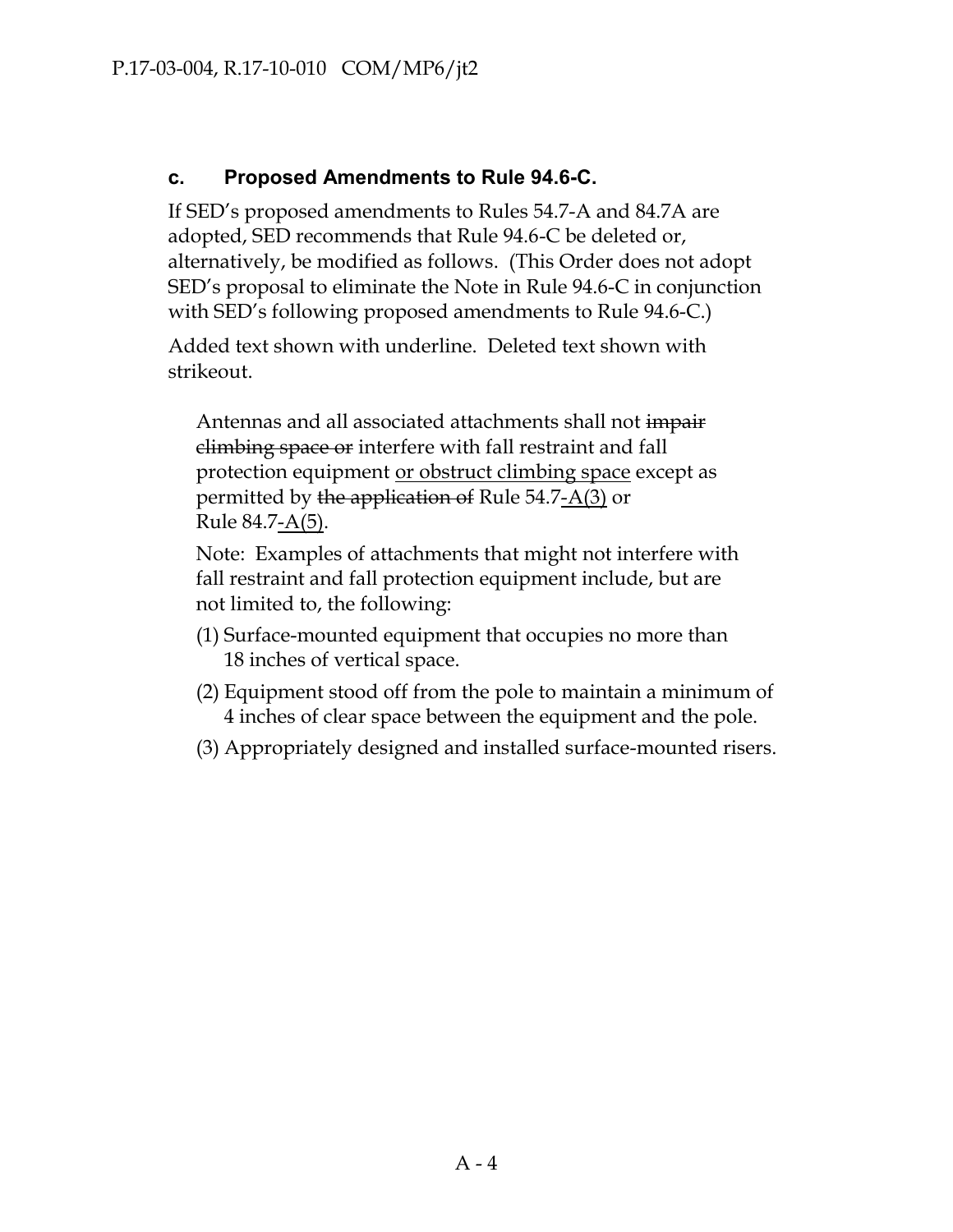**3. Proposed Amendments to Rules 49.1-C and 94.11, and Proposed New Rules 49.1-C(2) and 49.1-C(3) re: Pole Overturning** 

#### **a. Proposed Amendments to Rule 49.1-C and Proposed New Rule 49.1-C(2)**

SED proposes that the existing content of Rule 49.1-C be renumbered as subsection (1) and that the following new subsection (2) be added after Table 6.

Added text shown with underline. There is no deleted text.

(2) A pole-overturning calculation shall be performed before a pole-top installation (including a pole-top extension or a pole-top installation of facilities such as antennas) is added to an existing pole. The pole-overturning calculation shall use a safety factor of 3.0 for Grade A construction, and 2.0 for Grades B and C construction, and incorporate loads for the entire pole structure, including all existing attachments and guys (if any), and all elements of the planned pole-top installation. If needed, deeper settings or other special methods shall be used to provide at a minimum these safety factors. After installation of a pole-top extension or other facilities, the pole-overturning safety factor shall not be reduced below a safety factor of 3.0 for Grade A construction, and 2.0 for Grades B and C construction.

Note: The purpose of the pole-overturning calculation is to ensure that the pole-overturning moment does not exceed the capacity of the soil, rock or other material in which the pole is embedded to resist the pole-overturning moment.

**\* \* \* \* \* \***

As recommended by SED, parties may discuss methodologies and safety factors for pole-overturning calculations in workshops that will be held in the rulemaking proceeding instituted by today's Order, and offer refinements to SED's proposed Rule 49.1-C(2).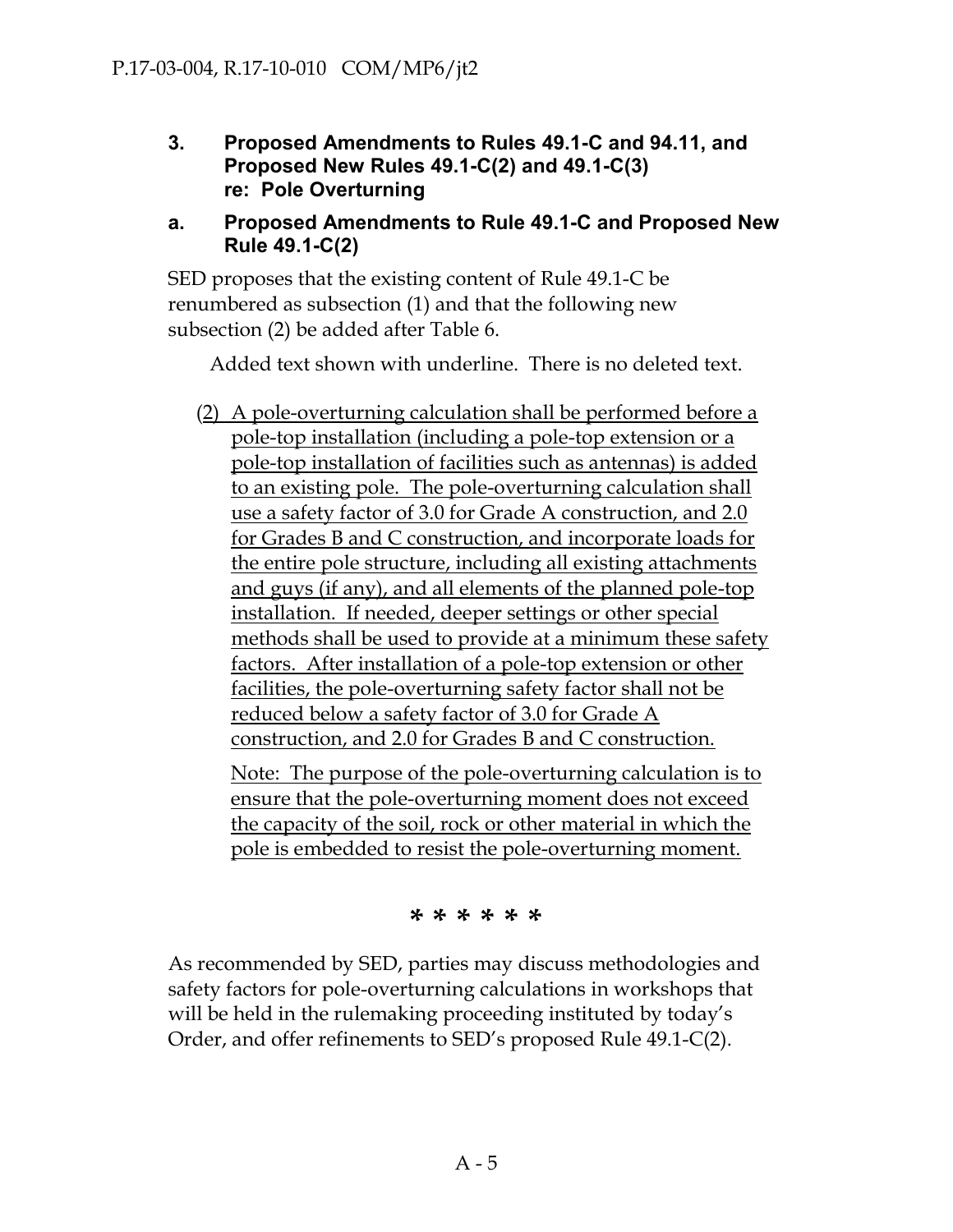## **b. Proposed New Rule 49.1-C(3)**

Added text shown with underline. There is no deleted text.

(3) If a pole-top installation is included when a new or replacement pole is set, the length of the pole-top installation shall be added to the length of the pole to determine the applicable minimum pole-setting depth in Table 6.

## **c. Other Proposed Amendments to Rule 49.1-C**

As recommended by SED, the scope of this proceeding includes amendments to Rule 49.1-C to incorporate the retention of records and inter-utility cooperation provisions in Rules 44.2 and 44.4, or alternatively, that Rule 44 and its subparts be expanded to include the new requirements (if adopted by the Commission) regarding pole-overturning calculations. SED did not provide proposed text for either alternative. As recommended by SED, such drafting issues shall be addressed by parties in workshops that will be held in the rulemaking proceeding instituted by today's Order.

## **d. Proposed Amendments to Rule 94.11**

Added text shown with underline. Deleted text shown with strikeout.

Any entity planning a pole-top antenna installation on an existing pole shall include all elements of the planned pole-top installation in the A pole-overturning calculation required by Rule 49.1-C(2). shall be performed before a pole-top antenna installation is added to a pole. The calculation shall use a safety factor of 3.0 for Grade A construction, and 2.0 for Grades B and C construction, and incorporate loads for the entire pole structure, including all existing attachments and guys (if any), and all elements of the planned pole-top antenna installation. After the installation, the safety factor shall comply with Rule 44.3.

Note: The purpose of this calculation is to ensure that the pole overturning moment does not exceed the capacity of the soil, rock or other material in which the pole is embedded to resist the pole overturning moment.

## **(END OF APPENDIX A)**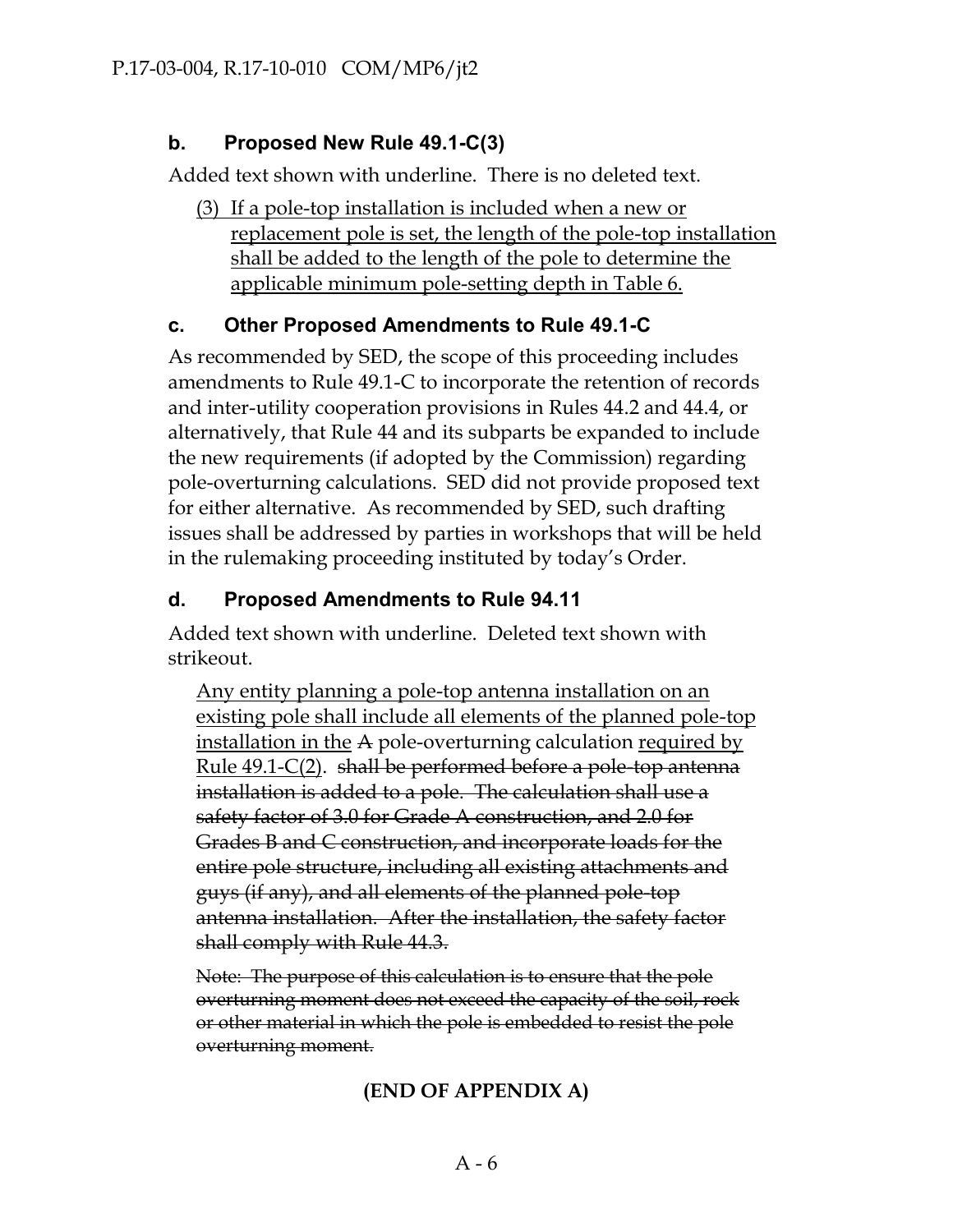## **Appendix B: List of California Electric Utilities**

Obtained from the California Energy Commission at: [http://www.energy.ca.gov/almanac/electricity\\_data/utilities.html](http://www.energy.ca.gov/almanac/electricity_data/utilities.html)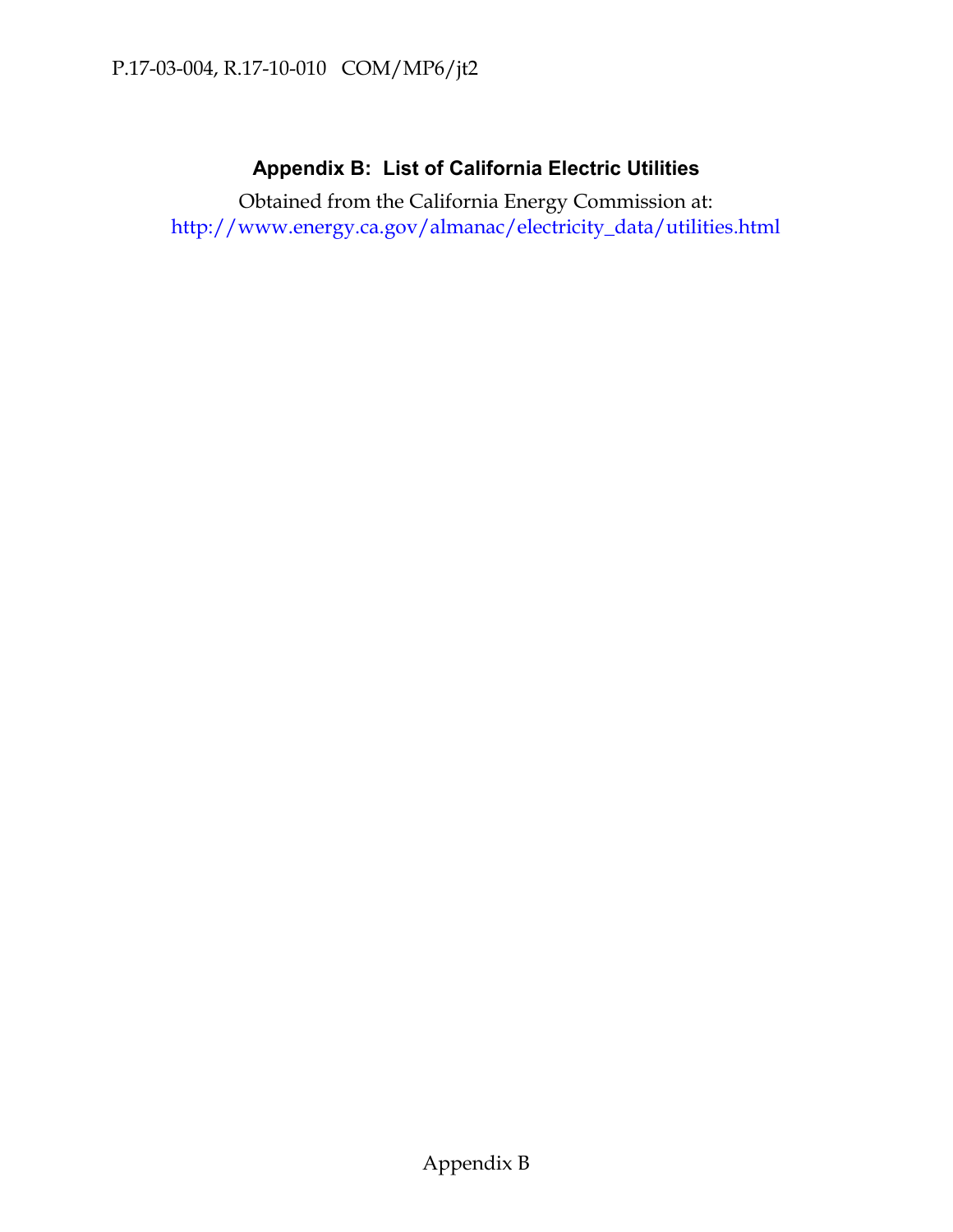| Appendix B.i                                                                                                                                                                                                                           |                                                                                                       |  |
|----------------------------------------------------------------------------------------------------------------------------------------------------------------------------------------------------------------------------------------|-------------------------------------------------------------------------------------------------------|--|
|                                                                                                                                                                                                                                        | <b>List of Investor-Owned Electric Utilities</b>                                                      |  |
| 1.                                                                                                                                                                                                                                     | <b>Bear Valley Electric Service</b><br>P.O. Box 1547<br>42020 Garstin Road<br>Big Bear Lake, CA 92315 |  |
| 2.                                                                                                                                                                                                                                     | <b>Liberty Utilities</b><br>933 Eloise Ave<br>South Lake Tahoe, CA 96150                              |  |
| 3.                                                                                                                                                                                                                                     | Pacific Gas and Electric Company<br>77 Beale Street<br>San Francisco, CA 94105                        |  |
| $\overline{4}$ .                                                                                                                                                                                                                       | PacifiCorp<br>825 NE Multnomah Street, Suite 2000<br>Portland, OR 97232                               |  |
| 5.                                                                                                                                                                                                                                     | San Diego Gas & Electric Company<br>P.O. Box 129831<br>San Diego, CA 92112-9831                       |  |
| 6.                                                                                                                                                                                                                                     | Southern California Edison Company<br>2244 Walnut Grove Avenue<br>Rosemead, CA 91770-3714             |  |
| 7.                                                                                                                                                                                                                                     | Southern California Gas Company <sup>1</sup><br>P.O. Box 3150<br>San Dimas, CA 91773                  |  |
| Note 1: Southern California Gas Company (SoCalGas) is included in<br>this list for the purpose of serving this OIR because SoCalGas owns an<br>overhead electric distribution system at its Aliso Canyon natural gas<br>storage field. |                                                                                                       |  |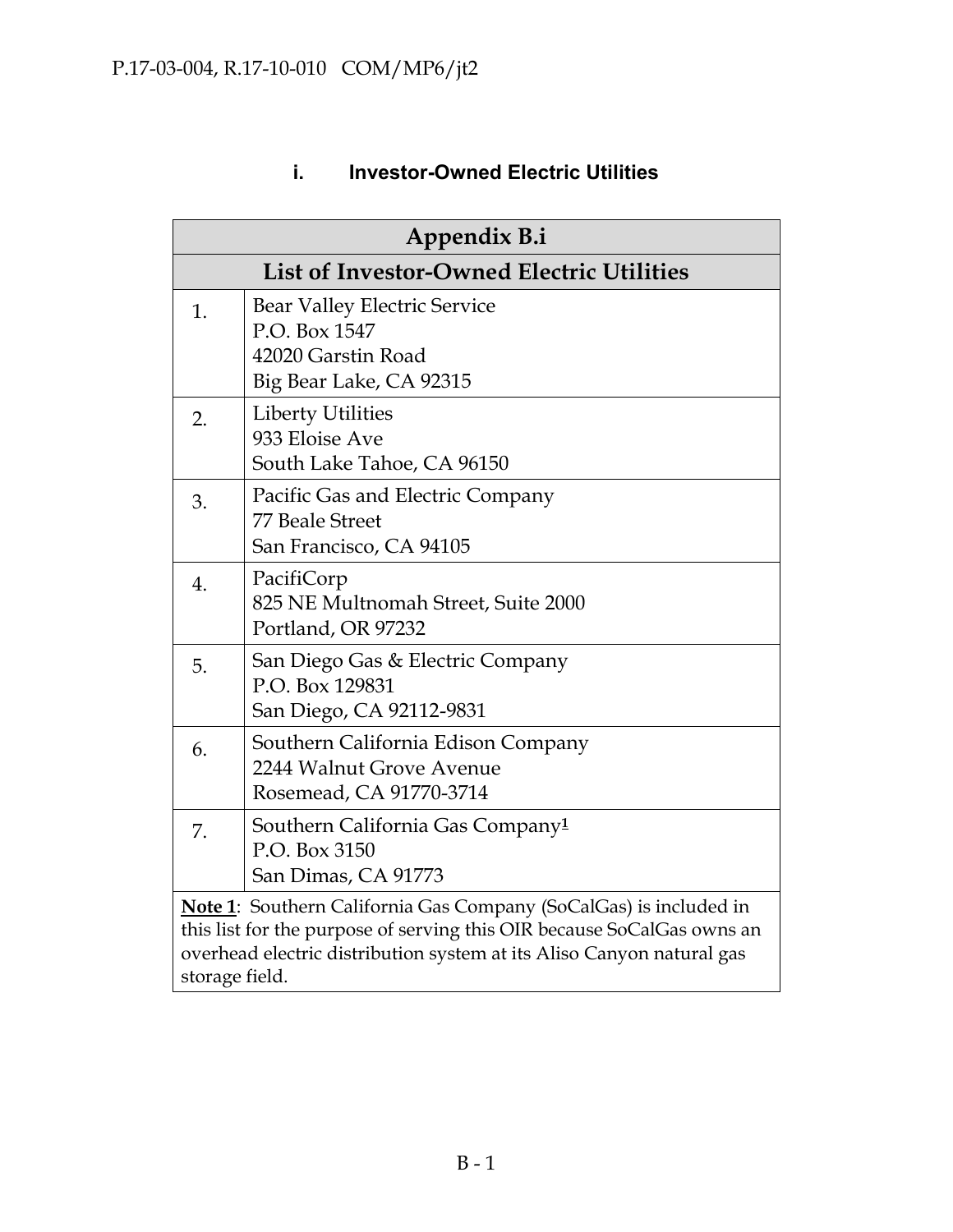# **ii. Publicly Owned Load-Serving Entities**

| <b>APPENDIX B.ii</b> |                                                         |  |  |
|----------------------|---------------------------------------------------------|--|--|
|                      | List of California Publicly Owned Load-Serving Entities |  |  |
|                      | (Including Publicly Owned Utilities)                    |  |  |
| 1.                   | Alameda Municipal Power                                 |  |  |
|                      | P.O. Box H                                              |  |  |
|                      | 2000 Grand Street                                       |  |  |
|                      | Alameda CA 94501-0263                                   |  |  |
| 2.                   | City of Anaheim                                         |  |  |
|                      | <b>Public Utilities Department</b>                      |  |  |
|                      | Anaheim City Hall West                                  |  |  |
|                      | 201 South Anaheim Blvd., Suite 802<br>Anaheim CA 92805  |  |  |
|                      |                                                         |  |  |
| 3.                   | Azusa Light and Water                                   |  |  |
|                      | P.O. Box 9500<br>729 North Azusa Avenue                 |  |  |
|                      | Azusa CA 91702                                          |  |  |
|                      | City of Banning                                         |  |  |
| 4.                   | <b>Electric Department</b>                              |  |  |
|                      | 176 E. Lincoln Street                                   |  |  |
|                      | P.O. Box 998                                            |  |  |
|                      | Banning CA 92220-0998                                   |  |  |
| 5.                   | <b>Biggs Municipal Utilities</b>                        |  |  |
|                      | P.O. Box 307                                            |  |  |
|                      | 3016 Sixth Street                                       |  |  |
|                      | <b>Biggs CA 95917</b>                                   |  |  |
| 6.                   | <b>Burbank Water and Power</b>                          |  |  |
|                      | 164 West Magnolia Boulevard                             |  |  |
|                      | P.O. Box 631                                            |  |  |
|                      | Burbank CA 91503-0631                                   |  |  |
| 7.                   | City of Cerritos                                        |  |  |
|                      | Cerritos Electric Utility                               |  |  |
|                      | P.O. Box 3130                                           |  |  |
|                      | Cerritos CA 90703                                       |  |  |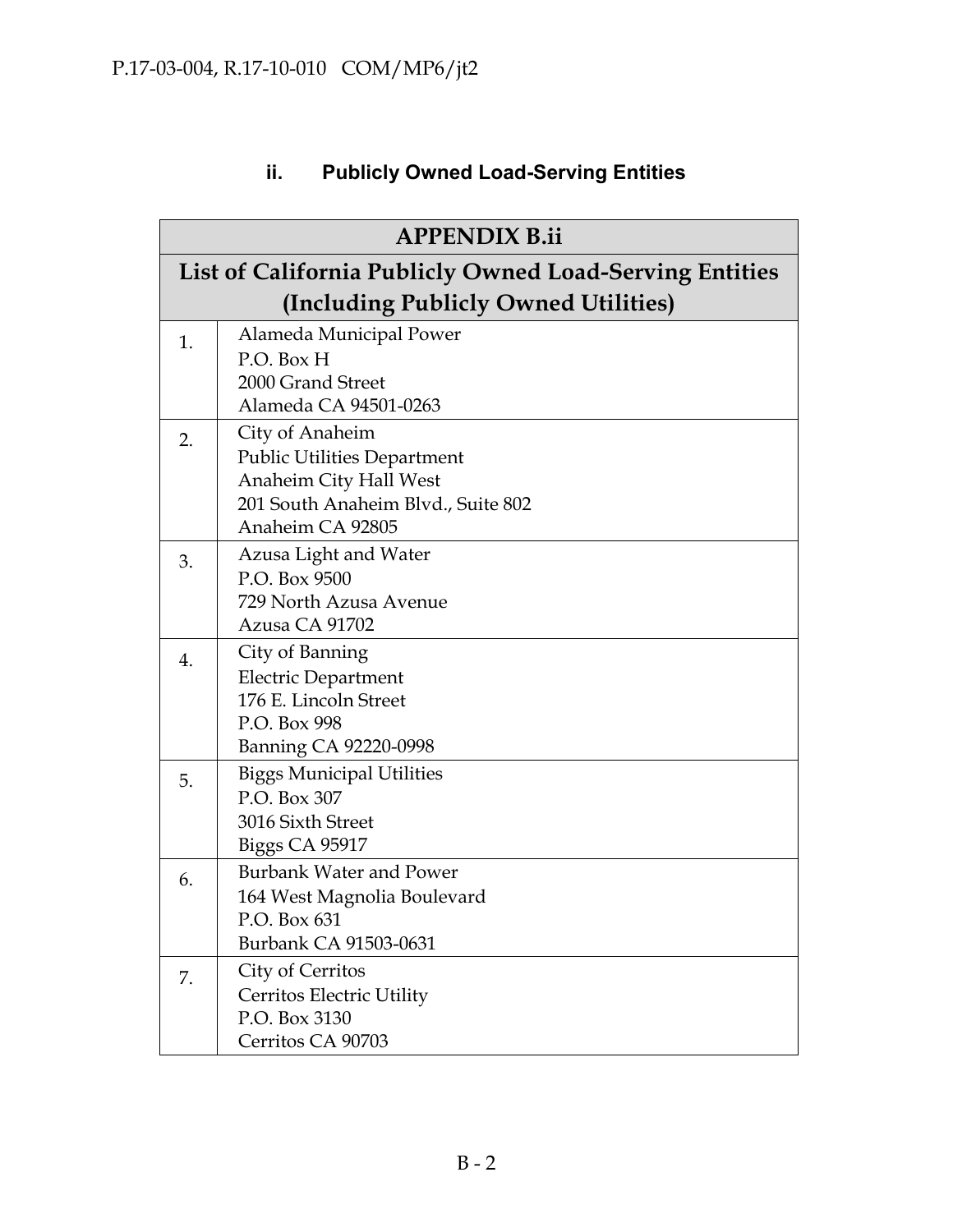| <b>APPENDIX B.ii</b> |                                                         |  |  |
|----------------------|---------------------------------------------------------|--|--|
|                      | List of California Publicly Owned Load-Serving Entities |  |  |
|                      | (Including Publicly Owned Utilities)                    |  |  |
| 8.                   | City and County of San Francisco                        |  |  |
|                      | Power Enterprise of the                                 |  |  |
|                      | San Francisco Public Utilities Commission               |  |  |
|                      | 1155 Market Street, 4th Floor<br>San Francisco CA 94103 |  |  |
|                      |                                                         |  |  |
| 9.                   | City of Industry<br><b>Administrative Offices</b>       |  |  |
|                      | 15625 East Stafford Street, Ste. 100                    |  |  |
|                      | City of Industry CA 91744                               |  |  |
| 10.                  | <b>Colton Public Utilities</b>                          |  |  |
|                      | 650 N. La Cadena Dr.                                    |  |  |
|                      | Colton Ca 92324-2823                                    |  |  |
| 11.                  | City of Corona                                          |  |  |
|                      | Department of Water and Power                           |  |  |
|                      | 755 Corporation Yard Way                                |  |  |
|                      | Corona CA 92880                                         |  |  |
| 12.                  | <b>Eastside Power Authority</b>                         |  |  |
|                      | 14181 Avenue 24<br>Delano CA 93215                      |  |  |
|                      | <b>Glendale Water and Power</b>                         |  |  |
| 13.                  | 141 N. Glendale Ave, Level 4                            |  |  |
|                      | Glendale CA 91206                                       |  |  |
|                      | <b>Gridley Electric Utility</b>                         |  |  |
| 14.                  | 685 Kentucky Street                                     |  |  |
|                      | Gridley CA 95948                                        |  |  |
| 15.                  | City of Healdsburg                                      |  |  |
|                      | <b>Electric Department</b>                              |  |  |
|                      | City Hall, 401 Grove Street                             |  |  |
|                      | Healdsburg CA 95448-4723                                |  |  |
| 16.                  | <b>Imperial Irrigation District</b>                     |  |  |
|                      | 333 E. Barioni Blvd.                                    |  |  |
|                      | Imperial CA 92251                                       |  |  |
| 17.                  | Kirkwood Meadows Public Utility District                |  |  |
|                      | <b>PO BOX 247</b>                                       |  |  |
|                      | Kirkwood CA 95646                                       |  |  |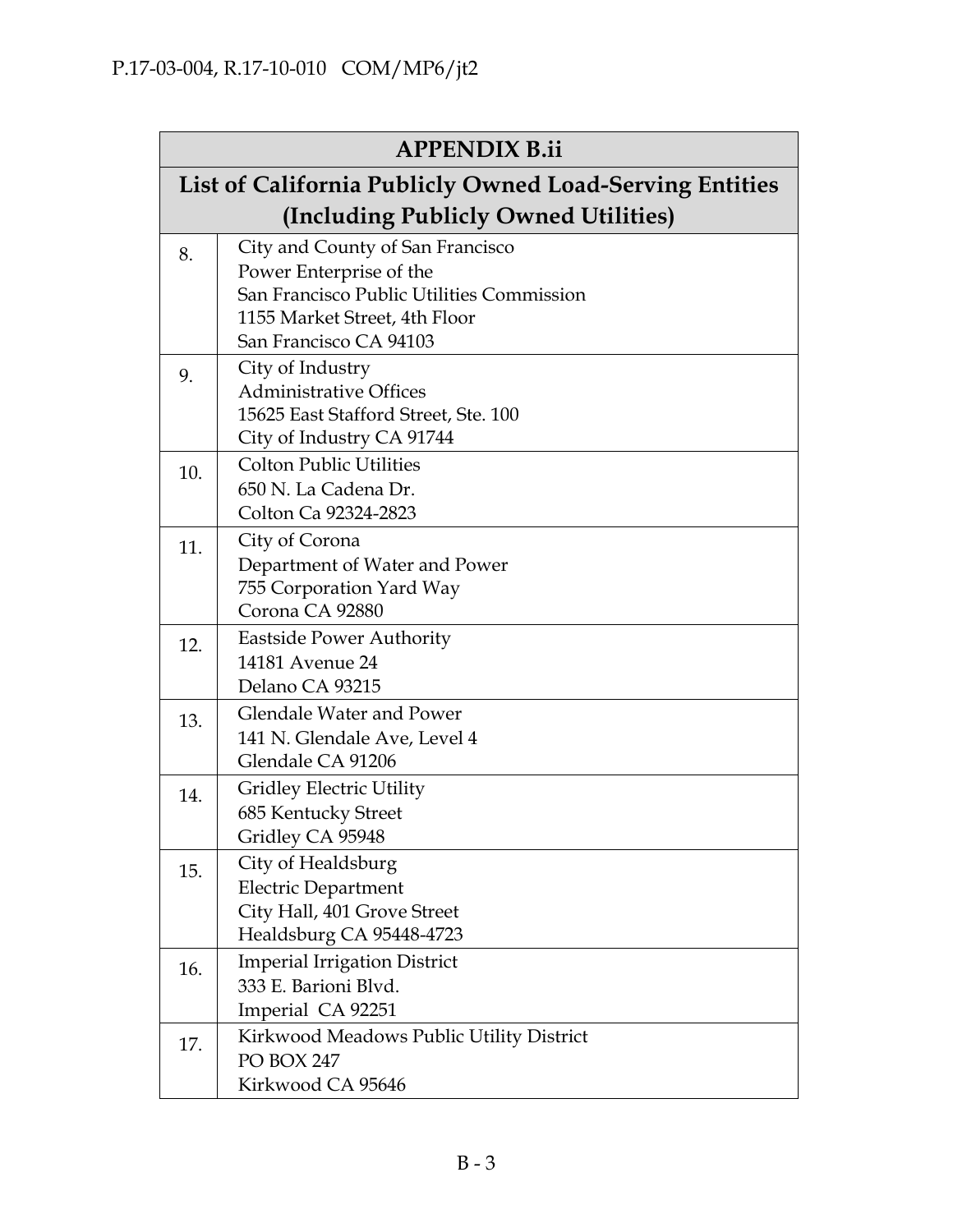| <b>APPENDIX B.ii</b>                                    |                                               |  |  |
|---------------------------------------------------------|-----------------------------------------------|--|--|
| List of California Publicly Owned Load-Serving Entities |                                               |  |  |
|                                                         | (Including Publicly Owned Utilities)          |  |  |
| 18.                                                     | Lathrop Irrigation District                   |  |  |
|                                                         | $c/o$ SSJID                                   |  |  |
|                                                         | PO BOX 747                                    |  |  |
|                                                         | Ripon, CA 95366                               |  |  |
| 19.                                                     | Lassen Municipal Utility District             |  |  |
|                                                         | 65 South Roop Street<br>Susanville CA 96130   |  |  |
|                                                         | Lodi Electric Utility                         |  |  |
| 20.                                                     | 1331 South Ham Lane                           |  |  |
|                                                         | Lodi CA 95242-3995                            |  |  |
| 21.                                                     | Lompoc, City of                               |  |  |
|                                                         | P.O. Box 8001                                 |  |  |
|                                                         | City Hall, 100 Civic Center Plaza             |  |  |
|                                                         | Lompoc CA 93438-8001                          |  |  |
| 22.                                                     | Los Angeles Department of Water & Power       |  |  |
|                                                         | P.O. Box 51111                                |  |  |
|                                                         | Los Angeles CA 90051-5700                     |  |  |
| 23.                                                     | Merced Irrigation District<br>P.O. Box 2288   |  |  |
|                                                         | 744 West 20th Street                          |  |  |
|                                                         | Merced CA 95340                               |  |  |
| 24.                                                     | <b>Modesto Irrigation District</b>            |  |  |
|                                                         | P.O. Box 4060                                 |  |  |
|                                                         | Modesto CA 95352-4060                         |  |  |
| 25.                                                     | Moreno Valley Electric Utility                |  |  |
|                                                         | 14325 Frederick Street, Suite 9               |  |  |
|                                                         | Moreno Valley CA 92553                        |  |  |
| 26.                                                     | <b>City of Needles</b>                        |  |  |
|                                                         | <b>Public Utility Authority</b>               |  |  |
|                                                         | 817 Third Street                              |  |  |
|                                                         | Needles CA 92363-2933                         |  |  |
| 27.                                                     | City of Palo Alto                             |  |  |
|                                                         | <b>Utilities Department</b><br>P.O. Box 10250 |  |  |
|                                                         | Palo Alto CA 94303                            |  |  |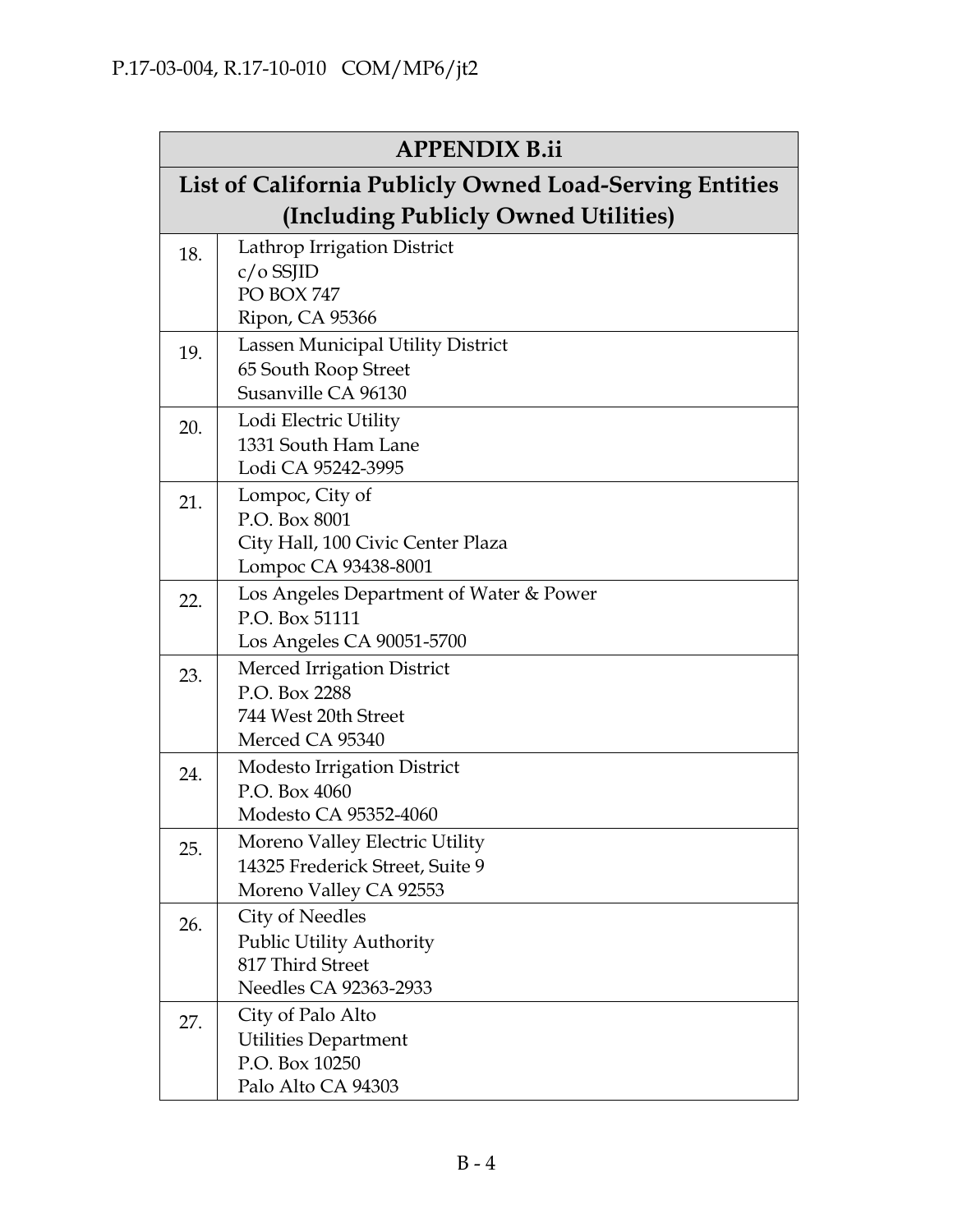|                                                         | <b>APPENDIX B.ii</b>                                                 |  |  |
|---------------------------------------------------------|----------------------------------------------------------------------|--|--|
| List of California Publicly Owned Load-Serving Entities |                                                                      |  |  |
|                                                         | (Including Publicly Owned Utilities)                                 |  |  |
| 28.                                                     | Pasadena Water and Power<br>150 South Los Robles Ave, Suite 200      |  |  |
|                                                         | Pasadena CA 91101-4613                                               |  |  |
| 29.                                                     | City of Pittsburg                                                    |  |  |
|                                                         | Pittsburg Power Company d/b/a/ Island Energy<br>65 Civic Drive       |  |  |
|                                                         | Pittsburg CA 94565-3814                                              |  |  |
| 30.                                                     | Port of Oakland                                                      |  |  |
|                                                         | 530 Water Street, Ste. 3<br>Oakland CA 94607-3814                    |  |  |
| 31.                                                     | Port of Stockton                                                     |  |  |
|                                                         | P.O. Box 2089                                                        |  |  |
|                                                         | Stockton, CA 95201-2089                                              |  |  |
| 32.                                                     | Power and Water Resources Pooling Authority<br>3514 West Lehman Road |  |  |
|                                                         | Tracy CA 95304-9336                                                  |  |  |
| 33.                                                     | Rancho Cucamonga Municipal Utility                                   |  |  |
|                                                         | 10500 Civic Center Drive                                             |  |  |
|                                                         | Rancho Cucamonga CA 91730                                            |  |  |
| 34.                                                     | <b>Redding Electric Utility</b><br>P.O. Box 496071                   |  |  |
|                                                         | 777 Cypress Avenue                                                   |  |  |
|                                                         | Redding CA 96049-6071                                                |  |  |
| 35.                                                     | City of Riverside                                                    |  |  |
|                                                         | <b>Public Utilities Department</b>                                   |  |  |
|                                                         | 3750 University Avenue                                               |  |  |
|                                                         | Riverside CA 92501                                                   |  |  |
| 36.                                                     | Roseville Electric<br>311 Vernon Street                              |  |  |
|                                                         | Roseville CA 95678                                                   |  |  |
| 37.                                                     | Sacramento Municipal Utility District                                |  |  |
|                                                         | P.O. Box 15830                                                       |  |  |
|                                                         | Sacramento CA 95852-1830                                             |  |  |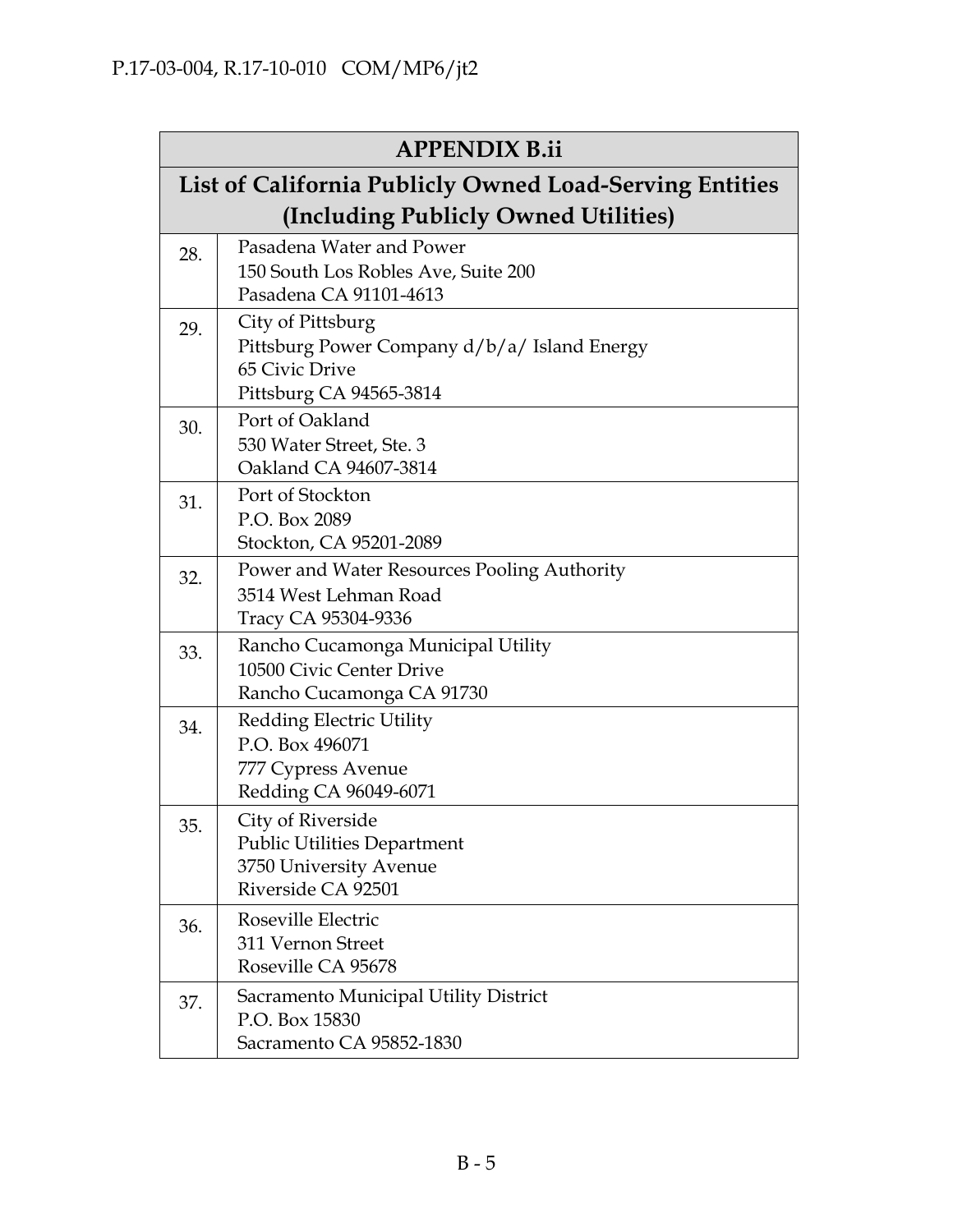|     | <b>APPENDIX B.ii</b>                                                                                                           |  |  |
|-----|--------------------------------------------------------------------------------------------------------------------------------|--|--|
|     | List of California Publicly Owned Load-Serving Entities<br>(Including Publicly Owned Utilities)                                |  |  |
| 38. | City of Shasta Lake<br>P.O. Box 777<br>1650 Stanton Drive<br>Shasta Lake CA 96019-0777                                         |  |  |
| 39. | Shelter Cove Resort Improvement District<br>9126 Shelter Cove Road<br>Whitethorn CA 95589-9079                                 |  |  |
| 40. | <b>Silicon Valley Power</b><br>City of Santa Clara<br>1601 Civic Center Drive, Suite 202<br>Santa Clara, California 95050-4109 |  |  |
| 41. | <b>Trinity Public Utility District</b><br>P.O. Box 1216<br>Weaverville CA 96093                                                |  |  |
| 42. | Truckee Donner Public Utilities District<br>P.O. Box 309<br>Truckee CA 96160                                                   |  |  |
| 43. | <b>Turlock Irrigation District</b><br>P.O. Box 949<br>Turlock CA 95381-0949                                                    |  |  |
| 44. | City of Ukiah<br><b>Electric Utilities Division</b><br>300 Seminary Avenue<br>Ukiah CA 95482-2680                              |  |  |
| 45. | City of Vernon<br>Gas & Electric Department<br>4305 S. Santa Fe Avenue<br>Vernon CA 90058-1714                                 |  |  |
| 46. | Victorville Municipal Utilities Services<br>P.O. Box 5001<br>14343 Civic Drive<br>Victorville CA 92392-5001                    |  |  |